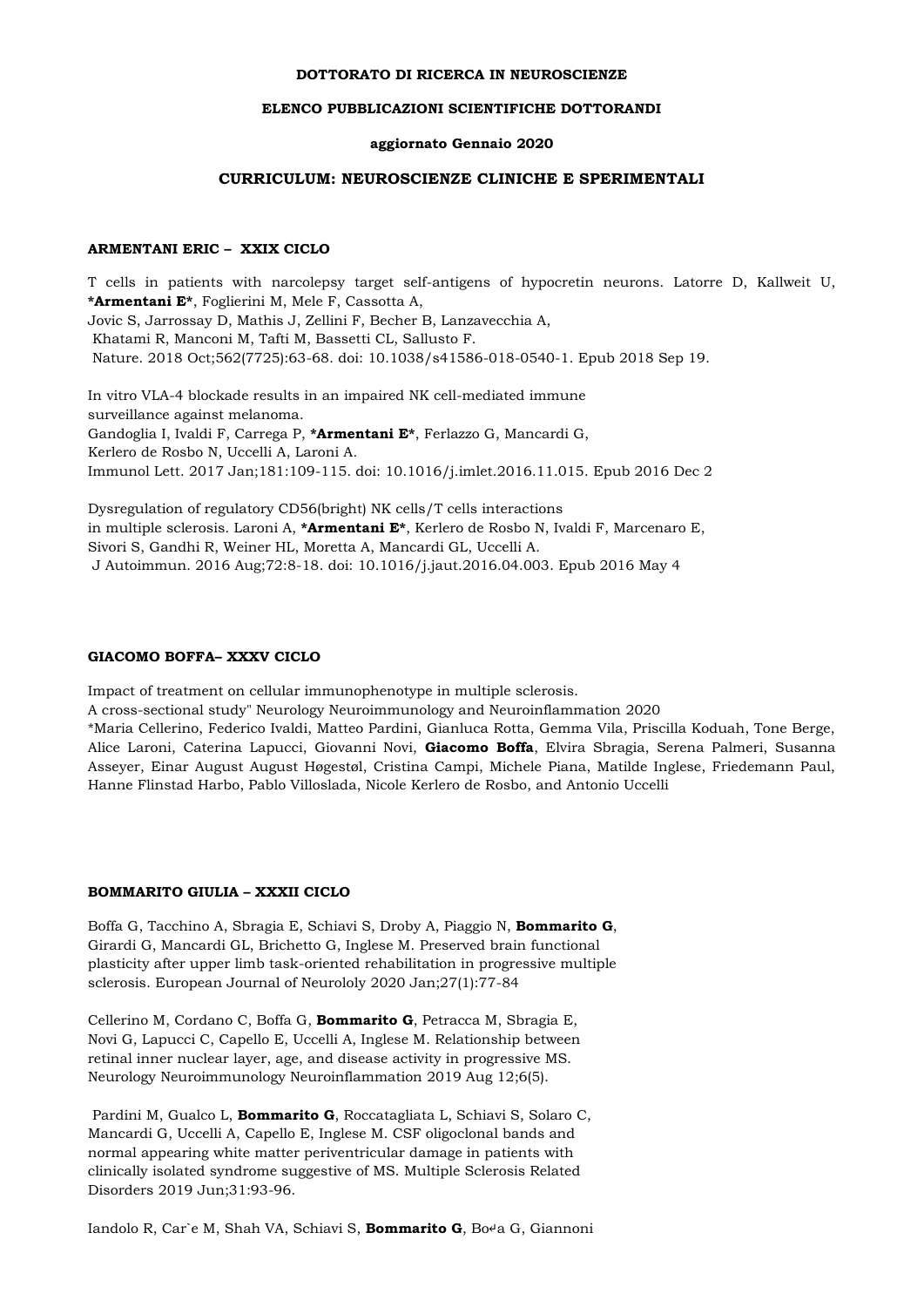P, Inglese M, Mrotek LA, Scheidt RA, Casadio M. A two alternative forced choice method for assessing vibrotactile discrimination thresholds in the lower limb. Somatosensensory Motor Research. 2019 Jun;36(2):162-170.

Lapucci C, Saitta L, **Bommarito G**, Sormani MP, Pardini M, Bonzano L, Mancardi GL, Gasperini C, Giorgio A, Inglese M, De Stefano N, Roccatagliata L. How much do periventricular lesions assist in distinguishing migraine with aura from CIS? Neurology. 2019 Apr 9;92(15):e1739-e1744 131

Petracca M, Margoni M, **Bommarito G**, Inglese M. Monitoring Progressive Multiple Sclerosis with Novel Imaging Techniques. Neurology and Therapy. 2018 Dec;7(2):265-285.

Piaggio N, Schiavi S, Martino M, **Bommarito G**, IngleseM,Magioncalda P. Exploring mania-associated white matter injury by comparison with multiple sclerosis: a di<sup>4</sup>usion tensor imaging study. Psychiatry Research Neuroimaging. 2018 Nov 30;281:78-84.

Milanese L, Martini C, Scaroni C, Dassie F, Ceccato F, Della Puppa A, Denaro L, **Bommarito G**, Citton V, Ermani M, Ma↵ei P, Manara R. Radiotherapy in acromegaly: Long-term brain parenchymal and vascular magnetic resonance changes. Journal of Neuroradiology 2018 Sep;45(5):323-328.

**Bommarito G**, Cellerino M, Prada V, Venturi C, Capellari S, Cortelli P, Mancardi GL, Parchi P, Schenone A. A novel prion protein gene-truncating mutation causing autonomic neuropathy and diarrhea. European Journal of Neurololy 2018 Aug;25(8):e91-e92

Iandolo R, Bellini A, Saiote C, Marre I, **Bommarito G**, Oesingmann N, Fleysher L, Mancardi GL, Casadio M, Inglese M. Neural correlates of lower limbs proprioception: An fMRI study of foot position matching. Human Brain Mapping. 2018May;39(5):1929-1944

**Bommarito G**, Bellini A, Pardini M, Solaro C, Roccatagliata L, Laroni A, Capello E, Mancardi GL, Uccelli A, Inglese M. Composite MRI measures and short-term disability in patients with clinically isolated syndrome suggestive of MS. Multiple Sclerosis Journal 2018 Apr;24(5):623-631

Tacchino A, Saiote C, Brichetto G, **Bommarito G**, Roccatagliata L, Cordano C, Battaglia MA, Mancardi GL, Inglese M. Motor Imagery as a Function of Disease Severity in Multiple Sclerosis: An fMRI Study. Frontiers in Human Neuroscience. 2018 Jan 11;11:628.

Mormina E, Petracca M, **Bommarito G**, Piaggio N, Cocozza S, Inglese M. Cerebellum and neurodegenerative diseases: Beyond conventional magnetic resonance imaging. World Journal of Radiology 2017 Oct 28;9(10):371-388.

Pardini M, Petracca M, Harel A, Fleysher L, Oesingmann N, **Bommarito G**, Fabian M, Chard D, Lublin F, Inglese M. The relationship between cortical lesions and periventricular NAWM abnormalities suggests a shared mechanism of injury in primary-progressive MS. Neuroimage Clinical 2017 Jul 4;16:111-115.

Saiote C, Tacchino A, Brichetto G, Roccatagliata L, **Bommarito G**, Cordano C, Battaglia M, Mancardi GL, Inglese M. Resting-state functional connectivity and motor imagery brain activation. Human Brain Mapping 2016 Nov;37(11):3847-3857

Iandolo R\*, **Bommarito G**\*, Falcitano L, Schiavi S, Piaggio N, Mancardi GL, Casadio M, Inglese M. Position Sense Deficits at the Lower Limbs in Early Multiple Sclerosis: Clinical and Neural Correlates. On Neurorehabilitation and Neural Repair.

\* to be considered joint first authors.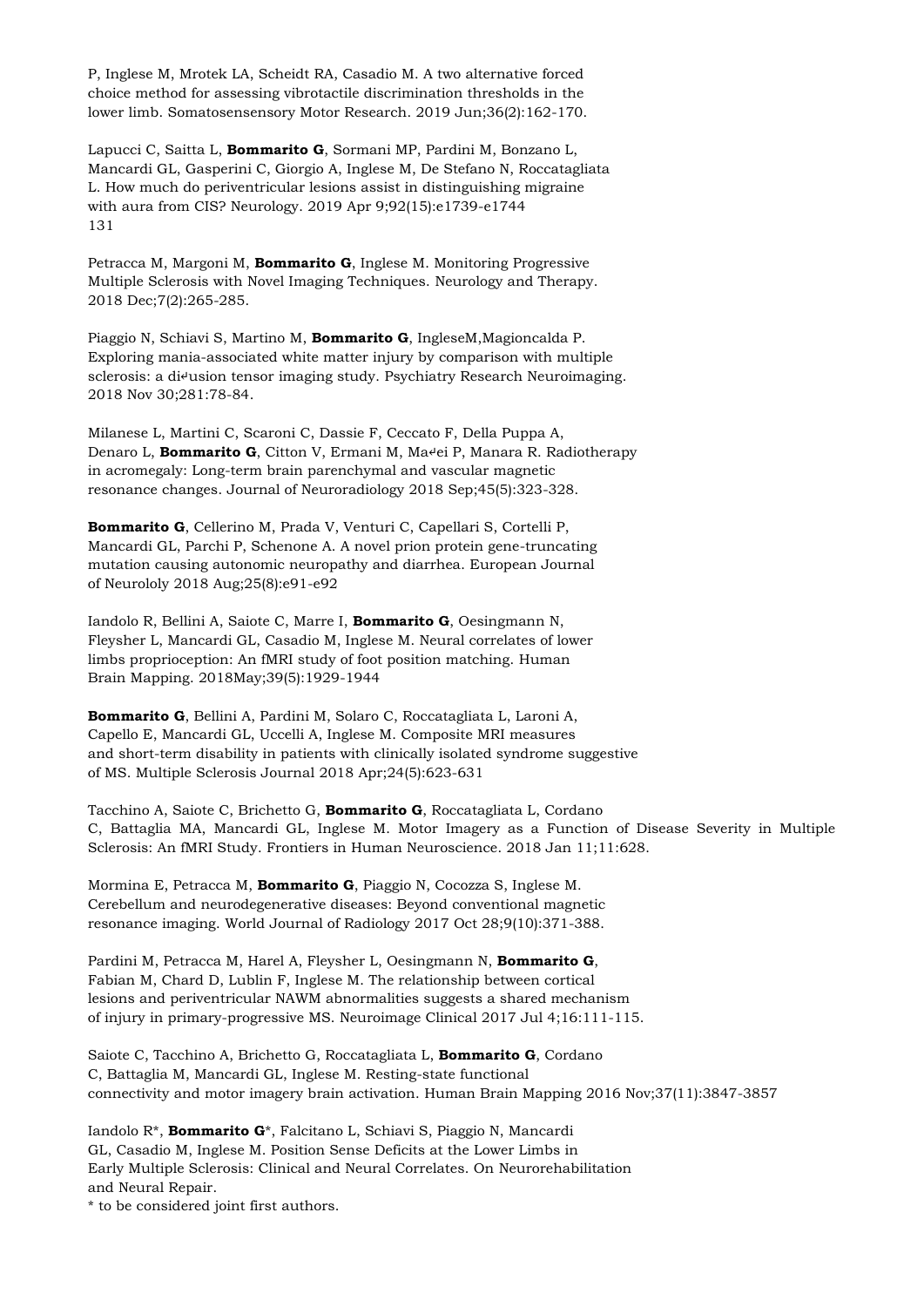#### Submitted

**Bommarito** G, Putzolu M, Avanzino L, Abbruzzese A, Marchese R, Inglese M, Pelosin E. Functional correlates of action observation of gait in patients with Parkinson's disease. Submitted to Journal of Parkinson Disease.133

#### **BOSIO ALESSIA GRAZIANA - XXXIV CICLO**

Thellung S, Corsaro A, **Bosio AG**, Zambito M, Barbieri F, Mazzanti M, Florio T. Emerging Role of Cellular Prion Protein in the Maintenance and Expansion of Glioma Stem Cells. Cells. 2019 Nov 18;8(11):1458. doi: 10.3390/cells8111458. PMID: 31752162;

#### **CAPODIVENTO GIOVANNA -– XXIX CICLO**

Visigalli D, Castagnola P, **Capodivento G**, et al. Alternative Splicing in the Human PMP22 Gene: Implications in CMT1A Neuropathy. Hum Mutat. 2016;37(1):98–109. doi:10.1002/humu.22921

**Capodivento G**, Visigalli D, Garnero M, et al. Sphingomyelin as a myelin biomarker in CSF of acquired demyelinating neuropathies. Sci Rep. 2017;7(1):7831. Published 2017 Aug 10. doi:10.1038/s41598-017- 08314-1

Fornasari BE, Ronchi G, Pascal D, et al. Soluble Neuregulin1 is strongly up-regulated in the rat model of Charcot-Marie-Tooth 1A disease. Exp Biol Med (Maywood). 2018;243(4):370–374. doi:10.1177/1535370218754492

## **ANDREA CHINCARINI – XXX CICLO**

Metabolic Correlates of Dopaminergic Loss in Dementia with Lewy Bodies

Maria Huber,1 Leonie Beyer, MD,1 Catharina Prix, MD,2 Sonja Schönecker, MD,2 Carla Palleis, MD,2 Boris-Stephan Rauchmann, MD,3,4 Silvia Morbelli, MD, PhD,5,6 **Andrea Chincarini**, PhD,7 Rose Bruffaerts, MD, PhD,8,9 Rik Vandenberghe, MD,8,9 Koen Van Laere, MD,10 Milica G. Kramberger, MD, PhD,11 Maja Trost, MD,11,12 Marko Grmek, MD,12 Valentina Garibotto, MD,13 Nicolas Nicastro, MD,14,15 Giovanni B. Frisoni, MD,16 Afina W. Lemstra, MD, PhD,17 Jessica van der Zande, MSc,17 Andrea Pilotto, MD,18,19 Alessandro Padovani, MD, PhD,18 Sara Garcia-Ptacek, MD, PhD,20,21 Irina Savitcheva, MD, PhD,22 Miguel A Ochoa-Figueroa, MD, PhD,23,24,25 Anette Davidsson, PhD,23 Valle Camacho, MD, PhD,26 Enrico Peira,7,27 Dario Arnaldi, MD, PhD,5,27 Matteo Bauckneht, MD,5,6 Matteo Pardini, PhD,5,27 Gianmario Sambuceti, MD,5,6 Jonathan Vöglein, MD,2,28 Jonas Schnabel,1 Marcus Unterrainer, MD,1 Robert Perneczky, MD,3,28,29,30 Oliver Pogarell, MD,3 Katharina Buerger, MD,28,30 Cihan Catak, MD,30 Peter Bartenstein, MD,1,31 Paul Cumming, PhD,32,33 Michael Ewers, MD,28 Adrian Danek, MD,2 Johannes Levin, MD,2,28,31 Dag Aarsland, MD,34,35 Flavio Nobili, MD,5,27 Axel Rominger, MD,1,31,32 and Matthias Brendel, MD1,31\* Mov Disord 2019 Dec 16. Epub 2019 Dec 16.

Metabolic patterns across core features in dementia with lewy bodies

Morbelli, Silvia, **Chincarini, Andrea**, Brendel, Matthias, Rominger, Axel, Bruffaerts, Rose, Vandenberghe, Rik, Kramberger, Milica G., Trost, Maja, Garibotto, Valentina, Nicastro, Nicolas, Frisoni, Giovanni B., [Lemstra,](https://www.narcis.nl/person/RecordID/PRS1335611/Language/en) Afina W., van der Zande, Jessica, Pilotto, Andrea, Padovani, Alessandro, Garcia-Ptacek, Sara, Savitcheva, Irina, Ochoa-Figueroa, Miguel A., Davidsson, Annette, Camacho, Valle, Peira, Enrico, Arnaldi, Dario, Bauckneht, Matteo, Pardini, Matteo, Sambuceti, Gianmario, Aarsland, Dag, Nobili, Flavio

ANNALS OF NEUROLOGY Volume: 85 Issue: 5 Pages: 715-725 Published: MAY Annals of Neurology, 85(5), 715 - 725. John Wiley and Sons Inc.. ISSN 0364-5134.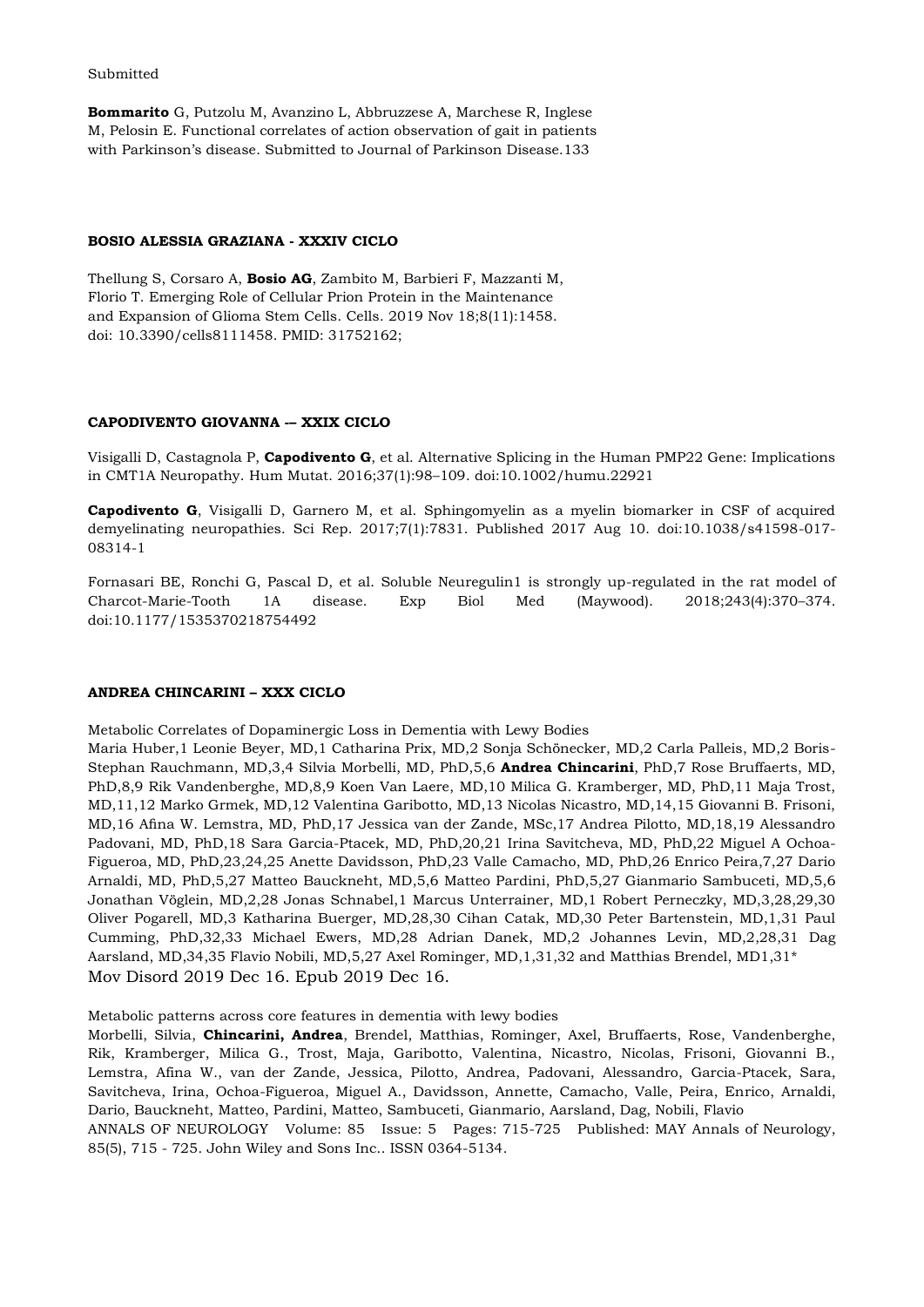Semi-quantification and grading of amyloid PET: A project of the European Alzheimer's Disease Consortium (EADC)

**[A. Chincarini](https://www.ncbi.nlm.nih.gov/pubmed/?term=Chincarini%20A%5BAuthor%5D&cauthor=true&cauthor_uid=31077984)**, ,[E. Peira,](https://www.ncbi.nlm.nih.gov/pubmed/?term=Peira%20E%5BAuthor%5D&cauthor=true&cauthor_uid=31077984) [S. Morbelli,](https://www.ncbi.nlm.nih.gov/pubmed/?term=Morbelli%20S%5BAuthor%5D&cauthor=true&cauthor_uid=31077984)[M. Pardini,](https://www.ncbi.nlm.nih.gov/pubmed/?term=Pardini%20M%5BAuthor%5D&cauthor=true&cauthor_uid=31077984)[M. Bauckneht](https://www.ncbi.nlm.nih.gov/pubmed/?term=Bauckneht%20M%5BAuthor%5D&cauthor=true&cauthor_uid=31077984)[,J. Arbizu](https://www.ncbi.nlm.nih.gov/pubmed/?term=Arbizu%20J%5BAuthor%5D&cauthor=true&cauthor_uid=31077984)[,M. Castelo-Branco,](https://www.ncbi.nlm.nih.gov/pubmed/?term=Castelo-Branco%20M%5BAuthor%5D&cauthor=true&cauthor_uid=31077984)[K.A. Büsing,](https://www.ncbi.nlm.nih.gov/pubmed/?term=B%26%23x000fc%3Bsing%20K%5BAuthor%5D&cauthor=true&cauthor_uid=31077984) [A. de](https://www.ncbi.nlm.nih.gov/pubmed/?term=de%20Mendon%26%23x000e7%3Ba%20A%5BAuthor%5D&cauthor=true&cauthor_uid=31077984)  [Mendonça](https://www.ncbi.nlm.nih.gov/pubmed/?term=de%20Mendon%26%23x000e7%3Ba%20A%5BAuthor%5D&cauthor=true&cauthor_uid=31077984)[,M. Didic,](https://www.ncbi.nlm.nih.gov/pubmed/?term=Didic%20M%5BAuthor%5D&cauthor=true&cauthor_uid=31077984) [M. Dottorini,](https://www.ncbi.nlm.nih.gov/pubmed/?term=Dottorini%20M%5BAuthor%5D&cauthor=true&cauthor_uid=31077984)[S. Engelborghs](https://www.ncbi.nlm.nih.gov/pubmed/?term=Engelborghs%20S%5BAuthor%5D&cauthor=true&cauthor_uid=31077984)[,C. Ferrarese,](https://www.ncbi.nlm.nih.gov/pubmed/?term=Ferrarese%20C%5BAuthor%5D&cauthor=true&cauthor_uid=31077984)[G.B. Frisoni,](https://www.ncbi.nlm.nih.gov/pubmed/?term=Frisoni%20G%5BAuthor%5D&cauthor=true&cauthor_uid=31077984) [V. Garibotto,](https://www.ncbi.nlm.nih.gov/pubmed/?term=Garibotto%20V%5BAuthor%5D&cauthor=true&cauthor_uid=31077984) [E. Guedj,](https://www.ncbi.nlm.nih.gov/pubmed/?term=Guedj%20E%5BAuthor%5D&cauthor=true&cauthor_uid=31077984) [L.](https://www.ncbi.nlm.nih.gov/pubmed/?term=Hausner%20L%5BAuthor%5D&cauthor=true&cauthor_uid=31077984)  [Hausner,](https://www.ncbi.nlm.nih.gov/pubmed/?term=Hausner%20L%5BAuthor%5D&cauthor=true&cauthor_uid=31077984) [J. Hugon,](https://www.ncbi.nlm.nih.gov/pubmed/?term=Hugon%20J%5BAuthor%5D&cauthor=true&cauthor_uid=31077984) [J. Verhaeghe,](https://www.ncbi.nlm.nih.gov/pubmed/?term=Verhaeghe%20J%5BAuthor%5D&cauthor=true&cauthor_uid=31077984) [P. Mecocci,](https://www.ncbi.nlm.nih.gov/pubmed/?term=Mecocci%20P%5BAuthor%5D&cauthor=true&cauthor_uid=31077984) [M. Musarra,](https://www.ncbi.nlm.nih.gov/pubmed/?term=Musarra%20M%5BAuthor%5D&cauthor=true&cauthor_uid=31077984) [M. Queneau,](https://www.ncbi.nlm.nih.gov/pubmed/?term=Queneau%20M%5BAuthor%5D&cauthor=true&cauthor_uid=31077984) [M. Riverol,](https://www.ncbi.nlm.nih.gov/pubmed/?term=Riverol%20M%5BAuthor%5D&cauthor=true&cauthor_uid=31077984) [I. Santana,](https://www.ncbi.nlm.nih.gov/pubmed/?term=Santana%20I%5BAuthor%5D&cauthor=true&cauthor_uid=31077984) [U.P. Guerra,](https://www.ncbi.nlm.nih.gov/pubmed/?term=Guerra%20U%5BAuthor%5D&cauthor=true&cauthor_uid=31077984) and [F. Nobili](https://www.ncbi.nlm.nih.gov/pubmed/?term=Nobili%20F%5BAuthor%5D&cauthor=true&cauthor_uid=31077984)

[Neuroimage Clin.](https://www.ncbi.nlm.nih.gov/pmc/articles/PMC6514268/) 2019; 23: 101846.

Published online 2019 May 4. doi: [10.1016/j.nicl.2019.101846](https://dx.doi.org/10.1016%2Fj.nicl.2019.101846)

Head-to-Head Comparison among Semi-Quantification Tools of Brain FDG-PET to Aid the Diagnosis of Prodromal Alzheimer's Disease

[Brugnolo A,](https://www.ncbi.nlm.nih.gov/pubmed/?term=Brugnolo%20A%5BAuthor%5D&cauthor=true&cauthor_uid=30776000) [De Carli F,](https://www.ncbi.nlm.nih.gov/pubmed/?term=De%20Carli%20F%5BAuthor%5D&cauthor=true&cauthor_uid=30776000) [Pagani M,](https://www.ncbi.nlm.nih.gov/pubmed/?term=Pagani%20M%5BAuthor%5D&cauthor=true&cauthor_uid=30776000) [Morbelli S,](https://www.ncbi.nlm.nih.gov/pubmed/?term=Morbelli%20S%5BAuthor%5D&cauthor=true&cauthor_uid=30776000) [Jonsson C,](https://www.ncbi.nlm.nih.gov/pubmed/?term=Jonsson%20C%5BAuthor%5D&cauthor=true&cauthor_uid=30776000) **[Chincarini](https://www.ncbi.nlm.nih.gov/pubmed/?term=Chincarini%20A%5BAuthor%5D&cauthor=true&cauthor_uid=30776000) A**, [Frisoni GB,](https://www.ncbi.nlm.nih.gov/pubmed/?term=Frisoni%20GB%5BAuthor%5D&cauthor=true&cauthor_uid=30776000) [Galluzzi S,](https://www.ncbi.nlm.nih.gov/pubmed/?term=Galluzzi%20S%5BAuthor%5D&cauthor=true&cauthor_uid=30776000) [Perneczky R,](https://www.ncbi.nlm.nih.gov/pubmed/?term=Perneczky%20R%5BAuthor%5D&cauthor=true&cauthor_uid=30776000) [Drzezga A,](https://www.ncbi.nlm.nih.gov/pubmed/?term=Drzezga%20A%5BAuthor%5D&cauthor=true&cauthor_uid=30776000) [van Berckel BNM,](https://www.ncbi.nlm.nih.gov/pubmed/?term=van%20Berckel%20BNM%5BAuthor%5D&cauthor=true&cauthor_uid=30776000) [Ossenkoppele R,](https://www.ncbi.nlm.nih.gov/pubmed/?term=Ossenkoppele%20R%5BAuthor%5D&cauthor=true&cauthor_uid=30776000) [Didic M,](https://www.ncbi.nlm.nih.gov/pubmed/?term=Didic%20M%5BAuthor%5D&cauthor=true&cauthor_uid=30776000) [Guedj E,](https://www.ncbi.nlm.nih.gov/pubmed/?term=Guedj%20E%5BAuthor%5D&cauthor=true&cauthor_uid=30776000) [Arnaldi D,](https://www.ncbi.nlm.nih.gov/pubmed/?term=Arnaldi%20D%5BAuthor%5D&cauthor=true&cauthor_uid=30776000) [Massa](https://www.ncbi.nlm.nih.gov/pubmed/?term=Massa%20F%5BAuthor%5D&cauthor=true&cauthor_uid=30776000)  [F,](https://www.ncbi.nlm.nih.gov/pubmed/?term=Massa%20F%5BAuthor%5D&cauthor=true&cauthor_uid=30776000) [Grazzini M,](https://www.ncbi.nlm.nih.gov/pubmed/?term=Grazzini%20M%5BAuthor%5D&cauthor=true&cauthor_uid=30776000) [Pardini M,](https://www.ncbi.nlm.nih.gov/pubmed/?term=Pardini%20M%5BAuthor%5D&cauthor=true&cauthor_uid=30776000) [Mecocci P,](https://www.ncbi.nlm.nih.gov/pubmed/?term=Mecocci%20P%5BAuthor%5D&cauthor=true&cauthor_uid=30776000) [Dottorini ME,](https://www.ncbi.nlm.nih.gov/pubmed/?term=Dottorini%20ME%5BAuthor%5D&cauthor=true&cauthor_uid=30776000) [Bauckneht M,](https://www.ncbi.nlm.nih.gov/pubmed/?term=Bauckneht%20M%5BAuthor%5D&cauthor=true&cauthor_uid=30776000) [Sambuceti G,](https://www.ncbi.nlm.nih.gov/pubmed/?term=Sambuceti%20G%5BAuthor%5D&cauthor=true&cauthor_uid=30776000) [Nobili F.](https://www.ncbi.nlm.nih.gov/pubmed/?term=Nobili%20F%5BAuthor%5D&cauthor=true&cauthor_uid=30776000) JOURNAL OF ALZHEIMERS DISEASE Volume: 68 Issue: 1 Pages: 383-394 Published: 2019

Presynaptic dopaminergic neuroimaging in REM sleep behavior disorder: A systematic review and meta-analysis.

[Bauckneht M,](https://www.ncbi.nlm.nih.gov/pubmed/?term=Bauckneht%20M%5BAuthor%5D&cauthor=true&cauthor_uid=29784534) **[Chincarini A](https://www.ncbi.nlm.nih.gov/pubmed/?term=Chincarini%20A%5BAuthor%5D&cauthor=true&cauthor_uid=29784534)**, [De Carli F,](https://www.ncbi.nlm.nih.gov/pubmed/?term=De%20Carli%20F%5BAuthor%5D&cauthor=true&cauthor_uid=29784534) [Terzaghi M,](https://www.ncbi.nlm.nih.gov/pubmed/?term=Terzaghi%20M%5BAuthor%5D&cauthor=true&cauthor_uid=29784534) [Morbelli S,](https://www.ncbi.nlm.nih.gov/pubmed/?term=Morbelli%20S%5BAuthor%5D&cauthor=true&cauthor_uid=29784534) [Nobili F,](https://www.ncbi.nlm.nih.gov/pubmed/?term=Nobili%20F%5BAuthor%5D&cauthor=true&cauthor_uid=29784534) [Arnaldi D.](https://www.ncbi.nlm.nih.gov/pubmed/?term=Arnaldi%20D%5BAuthor%5D&cauthor=true&cauthor_uid=29784534) [Sleep Med Rev.](https://www.ncbi.nlm.nih.gov/pubmed/29784534) 2018 Oct;41:266-274. doi: 10.1016/j.smrv.2018.04.001. Epub 2018 Apr 22.

Published online 2018 Apr 3. doi: [10.1186/s13195-018-0366-y](https://dx.doi.org/10.1186%2Fs13195-018-0366-y)

Metabolic correlates of reserve and resilience in MCI due to Alzheimer's Disease (AD) [Matteo Bauckneht,](https://www.ncbi.nlm.nih.gov/pubmed/?term=Bauckneht%20M%5BAuthor%5D&cauthor=true&cauthor_uid=29615111) **[Andrea Chincarini](https://www.ncbi.nlm.nih.gov/pubmed/?term=Chincarini%20A%5BAuthor%5D&cauthor=true&cauthor_uid=29615111)**, [Roberta Piva,](https://www.ncbi.nlm.nih.gov/pubmed/?term=Piva%20R%5BAuthor%5D&cauthor=true&cauthor_uid=29615111) [Dario Arnaldi,](https://www.ncbi.nlm.nih.gov/pubmed/?term=Arnaldi%20D%5BAuthor%5D&cauthor=true&cauthor_uid=29615111) [Nicola Girtler,](https://www.ncbi.nlm.nih.gov/pubmed/?term=Girtler%20N%5BAuthor%5D&cauthor=true&cauthor_uid=29615111) [Federico](https://www.ncbi.nlm.nih.gov/pubmed/?term=Massa%20F%5BAuthor%5D&cauthor=true&cauthor_uid=29615111)  [Massa,](https://www.ncbi.nlm.nih.gov/pubmed/?term=Massa%20F%5BAuthor%5D&cauthor=true&cauthor_uid=29615111) [Matteo Pardini,](https://www.ncbi.nlm.nih.gov/pubmed/?term=Pardini%20M%5BAuthor%5D&cauthor=true&cauthor_uid=29615111) [Matteo Grazzini,](https://www.ncbi.nlm.nih.gov/pubmed/?term=Grazzini%20M%5BAuthor%5D&cauthor=true&cauthor_uid=29615111) [Hulya Efeturk,](https://www.ncbi.nlm.nih.gov/pubmed/?term=Efeturk%20H%5BAuthor%5D&cauthor=true&cauthor_uid=29615111) [Marco Pagani,](https://www.ncbi.nlm.nih.gov/pubmed/?term=Pagani%20M%5BAuthor%5D&cauthor=true&cauthor_uid=29615111) [Gianmario Sambuceti,](https://www.ncbi.nlm.nih.gov/pubmed/?term=Sambuceti%20G%5BAuthor%5D&cauthor=true&cauthor_uid=29615111) [Flavio Nobili,](https://www.ncbi.nlm.nih.gov/pubmed/?term=Nobili%20F%5BAuthor%5D&cauthor=true&cauthor_uid=29615111) and [Silvia Morbelli](https://www.ncbi.nlm.nih.gov/pubmed/?term=Morbelli%20S%5BAuthor%5D&cauthor=true&cauthor_uid=29615111)

[Alzheimers Res Ther.](https://www.ncbi.nlm.nih.gov/pmc/articles/PMC5883593/) 2018; 10: 35.

#### **ESCELSIOR ANDREA – XXXV CICLO**

Transient receptor potential vanilloid 1 antagonism in neuroinflammation, neuroprotection and epigenetic regulation: potential therapeutic implications for severe psychiatric disorders treatment **Escelsior A**, Sterlini B, Belvederi Murri M, Valente P, Amerio A, Radicati di Brozolo M,Pereira da Silva B, Amore M \*Psychiatric Genetics\* 2020 (in press, Accepted: 19 December 2019)

Instrumental assessment of balance and gait in depression: A systematic review. Belvederi Murri M, Triolo F, Coni A, Tacconi C, Nerozzi E, **Escelsior A**, Respino M, Neviani F, Bertolotti M, Bertakis K, Chiari L, Zanetidou S, Amore M. \*Psychiatry Res\*. 2019 Nov 10:112687. doi: 10.1016/j.psychres.2019.112687.

What is the role of meteorological variables on involuntary admission in psychiatric ward? An Italian cross-sectional study. Aguglia A, Serafini G, **Escelsior A**, Amore M, Maina G. \*Environ Res\*. 2020 Jan;180:108800. doi: 10.1016/j.envres.2019.108800.

Effectiveness of Cerebellar Circuitry Modulation in Schizophrenia: A Systematic Review.

**Escelsior A**, Belvederi Murri M, Calcagno P, Cervetti A, Caruso R, Croce E, Grassi L, Amore M.

\*J Nerv Ment Dis.\* 2019 Nov;207(11):977-986. doi: 10.1097/NMD.0000000000001064.

Opposite effects of dopamine and serotonin on resting-state networks: review and implications for psychiatric disorders.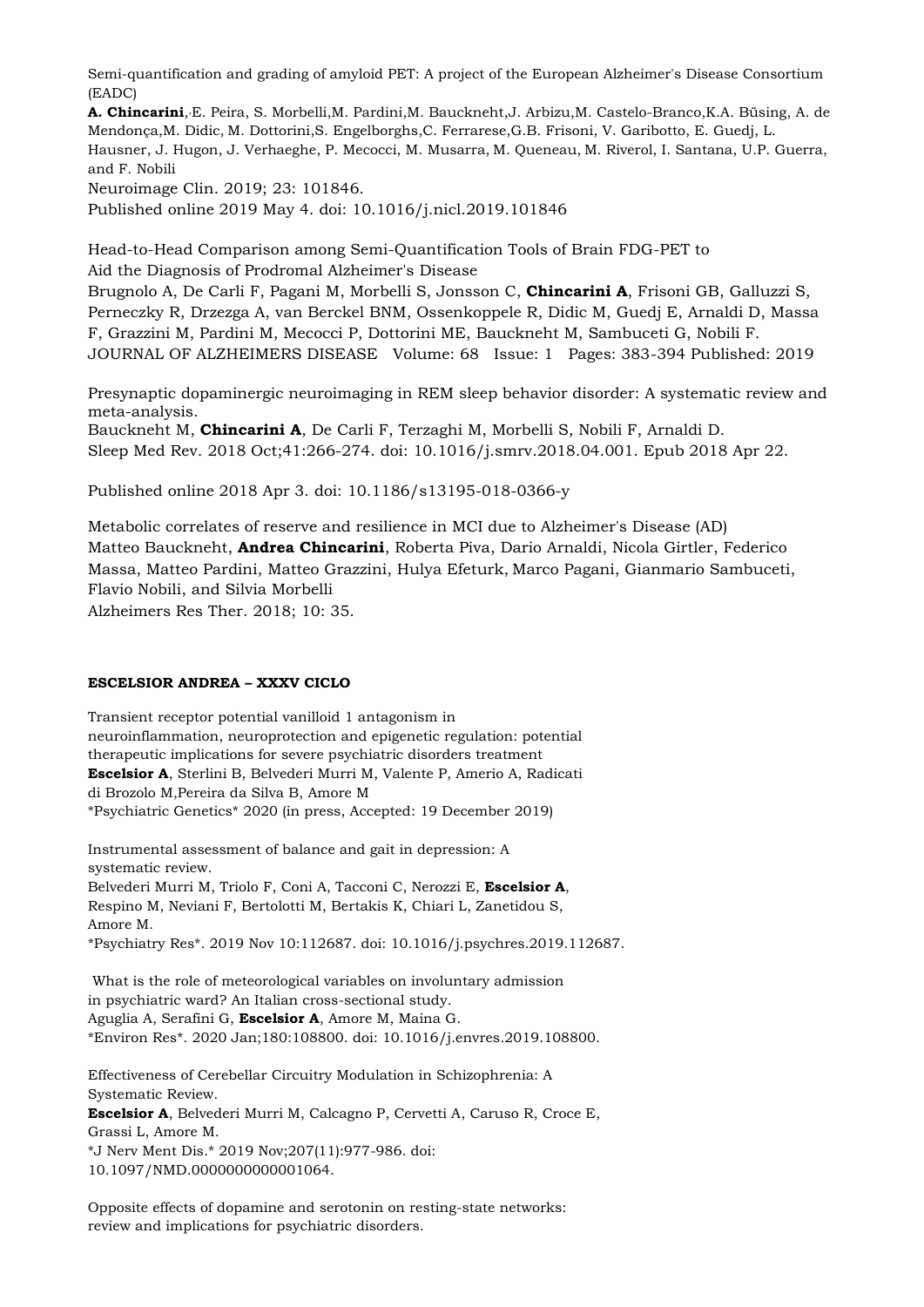Conio B, Martino M, Magioncalda P, **Escelsior A**, Inglese M, Amore M, Northoff G. \*Mol Psychiatry\*. 2020 Jan;25(1):82-93. doi: 10.1038/s41380-019-0406-4.

# **DANIELE FERRANTE –– XXXII CICLO**

Davide Aprile, Floriana Fruscione, Simona Baldassari, Manuela Fadda, **Daniele Ferrante**, Antonio Falace, Emmanuelle Buhler, Jacopo Sartorelli, Alfonso Represa, Pietro Baldelli, Fabio Benfenati, Federico Zara, Anna Fassio "TBC1D24 regulates axonal outgrowth and membrane trafficking at the growth cone in rodent and human neurons" Cell Death & Differentiation <https://doi.org/10.1038/s41418-019-0313-x>

Cosimo Prestigio, **Daniele Ferrante**, Pierluigi Valente, Silvia Casagrande, Ennio Albanesi, Yuchio Yanagawa, Fabio Benfenati, Pietro Baldelli "Spike-Related Electrophysiological Identification of Cultured Hippocampal Excitatory and Inhibitory Neurons" Molecular Neurobiology <https://doi.org/10.1007/s12035-019-1506-5>

# **GANDOGLIA ILARIA – XXXII CICLO**

Extending the Interval of Natalizumab Dosing: Is Efficacy Preserved?

Clerico M, De Mercanti SF, Signori A, Iudicello M, Cordioli C, Signoriello E, Lus G, Bonavita S, Lavorgna L, Maniscalco GT, Curti E, Lorefice L, Cocco E, Nociti V, Mirabella M, Baroncini D, Mataluni G, Landi D, Petruzzo M, Lanzillo R, **Gandoglia I**, Laroni A, Frangiamore R, Sartori A, Cavalla P, Costantini G, Sormani MP, Capra R.

Neurotherapeutics. 2019 Aug 26. doi: 10.1007/s13311-019-00776-7. [Epub ahead of print] PMID: 31452081

A multicentric pharmacovigilance study: collection and analysis of adverse drug reactions in relapsingremitting multiple sclerosis patients.

Gugliandolo A, Longo F, Marrosu MG, Mancardi GL, **Gandoglia I**, Melis M, Lo Giudice F, Bramanti P, Mazzon E.

Ther Clin Risk Manag. 2018 Sep 26;14:1765-1788. doi: 10.2147/TCRM.S174864. eCollection 2018. PMID: 30310286 Free PMC Article

Teriflunomide treatment reduces B cells in patients with MS.

**Gandoglia I**, Ivaldi F, Laroni A, Benvenuto F, Solaro C, Mancardi G, Kerlero de Rosbo N, Uccelli A. Neurol Neuroimmunol Neuroinflamm. 2017 Oct 23;4(6):e403. doi: 10.1212/NXI.0000000000000403. eCollection 2017 Nov.

In vitro VLA-4 blockade results in an impaired NK cell-mediated immune surveillance against melanoma. **Gandoglia I**, Ivaldi F, Carrega P, Armentani E, Ferlazzo G, Mancardi G, Kerlero de Rosbo N, Uccelli A, Laroni A.

Immunol Lett. 2017 Jan;181:109-115. doi: 10.1016/j.imlet.2016.11.015. Epub 2016 Dec 2. PMID: 27919749

#### **GEMELLI CHIARA – XXXIV CICLO**

Mutation update for myelin protein zero related neuropathies and the increasing role of variants causing a late onset phenotype.

[Callegari I,](https://www.ncbi.nlm.nih.gov/pubmed/?term=Callegari%20I%5BAuthor%5D&cauthor=true&cauthor_uid=31278453) **[Gemelli C](https://www.ncbi.nlm.nih.gov/pubmed/?term=Gemelli%20C%5BAuthor%5D&cauthor=true&cauthor_uid=31278453)**, [Geroldi A,](https://www.ncbi.nlm.nih.gov/pubmed/?term=Geroldi%20A%5BAuthor%5D&cauthor=true&cauthor_uid=31278453) [Veneri F,](https://www.ncbi.nlm.nih.gov/pubmed/?term=Veneri%20F%5BAuthor%5D&cauthor=true&cauthor_uid=31278453) [Mandich P,](https://www.ncbi.nlm.nih.gov/pubmed/?term=Mandich%20P%5BAuthor%5D&cauthor=true&cauthor_uid=31278453) [D'Antonio M,](https://www.ncbi.nlm.nih.gov/pubmed/?term=D) [Pareyson D,](https://www.ncbi.nlm.nih.gov/pubmed/?term=Pareyson%20D%5BAuthor%5D&cauthor=true&cauthor_uid=31278453) [Shy ME,](https://www.ncbi.nlm.nih.gov/pubmed/?term=Shy%20ME%5BAuthor%5D&cauthor=true&cauthor_uid=31278453) [Schenone A,](https://www.ncbi.nlm.nih.gov/pubmed/?term=Schenone%20A%5BAuthor%5D&cauthor=true&cauthor_uid=31278453) [Prada V,](https://www.ncbi.nlm.nih.gov/pubmed/?term=Prada%20V%5BAuthor%5D&cauthor=true&cauthor_uid=31278453) [Grandis M.](https://www.ncbi.nlm.nih.gov/pubmed/?term=Grandis%20M%5BAuthor%5D&cauthor=true&cauthor_uid=31278453) J Neurol. 2019 Nov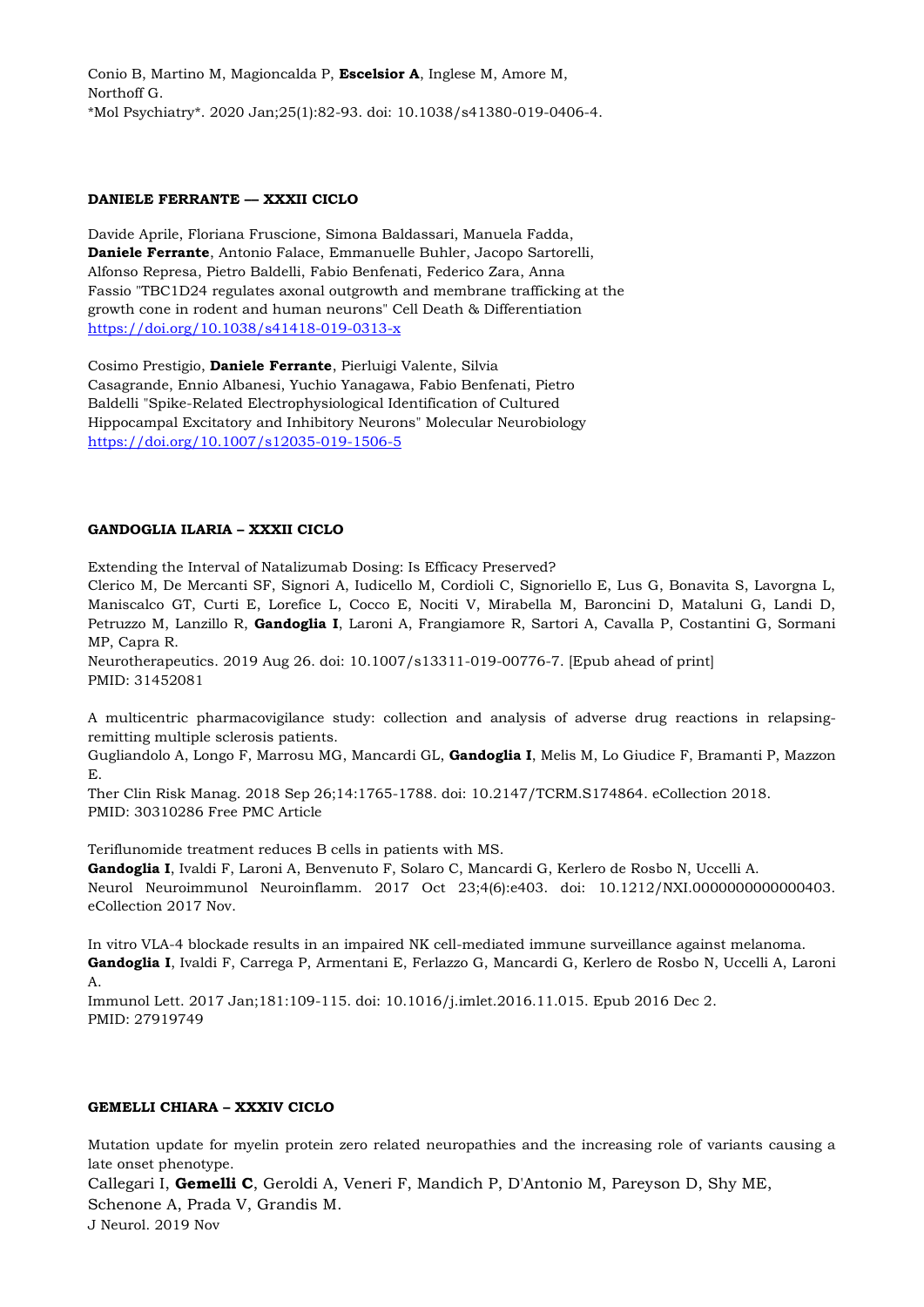A multicenter retrospective study of charcot-marie-tooth disease type 4B (CMT4B) associated with mutations in myotubularin-related proteins (MTMRs).

[Pareyson D,](https://www.ncbi.nlm.nih.gov/pubmed/?term=Pareyson%20D%5BAuthor%5D&cauthor=true&cauthor_uid=31070812) [Stojkovic T,](https://www.ncbi.nlm.nih.gov/pubmed/?term=Stojkovic%20T%5BAuthor%5D&cauthor=true&cauthor_uid=31070812) [Reilly MM,](https://www.ncbi.nlm.nih.gov/pubmed/?term=Reilly%20MM%5BAuthor%5D&cauthor=true&cauthor_uid=31070812) [Leonard-Louis S,](https://www.ncbi.nlm.nih.gov/pubmed/?term=Leonard-Louis%20S%5BAuthor%5D&cauthor=true&cauthor_uid=31070812) [Laurà M,](https://www.ncbi.nlm.nih.gov/pubmed/?term=Laur%C3%A0%20M%5BAuthor%5D&cauthor=true&cauthor_uid=31070812) [Blake J,](https://www.ncbi.nlm.nih.gov/pubmed/?term=Blake%20J%5BAuthor%5D&cauthor=true&cauthor_uid=31070812) [Parman Y,](https://www.ncbi.nlm.nih.gov/pubmed/?term=Parman%20Y%5BAuthor%5D&cauthor=true&cauthor_uid=31070812) [Battaloglu E,](https://www.ncbi.nlm.nih.gov/pubmed/?term=Battaloglu%20E%5BAuthor%5D&cauthor=true&cauthor_uid=31070812) [Tazir M,](https://www.ncbi.nlm.nih.gov/pubmed/?term=Tazir%20M%5BAuthor%5D&cauthor=true&cauthor_uid=31070812) [Bellatache M,](https://www.ncbi.nlm.nih.gov/pubmed/?term=Bellatache%20M%5BAuthor%5D&cauthor=true&cauthor_uid=31070812) [Bonello-Palot N,](https://www.ncbi.nlm.nih.gov/pubmed/?term=Bonello-Palot%20N%5BAuthor%5D&cauthor=true&cauthor_uid=31070812) [Lévy N,](https://www.ncbi.nlm.nih.gov/pubmed/?term=L%C3%A9vy%20N%5BAuthor%5D&cauthor=true&cauthor_uid=31070812) [Sacconi S,](https://www.ncbi.nlm.nih.gov/pubmed/?term=Sacconi%20S%5BAuthor%5D&cauthor=true&cauthor_uid=31070812) [Guimarães-Costa R,](https://www.ncbi.nlm.nih.gov/pubmed/?term=Guimar%C3%A3es-Costa%20R%5BAuthor%5D&cauthor=true&cauthor_uid=31070812) [Attarian S,](https://www.ncbi.nlm.nih.gov/pubmed/?term=Attarian%20S%5BAuthor%5D&cauthor=true&cauthor_uid=31070812) [Latour](https://www.ncbi.nlm.nih.gov/pubmed/?term=Latour%20P%5BAuthor%5D&cauthor=true&cauthor_uid=31070812)  [P,](https://www.ncbi.nlm.nih.gov/pubmed/?term=Latour%20P%5BAuthor%5D&cauthor=true&cauthor_uid=31070812) [Solé G,](https://www.ncbi.nlm.nih.gov/pubmed/?term=Sol%C3%A9%20G%5BAuthor%5D&cauthor=true&cauthor_uid=31070812) [Megarbane A,](https://www.ncbi.nlm.nih.gov/pubmed/?term=Megarbane%20A%5BAuthor%5D&cauthor=true&cauthor_uid=31070812) [Horvath R](https://www.ncbi.nlm.nih.gov/pubmed/?term=Horvath%20R%5BAuthor%5D&cauthor=true&cauthor_uid=31070812), [Ricci G,](https://www.ncbi.nlm.nih.gov/pubmed/?term=Ricci%20G%5BAuthor%5D&cauthor=true&cauthor_uid=31070812) [Choi BO,](https://www.ncbi.nlm.nih.gov/pubmed/?term=Choi%20BO%5BAuthor%5D&cauthor=true&cauthor_uid=31070812) [Schenone A,](https://www.ncbi.nlm.nih.gov/pubmed/?term=Schenone%20A%5BAuthor%5D&cauthor=true&cauthor_uid=31070812) **[Gemelli C](https://www.ncbi.nlm.nih.gov/pubmed/?term=Gemelli%20C%5BAuthor%5D&cauthor=true&cauthor_uid=31070812)**, [Geroldi A,](https://www.ncbi.nlm.nih.gov/pubmed/?term=Geroldi%20A%5BAuthor%5D&cauthor=true&cauthor_uid=31070812) [Sabatelli](https://www.ncbi.nlm.nih.gov/pubmed/?term=Sabatelli%20M%5BAuthor%5D&cauthor=true&cauthor_uid=31070812)  [M,](https://www.ncbi.nlm.nih.gov/pubmed/?term=Sabatelli%20M%5BAuthor%5D&cauthor=true&cauthor_uid=31070812) [Luigetti M,](https://www.ncbi.nlm.nih.gov/pubmed/?term=Luigetti%20M%5BAuthor%5D&cauthor=true&cauthor_uid=31070812) [Santoro L,](https://www.ncbi.nlm.nih.gov/pubmed/?term=Santoro%20L%5BAuthor%5D&cauthor=true&cauthor_uid=31070812) [Manganelli F,](https://www.ncbi.nlm.nih.gov/pubmed/?term=Manganelli%20F%5BAuthor%5D&cauthor=true&cauthor_uid=31070812) [Quattrone A,](https://www.ncbi.nlm.nih.gov/pubmed/?term=Quattrone%20A%5BAuthor%5D&cauthor=true&cauthor_uid=31070812) [Valentino P](https://www.ncbi.nlm.nih.gov/pubmed/?term=Valentino%20P%5BAuthor%5D&cauthor=true&cauthor_uid=31070812), [Murakami T,](https://www.ncbi.nlm.nih.gov/pubmed/?term=Murakami%20T%5BAuthor%5D&cauthor=true&cauthor_uid=31070812) [Scherer SS,](https://www.ncbi.nlm.nih.gov/pubmed/?term=Scherer%20SS%5BAuthor%5D&cauthor=true&cauthor_uid=31070812) [Dankwa L,](https://www.ncbi.nlm.nih.gov/pubmed/?term=Dankwa%20L%5BAuthor%5D&cauthor=true&cauthor_uid=31070812) [Shy ME,](https://www.ncbi.nlm.nih.gov/pubmed/?term=Shy%20ME%5BAuthor%5D&cauthor=true&cauthor_uid=31070812) [Bacon CJ,](https://www.ncbi.nlm.nih.gov/pubmed/?term=Bacon%20CJ%5BAuthor%5D&cauthor=true&cauthor_uid=31070812) [Herrmann DN,](https://www.ncbi.nlm.nih.gov/pubmed/?term=Herrmann%20DN%5BAuthor%5D&cauthor=true&cauthor_uid=31070812) [Zambon A,](https://www.ncbi.nlm.nih.gov/pubmed/?term=Zambon%20A%5BAuthor%5D&cauthor=true&cauthor_uid=31070812) [Tramacere I,](https://www.ncbi.nlm.nih.gov/pubmed/?term=Tramacere%20I%5BAuthor%5D&cauthor=true&cauthor_uid=31070812) [Pisciotta C,](https://www.ncbi.nlm.nih.gov/pubmed/?term=Pisciotta%20C%5BAuthor%5D&cauthor=true&cauthor_uid=31070812) [Magri S,](https://www.ncbi.nlm.nih.gov/pubmed/?term=Magri%20S%5BAuthor%5D&cauthor=true&cauthor_uid=31070812) [Previtali SC,](https://www.ncbi.nlm.nih.gov/pubmed/?term=Previtali%20SC%5BAuthor%5D&cauthor=true&cauthor_uid=31070812) [Bolino A.](https://www.ncbi.nlm.nih.gov/pubmed/?term=Bolino%20A%5BAuthor%5D&cauthor=true&cauthor_uid=31070812)

[Ann Neurol.](https://www.ncbi.nlm.nih.gov/pubmed/31070812) 2019 Jul;86(1):55-67. doi: 10.1002/ana.25500. Epub 2019 May 27.

Novel *TRIM32* mutation in sarcotubular myopathy [Chiara Panicucci,](https://www.ncbi.nlm.nih.gov/pubmed/?term=PANICUCCI%20C%5BAuthor%5D&cauthor=true&cauthor_uid=31309175) [Monica Traverso,](https://www.ncbi.nlm.nih.gov/pubmed/?term=TRAVERSO%20M%5BAuthor%5D&cauthor=true&cauthor_uid=31309175) [Serena Baratto,](https://www.ncbi.nlm.nih.gov/pubmed/?term=BARATTO%20S%5BAuthor%5D&cauthor=true&cauthor_uid=31309175) [Chiara Romeo,](https://www.ncbi.nlm.nih.gov/pubmed/?term=ROMEO%20C%5BAuthor%5D&cauthor=true&cauthor_uid=31309175) [Michele Iacomino,](https://www.ncbi.nlm.nih.gov/pubmed/?term=IACOMINO%20M%5BAuthor%5D&cauthor=true&cauthor_uid=31309175) **[Chiara](https://www.ncbi.nlm.nih.gov/pubmed/?term=GEMELLI%20C%5BAuthor%5D&cauthor=true&cauthor_uid=31309175)  [Gemelli](https://www.ncbi.nlm.nih.gov/pubmed/?term=GEMELLI%20C%5BAuthor%5D&cauthor=true&cauthor_uid=31309175)**, [Alberto Tagliafico,](https://www.ncbi.nlm.nih.gov/pubmed/?term=TAGLIAFICO%20A%5BAuthor%5D&cauthor=true&cauthor_uid=31309175) [Paolo Broda,](https://www.ncbi.nlm.nih.gov/pubmed/?term=BRODA%20P%5BAuthor%5D&cauthor=true&cauthor_uid=31309175) [Federico Zara,](https://www.ncbi.nlm.nih.gov/pubmed/?term=ZARA%20F%5BAuthor%5D&cauthor=true&cauthor_uid=31309175) [Claudio Bruno,](https://www.ncbi.nlm.nih.gov/pubmed/?term=BRUNO%20C%5BAuthor%5D&cauthor=true&cauthor_uid=31309175) [Carlo Minetti,](https://www.ncbi.nlm.nih.gov/pubmed/?term=MINETTI%20C%5BAuthor%5D&cauthor=true&cauthor_uid=31309175) [Chiara](https://www.ncbi.nlm.nih.gov/pubmed/?term=FIORILLO%20C%5BAuthor%5D&cauthor=true&cauthor_uid=31309175)  [Fiorillo](https://www.ncbi.nlm.nih.gov/pubmed/?term=FIORILLO%20C%5BAuthor%5D&cauthor=true&cauthor_uid=31309175)

[Acta Myol.](https://www.ncbi.nlm.nih.gov/pmc/articles/PMC6598407/) 2019 Mar; 38(1): 8–12.

A novel mutation in the N-terminal acting-binding domain of Filamin C protein causing a distal myofibrillar myopathy.

[Gemelli C](https://www.ncbi.nlm.nih.gov/pubmed/?term=Gemelli%20C%5BAuthor%5D&cauthor=true&cauthor_uid=30685713)<sup>1</sup>, [Prada V](https://www.ncbi.nlm.nih.gov/pubmed/?term=Prada%20V%5BAuthor%5D&cauthor=true&cauthor_uid=30685713)<sup>2</sup>, [Fiorillo C](https://www.ncbi.nlm.nih.gov/pubmed/?term=Fiorillo%20C%5BAuthor%5D&cauthor=true&cauthor_uid=30685713)<sup>3</sup>, [Fabbri S](https://www.ncbi.nlm.nih.gov/pubmed/?term=Fabbri%20S%5BAuthor%5D&cauthor=true&cauthor_uid=30685713)<sup>2</sup>, [Maggi L](https://www.ncbi.nlm.nih.gov/pubmed/?term=Maggi%20L%5BAuthor%5D&cauthor=true&cauthor_uid=30685713)<sup>4</sup>, [Geroldi A](https://www.ncbi.nlm.nih.gov/pubmed/?term=Geroldi%20A%5BAuthor%5D&cauthor=true&cauthor_uid=30685713)<sup>2</sup>, [Gibertini S](https://www.ncbi.nlm.nih.gov/pubmed/?term=Gibertini%20S%5BAuthor%5D&cauthor=true&cauthor_uid=30685713)<sup>4</sup>, [Mandich P](https://www.ncbi.nlm.nih.gov/pubmed/?term=Mandich%20P%5BAuthor%5D&cauthor=true&cauthor_uid=30685713)<sup>5</sup>, [Trevisan L](https://www.ncbi.nlm.nih.gov/pubmed/?term=Trevisan%20L%5BAuthor%5D&cauthor=true&cauthor_uid=30685713)<sup>5</sup>, [Fossa P](https://www.ncbi.nlm.nih.gov/pubmed/?term=Fossa%20P%5BAuthor%5D&cauthor=true&cauthor_uid=30685713)<sup>6</sup>, [Tagliafico AS](https://www.ncbi.nlm.nih.gov/pubmed/?term=Tagliafico%20AS%5BAuthor%5D&cauthor=true&cauthor_uid=30685713)<sup>7</sup>, [Schenone A](https://www.ncbi.nlm.nih.gov/pubmed/?term=Schenone%20A%5BAuthor%5D&cauthor=true&cauthor_uid=30685713)<sup>8</sup>, [Grandis M](https://www.ncbi.nlm.nih.gov/pubmed/?term=Grandis%20M%5BAuthor%5D&cauthor=true&cauthor_uid=30685713)<sup>9</sup>. [J Neurol Sci.](https://www.ncbi.nlm.nih.gov/pubmed/30685713) 2019 Mar 15;398:75-78.

Amyloid Cardiomyopathy in the Rare Transthyretin Tyr78Phe Mutation. [Tini G,](https://www.ncbi.nlm.nih.gov/pubmed/?term=Tini%20G%5BAuthor%5D&cauthor=true&cauthor_uid=30604309) [Vianello PF,](https://www.ncbi.nlm.nih.gov/pubmed/?term=Vianello%20PF%5BAuthor%5D&cauthor=true&cauthor_uid=30604309) **[Gemelli C](https://www.ncbi.nlm.nih.gov/pubmed/?term=Gemelli%20C%5BAuthor%5D&cauthor=true&cauthor_uid=30604309)**, [Grandis M,](https://www.ncbi.nlm.nih.gov/pubmed/?term=Grandis%20M%5BAuthor%5D&cauthor=true&cauthor_uid=30604309) [Canepa M.](https://www.ncbi.nlm.nih.gov/pubmed/?term=Canepa%20M%5BAuthor%5D&cauthor=true&cauthor_uid=30604309) [J Cardiovasc Transl Res.](https://www.ncbi.nlm.nih.gov/pubmed/30604309) 2019 Dec;12(6):514-516.

Amyloid Cardiomyopathy in the Rare Transthyretin Tyr78Phe Mutation. [Tini G,](https://www.ncbi.nlm.nih.gov/pubmed/?term=Tini%20G%5BAuthor%5D&cauthor=true&cauthor_uid=30604309) [Vianello PF,](https://www.ncbi.nlm.nih.gov/pubmed/?term=Vianello%20PF%5BAuthor%5D&cauthor=true&cauthor_uid=30604309) **[Gemelli C](https://www.ncbi.nlm.nih.gov/pubmed/?term=Gemelli%20C%5BAuthor%5D&cauthor=true&cauthor_uid=30604309)**, [Grandis M,](https://www.ncbi.nlm.nih.gov/pubmed/?term=Grandis%20M%5BAuthor%5D&cauthor=true&cauthor_uid=30604309) [Canepa M.](https://www.ncbi.nlm.nih.gov/pubmed/?term=Canepa%20M%5BAuthor%5D&cauthor=true&cauthor_uid=30604309) [J Cardiovasc Transl Res.](https://www.ncbi.nlm.nih.gov/pubmed/30604309) 2019 Dec;12(6):514-516. doi: 10.1007/s12265-018-9859-0. Epub 2019 Jan 2.

## **GIACOMINI THEA – XXXIV CICLO**

**Giacomini, T**., Foiadelli, T., Annovazzi, P., Nosadini, M., Gastaldi, M., Franciotta, D., Panarese, C., Capris, P., Camicione, P., Lanteri, P., De Grandis, E., Prato, G., Cordani, R., Nobili, L., Morana, G., Rossi, A., Pistorio, A., Cellerino, M., Uccelli, A., Sartori, S., Savasta, S., Mancardi, M.M. Pediatric optic neuritis and anti MOG antibodies: a cohort of Italian patients (2020) Multiple Sclerosis and Related Disorders, 39, art. no. 101917, .

**Giacomini, T**., Vari, M.S., Janis, S., Prato, G., Pisciotta, L., Rocchi, A., Michelucci, A., Di Rocco, M., Gandullia, P., Mattioli, G., Sacco, O., Morana, G., Mancardi, M.M. Epileptic Encephalopathy, Myoclonus-Dystonia, and Premature Pubarche in Siblings with a Novel C-Terminal Truncating Mutation in ATRX Gene (2019) Neuropediatrics, 50 (5), pp. 327-331.

**Giacomini, T**., Pisciotta, L., Prato, G., Meola, I., Zara, F., Fiorillo, C., Baratto, S., Severino, M., De Grandis, E., Mancardi, M.M. Severe early-onset developmental and epileptic encephalopathy (DEE) associated with novel compound heterozygous pathogenic variants in SLC25A22: Case report and literature review (2019) Seizure, 70, pp. 56-58. Cited 1 time.

Johannesen, K.M., Gardella, E., Encinas, A.C., Lehesjoki, A.-E., Linnankivi, T., Petersen, M.B., Lund, I.C.B., Blichfeldt, S., Miranda, M.J., Pal, D.K., Lascelles, K., Procopis, P., Orsini, A., Bonuccelli, A., **Giacomini, T**., Helbig, I., Fenger, C.D., Sisodiya, S.M., Hernandez-Hernandez, L., Krithika, S., Rumple, M., Masnada, S., Valente, M., Cereda, C., Giordano, L., Accorsi, P., Bürki, S.E., Mancardi,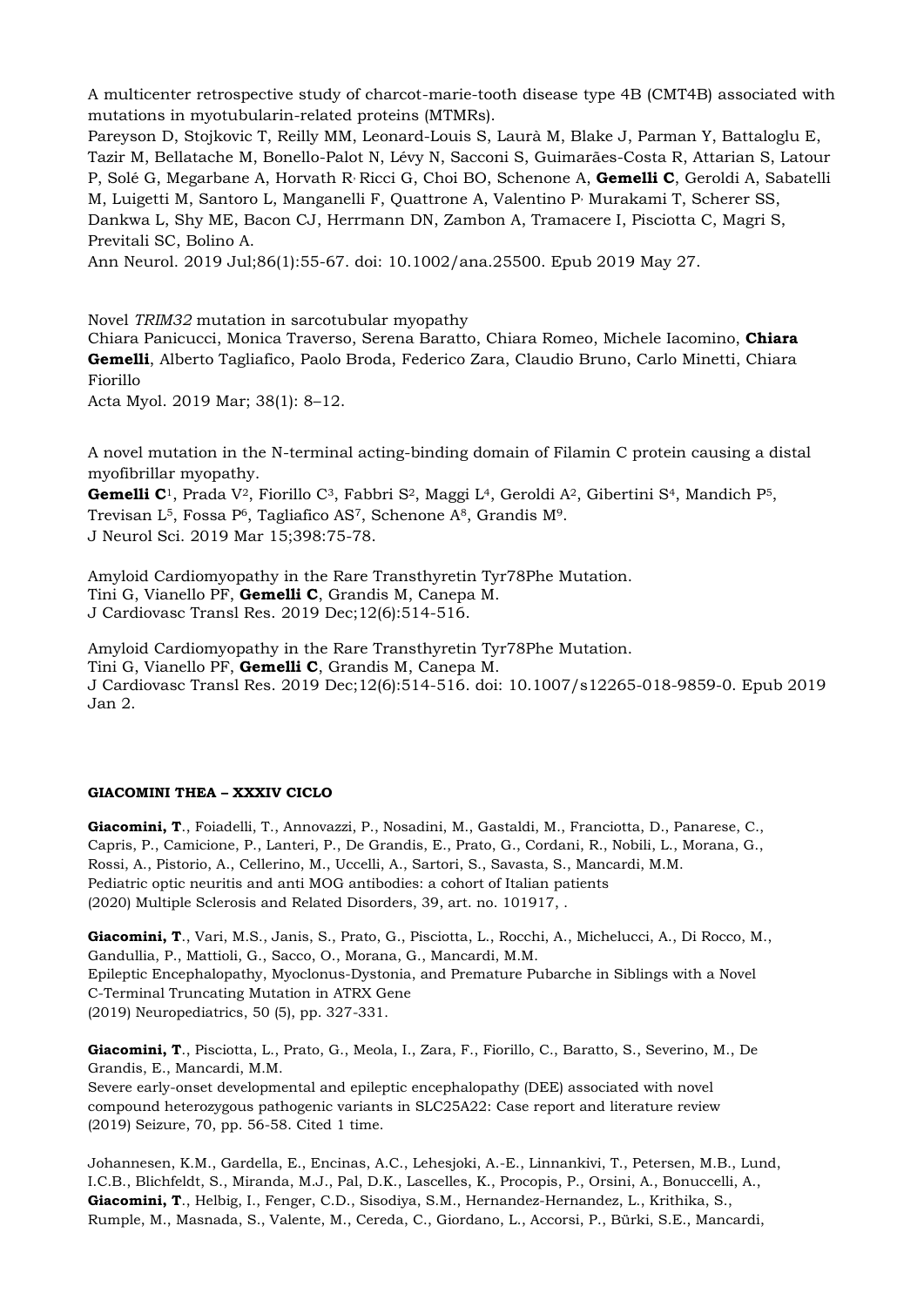M., Korff, C., Guerrini, R., von Spiczak, S., Hoffman-Zacharska, D., Mazurczak, T., Coppola, A., Buono, S., Vecchi, M., Hammer, M.F., Varesio, C., Veggiotti, P., Lal, D., Brünger, T., Zara, F., Striano, P., Rubboli, G., Møller, R.S. The spectrum of intermediate SCN8A-related epilepsy (2019) Epilepsia, 60 (5), pp. 830-844. Cited 12 times.

Cataldi, M., Nobili, L., Zara, F., Combi, R., Prato, G., **Giacomini, T**., Capra, V., De Marco, P., Ferini-Strambi, L., Mancardi, M.M. Migrating focal seizures in Autosomal Dominant Sleep-related Hypermotor Epilepsy with KCNT1 mutation (2019) Seizure, 67, pp. 57-60.

Cordani, R., Micalizzi, C., **Giacomini, T**., Gastaldi, M., Franciotta, D., Fioredda, F., Buratti, S., Morana, G., Pirlo, D., Renna, S., Castagnola, E., Risso, M., Lanteri, P., Vari, M.S., Mancardi, M.M. Bortezomib-Responsive Refractory Anti-N-Methyl-D-Aspartate Receptor Encephalitis (2019) Pediatric Neurology,

Tassano, E., Uccella, S., **Giacomini, T**., Severino, M., Fiorio, P., Gimelli, G., Ronchetto, P. Clinical and Molecular Characterization of Two Patients with CNTN6 Copy Number Variations (2019) Cytogenetic and Genome Research, 156 (3), pp. 144-149. Cited 1 time.

# **HAMEDANI MEHRNAZ – XXXII CICLO**

Prada V, Schizzi S, Poggi I, Mori L, Gemelli C, **Hamedani M**, Accogli S, Maggi G, Grandis M, Mancardi GL, and Schenone A. Hand Rehabilitation Treatment for Charcot-Marie-Tooth Disease: An Open Label Pilot Study. Journal of Neurology & Neurophysiology. 2018, 9:3. doi: 10.4172/2155-9562.1000465.

Prada V, Mori L, Accogli S, Rivarola M, Schizzi S, **Hamedani M**, Schenone A. Testing overwork weakness in Charcot-Marie-tooth disease: Is it true or false? J Peripher Nerv Syst. 2018 Jun;23(2):124-128. doi: 10.1111/jns.12270.

Igor Bisio, Chiara Garibotto, **Mehrnaz Hamedani**, Fabio Lavagetto, Valeria Prada,Angelo Schenone and Andrea Sciarrone. Towards IoT-based eHealth Services: a Smart Prototype System for Home Rehabilitation. IEEE Global Communications Conference (GLOBECOM), Hawaii, USA, December 2019.

**Hamedani M**, Prada V, Calamari ML, Flora GA, Salerno A, M, Grandis M, Tognetti P, Focacci A, Schenone A, Leonia V. Efficacy of Lower limb robot-assisted and traditional rehabilitation therapy in treatment of postacute stroke patients. Manuscript submitted

Raglio A, Panigazzi M, Colombo R, Tramontano M, Iosa M, Baiardi P, Molteni D, Baldissarro E, Imbriani C, **Hamedani M**, Pistarini C, Mancardi GL, Caltagirone C. The sonification approach to the hand rehabilitation in post-acute stroke patients: a multicentric randomized controlled trial. Manuscript submitted

#### **LAPUCCI CATERINA – XXXIV CICLO**

**Lapucci C**, Saitta L, Bommarito G, Sormani MP, Pardini M, Bonzano L, Mancardi GL, Gasperini C, Giorgio A, Inglese M, De Stefano N, Roccatagliata L. How much do periventricular lesions assist in distinguishing migraine with aura from CIS? Neurology. 2019 Apr 9;92(15):e1739-e1744. doi: 10.1212/WNL.0000000000007266.

**Lapucci C**, Baroncini D, Cellerino M, Boffa G, Callegari I, Pardini M, Novi G, Sormani MP, Mancardi GL, Ghezzi A, Zaffaroni M, Uccelli A, Inglese M, Roccatagliata L. Different MRI patterns in MS worsening after stopping fingolimod. Neurol Neuroimmunol Neuroinflamm. 2019 Apr 16;6(4):e566. doi: 10.1212/NXI.0000000000000566.

Lapucci C, Boffa G, Massa F, Franciotta D, Castelletti L, Uccelli A, Morbelli S, Nobili F, Benedetti L, Roccatagliata L. Could arterial spin labelling perfusion imaging uncover the invisible in N-methyl-d-aspartate receptor encephalitis? Eur J Neurol. 2019 Oct;26(10):e86-e87. doi: 10.1111/ene.13977.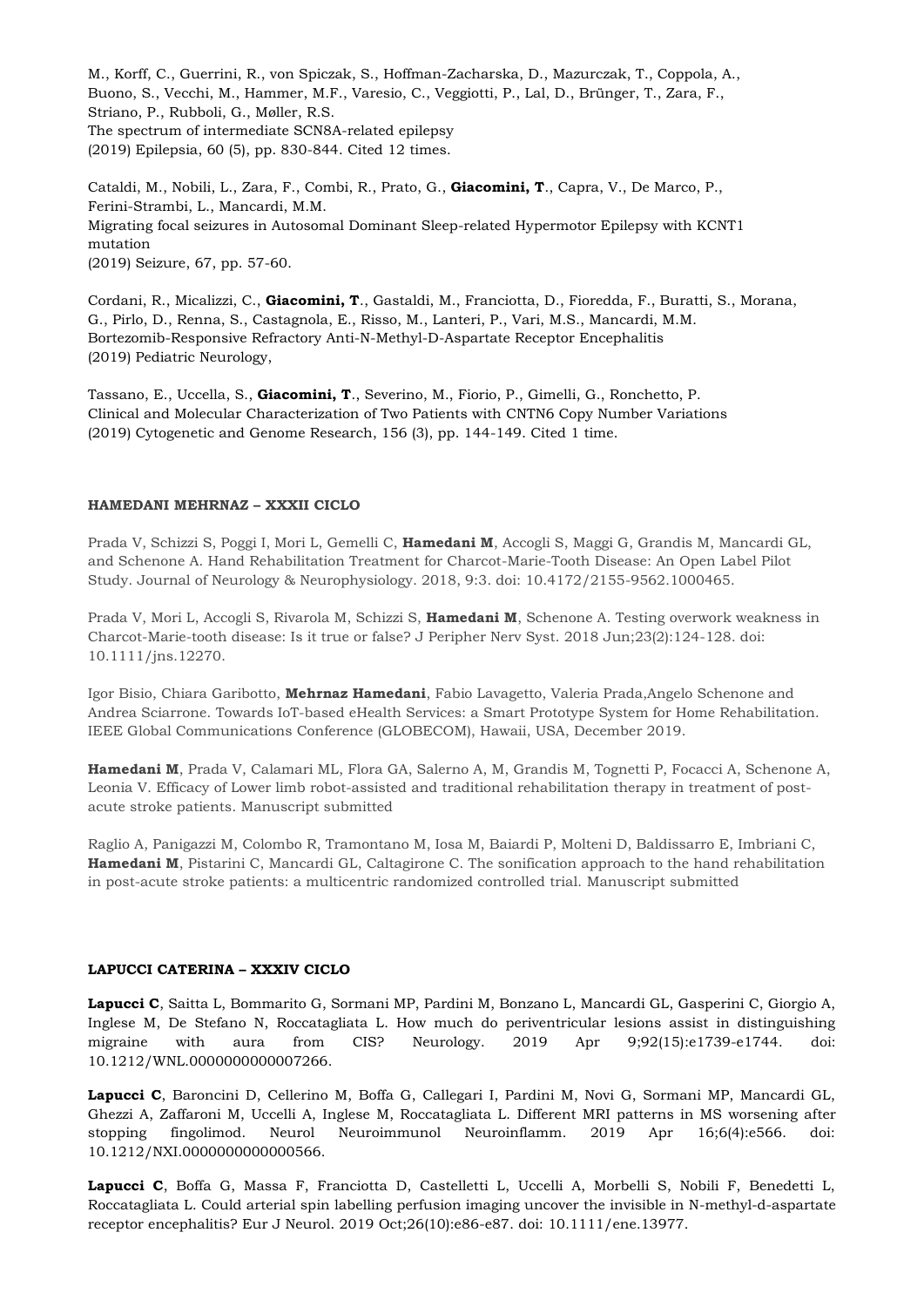**Lapucci C**, Benedetti L, Tavarelli C, Serrati C, Godani M, Schenone A, Franciotta D. Limbic encephalitis with acute onset and Hu antibodies treated with rituximab: Paraneoplastic or non-paraneoplastic disorder? Clin Neurol Neurosurg. 2019 Sep;184:105424. doi: 10.1016/j.clineuro.2019.105424.

**Lapucci C**, Gualandi F, Mikulska M, Palmeri S, Mancardi G, Uccelli A, Laroni A. Serum sickness (Like Reaction) in a patient treated with alemtuzumab for multiple sclerosis: A case report. Mult Scler Relat Disord. 2018 Nov;26:52-54. doi: 10.1016/j.msard.2018.09.006.

**Lapucci C**, N. Romano, G. Boffa, L. Saitta, F. Nobili, G.L. Mancardi, P. Mandich, M. Grandis E200k Familial Creutzfeldt-Jakob Disease Presenting with Subacute Multiple Cranial Neuropathy. The Open Neurology Journal 2019 2019; 13:72-75. doi: 10.2174/1874205X01913010072

Cellerino M, Cordano C, Boffa G, Bommarito G, Petracca M, Sbragia E, Novi G, **Lapucci C**, Capello E, Uccelli A, Inglese M. Relationship between retinal inner nuclear layer, age, and disease activity in progressive MS. Neurol Neuroimmunol Neuroinflamm. 2019 Aug 12;6(5). pii: e596. doi: 10.1212/NXI.0000000000000596.

Frau J, Saccà F, Signori A, Baroncini D, Fenu G, Annovazzi P, Capobianco M, Signoriello E, Laroni A, La Gioia S, Sartori A, Maniscalco GT, Bonavita S, Clerico M, Russo CV, Gallo A, **Lapucci C**, Carotenuto A, Sormani MP, Cocco E; i-MuST study group. Outcomes after fingolimod to alemtuzumab treatment shift in relapsing-remitting MS patients: a multicentre cohort study. J Neurol. 2019 Jun 17. doi: 10.1007/s00415- 019-09424-8.

Cabona C, Beronio A, Martinelli I, Briani C, **Lapucci C**, Serrati C, Delucchi S, Mannironi A, Benedetti L. Are basketball players more likely to develop Hirayama disease? J Neurol Sci. 2019 May 15;400:142-144. doi: 10.1016/j.jns.2019.03.020.

Boffa G, **Lapucci C**, Morbelli SD, Nobili FM. Two-way crossed cerebellar diaschisis in a clinically isolated syndrome suggestive of multiple sclerosis. Q J Nucl Med Mol Imaging. 2019 Jun;63(2):225-226. doi: 10.23736/S1824-4785.19.03171-6.

Gastaldi M, Mariotto S, Giannoccaro MP, Iorio R, Zoccarato M, Nosadini M, Benedetti L, Casagrande S, Di Filippo M, Valeriani M, Ricci S, Bova S, Arbasino C, Mauri M, Versino M, Vigevano F, Papetti L, Romoli M, **Lapucci C**, Massa F, Sartori S, Zuliani L, Barilaro A, De Gaspari P, Spagni G, Evoli A, Liguori R, Ferrari S, Marchioni E, Giometto B, Massacesi L, Franciotta D. Subgroup comparison according to clinical phenotype and serostatus in autoimmune encephalitis: a multicenter retrospective study. Eur J Neurol. 2019 Dec 8. doi: 10.1111/ene.14139.

Bauckneht M, Capitanio S, Raffa S, Roccatagliata L, Pardini M, **Lapucci C**, Marini C, Sambuceti G, Inglese M, Gallo P, Cecchin D, Nobili F, Morbelli S. Molecular imaging of multiple sclerosis: from the clinical demand to novel radiotracers. EJNMMI Radiopharm Chem. 2019 Apr 8;4(1):6. doi: 10.1186/s41181-019-0058-3.

Matteo Pardini, MD, PhD, Flavio Nobili, MD, Dario Arnaldi, MD, PhD, Silvia Morbelli, MD, PhD, Matteo Bauckneht MD, PhD, Roberto Rissotto, MD, Carlo Serrati, MD, Gianluca Serafini, MD, PhD, **Caterina Lapucci**, Lucio Ghio MD, Mario Amore, MD, Davide Massucco, MD, Davide Sassos, MD, Laura Bonzano, PhD, Giovanni Luigi Mancardi MD, Luca Roccatagliata MD, PhD, the Disease Management Team on Dementia of the IRCCS Ospedale Policlinico San Martino, Genoa. 123IFP-CIT SPECT validation of nigroputaminal mri tractography in dementia with Lewy Bodies. European Radiol Experimental 2019 (accepted on 21st Genuary 2020, in press)

Maria Cellerino, Federico Ivaldi, Matteo Pardini, Gianluca Rotta, Gemma Vila, Priscilla Koduah, Tone Berge, Alice Laroni, **Caterina Lapucci**, Giovanni Novi, Giacomo Boffa, Elvira Sbragia, Serena Palmeri, Susanna Asseyer, Einar August August Høgestøl, Cristina Campi, Michele Piana, Matilde Inglese, friedemann paul, Hanne Flinstad Harbo, Pablo Villoslada, Nicole Kerlero de Rosbo, and Antonio Uccelli.Impact of treatment on cellular immunophenotype in multiple sclerosis. A cross-sectional study Neurology: Neuroimmunology & Neuroinflammation (accepted on 6th January 2020, in press).

# Under review:

1) Lapucci C, Schiavi S, Sbragia E, Bommarito G, Cellerino M, Roccatagliata L, Uccelli A, Inglese M, Pardini M.The role of disconnection in explaining disability in Multiple Sclerosis

2) Lapucci C, Romano N, Schiavi S, Saitta L, Uccelli A, Boffa G, Pardini M, Signori A, Castellan L, Inglese M, Roccatagliata L.The importance of MRI sequence selection in detecting brain hypointense lesions in Multiple Sclerosis. Relevance for the definition of «black holes»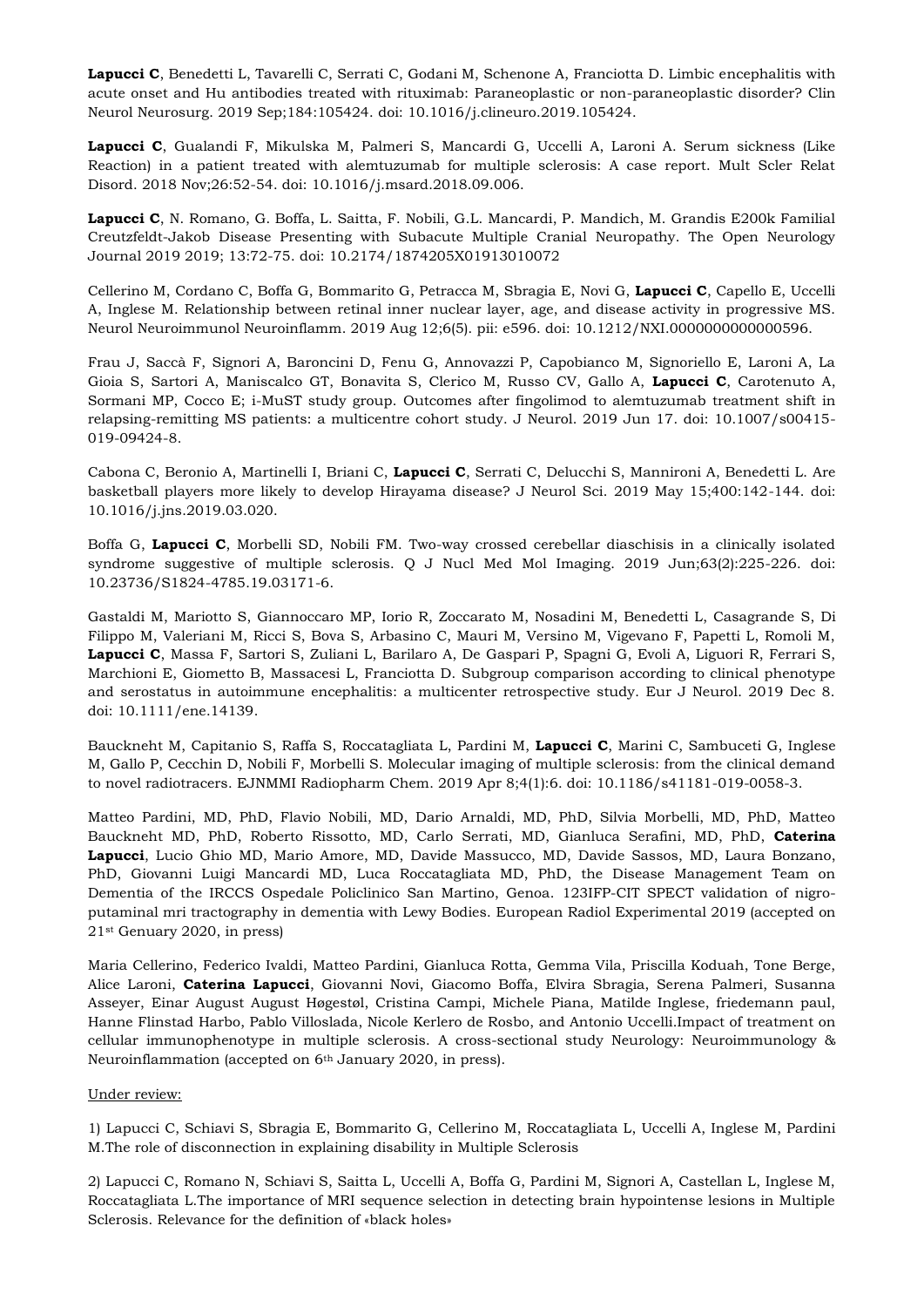3) Boffa G.\*, **Lapucci C.**\*, Sbragia E.1 Varaldo R., Raiola A.M., Currò D., Roccatagliata L., Capello E., Laroni A., Mikulska M., Gualandi F., Uccelli A., Angelucci E, Mancardi G.L., Inglese M. Aggressive multiple sclerosis: a single center, real-world treatment experience with autologous hematopoietic stem cell transplantation and alemtuzumab

# **MAGIONCALDA PAOLA - XXXI CICLO**

**Magioncalda P\***, Martino M\*, Conio B, Lee HC, Ku HL, Chen CJ, Inglese M, Amore M, Lane T, Northoff G. *Intrinsic brain activity of subcortical-cortical sensorimotor system and psychomotor alterations in schizophrenia and bipolar disorder: a preliminary study.* Schizophr Res. 2020 Jan. [accepted for publication].

Russo D\*, Martino M\*, **Magioncalda P\***, Inglese M, Amore M, Northoff G. *Opposing changes in the functional architecture of large-scale networks in bipolar mania and depression.* Schizophr Bull. 2020 Jan. [accepted for publication].

Rocchi G, Sterlini B, Tardito S, Inglese M, Corradi A, Filaci G, Amore M, **Magioncalda P\*†**, Martino M\*. *Opioidergic system and functional architecture of intrinsic brain activity: implications for psychiatric disorders.*  Neuroscientist. 2020 Jan. [accepted for publication].

Martino M\*, **Magioncalda P\*†**, Conio B, Capobianco L, Russo D, Adavastro G, Tumati S, Tan Z, Lee HC, Lane T, Amore M, Inglese M, Northoff G. *Abnormal functional relationship of sensorimotor network with neurotransmitter-related nuclei via subcortical-cortical loops in manic and depressive phases of bipolar disorder*. Schizophr Bull. 2020 Jan. 46(1):163-174.

Conio B\*, Martino M\*†, **Magioncalda P\*†**, Escelsior A, Inglese M, Amore M, Northoff G*. Opposite effects of dopamine and serotonin on resting-state networks: review and implications for psychiatric disorders.* Mol Psychiatry. 2020 Jan. 25(1):82-93.

Zhang J\*, **Magioncalda P\***, Huang Z, Tan Z, Hu X, Hu Z, Conio B, Amore M, Inglese M, Martino M, Northoff G. *Altered global signal topography and its different regional localization in motor cortex and hippocampus in mania and depression*. Schizophr Bull. 2019 Jun. 45(4):902-910.

Conio B, **Magioncalda P**\***†**, Martino M\*, Tumati S, Capobianco L, Escelsior A, Adavastro G, Russo D, Amore M, Inglese M, Northoff G. *Opposing patterns of neuronal variability in the sensorimotor network mediate cyclothymic and depressive temperaments*. Hum Brain Mapp. 2019 Mar. 40(4):1344-1352.

Piaggio N, Schiavi S, Martino M, Bommarito G, Inglese M, **Magioncalda P**. *Exploring mania-associated white matter injury by comparison with multiple sclerosis: a diffusion tensor imaging study.* Psychiatry Res Neuroimaging. 2018 Nov. 281:78-84.

**Magioncalda P\***, Martino M\*, Tardito S, Sterlini B, Conio B, Marozzi V, Adavastro G, Capobianco L, Russo D, Parodi A, Kalli F, Nasi G, Altosole T, Piaggio N, Northoff G, Fenoglio D, Inglese M, Filaci G, Amore M. *White matter microstructure alterations correlate with terminally differentiated CD8+ effector T cell depletion in the peripheral blood in mania: Combined DTI and immunological investigation in the different phases of bipolar disorder*.

Brain Behav Immun. 2018 Oct. 73:192-204.

Martino M\*, **Magioncalda P\***, Yu H, Li X, Wang Q, Meng Y, Deng W, Li Y, Li M, Ma X, Lane T, Duncan NW, Northoff G, Li T. *Abnormal resting-state connectivity in a substantia nigra-related striato-thalamo-cortical network in a large sample of first-episode drug-naïve patients with schizophrenia.* Schizophr Bull. 2018 Feb. 44(2):419-431.

Northoff G, **Magioncalda P**\*, Martino M\*, Lee HC, Tseng YC, Lane T. *Too fast or too slow? Time and neuronal variability in bipolar disorder - A combined theoretical and empirical investigation*. Schizophr Bull. 2018 Jan. 44(1):54-64.

Petracca M, Saiote C, Bender HA, Arias F, Farrell C, **Magioncalda P**, Martino M, Miller A, Northoff G, Lublin F, Inglese M. *Synchronization and variability imbalance underlie cognitive impairment in primary-progressive multiple sclerosis.* Sci Rep. 2017 Apr. 7:46411.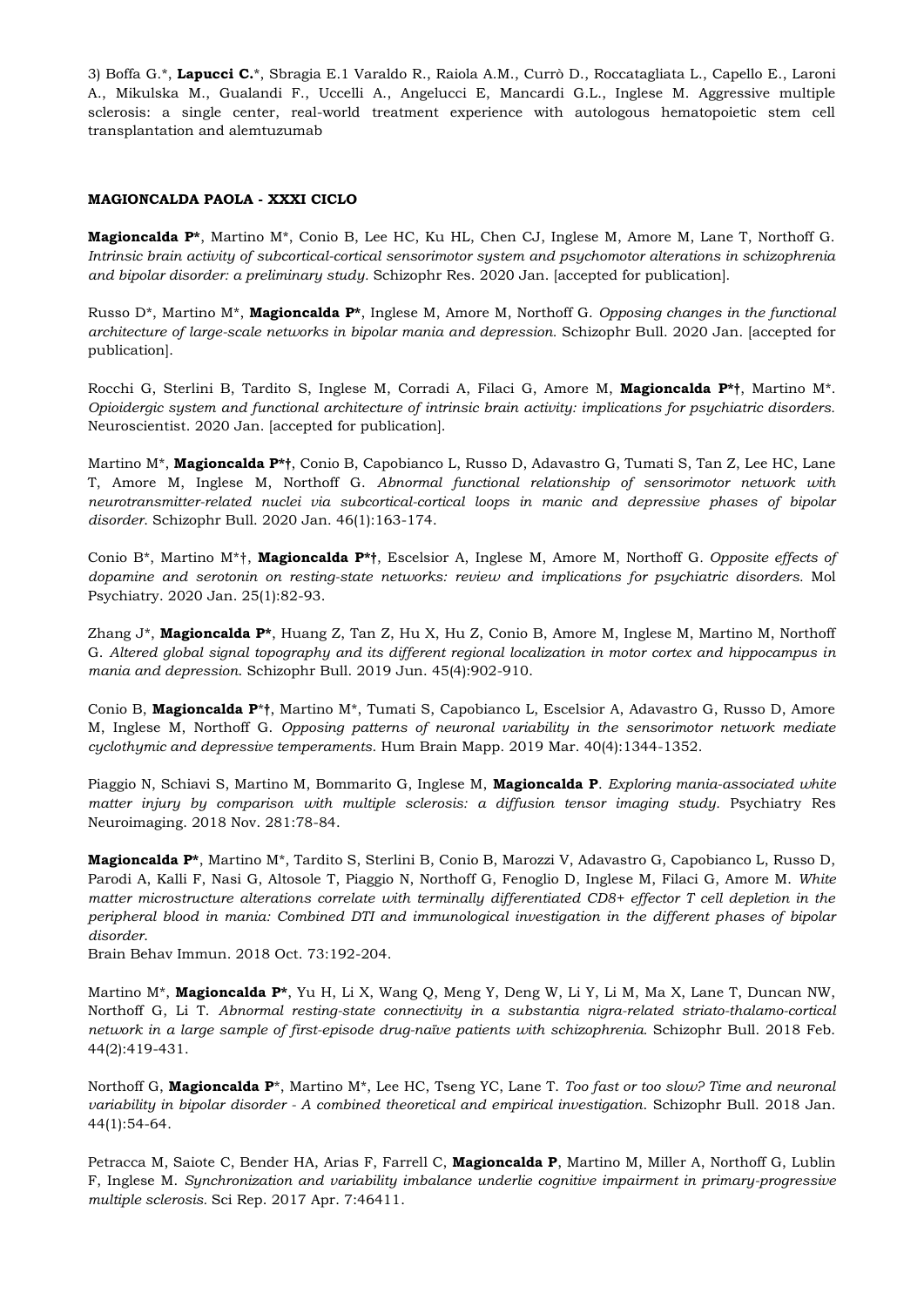Martino M\*, **Magioncalda P\*†**, Saiote C, Conio B, Escelsior A, Rocchi G, Piaggio N, Marozzi V, Huang Z, Ferri F, Amore M, Inglese M, Northoff G. *Abnormal functional-structural cingulum connectivity in mania: combined functional magnetic resonance imaging-diffusion tensor imaging investigation in different phases of bipolar disorder*. Acta Psychiatr Scand. 2016 Oct. 134(4):339-49.

Martino M\*, **Magioncalda P\*†**, Huang Z, Conio B, Piaggio N, Duncan NW, Rocchi G, Escelsior A, Marozzi V, Wolff A, Inglese M, Amore M, Northoff G. *Contrasting variability patterns in the default mode and sensorimotor networks balance in bipolar depression and mania.* Proc Natl Acad Sci U S A. 2016 Apr. 113(17):4824-9.

**Magioncalda P\***, Martino M\*, Conio B, Piaggio N, Teodorescu R, Escelsior A, Marozzi V, Rocchi G, Roccatagliata L, Northoff G, Inglese M, Amore M. *Patterns of microstructural white matter abnormalities and their impact on cognitive dysfunction in the various phases of type I bipolar disorder.* J Affect Disord. 2016 Mar. 193:39-50.

**Magioncalda P**\*, Martino M\*, Ely BA, Inglese M, Stern ER. *Microstructural white-matter abnormalities and their relationship with cognitive dysfunction in obsessive-compulsive disorder.* Brain Behav. 2016 Feb. 6(3):e00442.

**Magioncalda P\***, Martino M\*, Conio B, Escelsior A, Piaggio N, Presta A, Marozzi V, Rocchi G, Anastasio L, Vassallo L, Ferri F, Huang Z, Roccatagliata L, Pardini M, Northoff G, Amore M. *Functional connectivity and neuronal variability of resting state activity in bipolar disorder--reduction and decoupling in anterior cortical midline structures.* Hum Brain Mapp. 2015 Feb. 36(2):666-82.

**\* These authors have equally contributed to this work** 

**† Corresponding author**

# **MARTINO MATTEO – XXXI CICLO**

Magioncalda P\*, **Martino M\***, Conio B, Lee HC, Ku HL, Chen CJ, Inglese M, Amore M, Lane T, Northoff G. *Intrinsic brain activity of subcortical-cortical sensorimotor system and psychomotor alterations in schizophrenia and bipolar disorder: a preliminary study.* Schizophr Res. 2020 Jan. [accepted for publication].

Russo D\*, **Martino M\***, Magioncalda P\*, Inglese M, Amore M, Northoff G. *Opposing changes in the functional architecture of large-scale networks in bipolar mania and depression.* Schizophr Bull. 2020 Jan. [accepted for publication].

Rocchi G, Sterlini B, Tardito S, Inglese M, Corradi A, Filaci G, Amore M, Magioncalda P\*†, **Martino M\***. *Opioidergic system and functional architecture of intrinsic brain activity: implications for psychiatric disorders.*  Neuroscientist. 2020 Jan. [accepted for publication].

**Martino M\***, Magioncalda P\*†, Conio B, Capobianco L, Russo D, Adavastro G, Tumati S, Tan Z, Lee HC, Lane T, Amore M, Inglese M, Northoff G. *Abnormal functional relationship of sensorimotor network with neurotransmitter-related nuclei via subcortical-cortical loops in manic and depressive phases of bipolar disorder*. Schizophr Bull. 2020 Jan. 46(1):163-174.

Conio B\*, **Martino M\*†**, Magioncalda P\*†, Escelsior A, Inglese M, Amore M, Northoff G*. Opposite effects of dopamine and serotonin on resting-state networks: review and implications for psychiatric disorders.* Mol Psychiatry. 2020 Jan. 25(1):82-93.

Zhang J\*, Magioncalda P\*, Huang Z, Tan Z, Hu X, Hu Z, Conio B, Amore M, Inglese M, **Martino M**, Northoff G. *Altered global signal topography and its different regional localization in motor cortex and hippocampus in mania and depression*. Schizophr Bull. 2019 Jun. 45(4):902-910.

Conio B, Magioncalda P\*†, **Martino M\***, Tumati S, Capobianco L, Escelsior A, Adavastro G, Russo D, Amore M, Inglese M, Northoff G. *Opposing patterns of neuronal variability in the sensorimotor network mediate cyclothymic and depressive temperaments*. Hum Brain Mapp. 2019 Mar. 40(4):1344-1352.

Piaggio N, Schiavi S, **Martino M**, Bommarito G, Inglese M, Magioncalda P. *Exploring mania-associated white matter injury by comparison with multiple sclerosis: a diffusion tensor imaging study.* Psychiatry Res Neuroimaging. 2018 Nov. 281:78-84.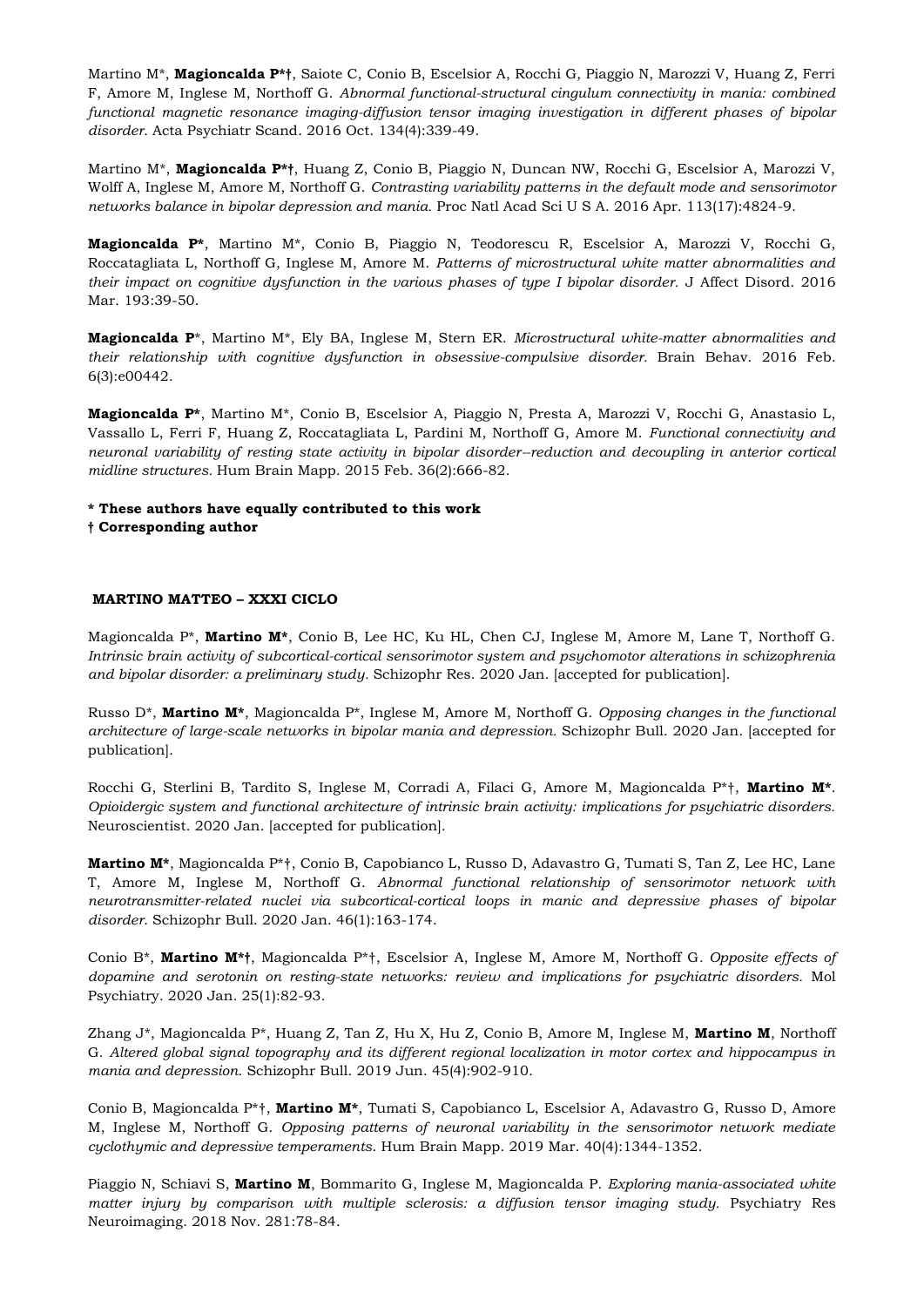Magioncalda P\*, **Martino M\***, Tardito S, Sterlini B, Conio B, Marozzi V, Adavastro G, Capobianco L, Russo D, Parodi A, Kalli F, Nasi G, Altosole T, Piaggio N, Northoff G, Fenoglio D, Inglese M, Filaci G, Amore M. *White matter microstructure alterations correlate with terminally differentiated CD8+ effector T cell depletion in the peripheral blood in mania: Combined DTI and immunological investigation in the different phases of bipolar disorder*.

Brain Behav Immun. 2018 Oct. 73:192-204.

**Martino M\***, Magioncalda P\*, Yu H, Li X, Wang Q, Meng Y, Deng W, Li Y, Li M, Ma X, Lane T, Duncan NW, Northoff G, Li T. *Abnormal resting-state connectivity in a substantia nigra-related striato-thalamo-cortical network in a large sample of first-episode drug-naïve patients with schizophrenia.* Schizophr Bull. 2018 Feb. 44(2):419-431.

Northoff G, Magioncalda P\*, **Martino M\***, Lee HC, Tseng YC, Lane T. *Too fast or too slow? Time and neuronal variability in bipolar disorder - A combined theoretical and empirical investigation*. Schizophr Bull. 2018 Jan. 44(1):54-64.

Petracca M, Saiote C, Bender HA, Arias F, Farrell C, Magioncalda P, **Martino M**, Miller A, Northoff G, Lublin F, Inglese M. *Synchronization and variability imbalance underlie cognitive impairment in primary-progressive multiple sclerosis.* Sci Rep. 2017 Apr. 7:46411.

**Martino M\***, Magioncalda P\*†, Saiote C, Conio B, Escelsior A, Rocchi G, Piaggio N, Marozzi V, Huang Z, Ferri F, Amore M, Inglese M, Northoff G. *Abnormal functional-structural cingulum connectivity in mania: combined functional magnetic resonance imaging-diffusion tensor imaging investigation in different phases of bipolar disorder*. Acta Psychiatr Scand. 2016 Oct. 134(4):339-49.

**Martino M\***, Magioncalda P\*†, Huang Z, Conio B, Piaggio N, Duncan NW, Rocchi G, Escelsior A, Marozzi V, Wolff A, Inglese M, Amore M, Northoff G. *Contrasting variability patterns in the default mode and sensorimotor networks balance in bipolar depression and mania.* Proc Natl Acad Sci U S A. 2016 Apr. 113(17):4824-9.

Magioncalda P\*, **Martino M\***†, Conio B, Piaggio N, Teodorescu R, Escelsior A, Marozzi V, Rocchi G, Roccatagliata L, Northoff G, Inglese M, Amore M. *Patterns of microstructural white matter abnormalities and their impact on cognitive dysfunction in the various phases of type I bipolar disorder.* J Affect Disord. 2016 Mar. 193:39-50.

Magioncalda P\*, **Martino M\***†, Ely BA, Inglese M, Stern ER. *Microstructural white-matter abnormalities and their relationship with cognitive dysfunction in obsessive-compulsive disorder.* Brain Behav. 2016 Feb. 6(3):e00442.

Magioncalda P\*, **Martino M\***†, Conio B, Escelsior A, Piaggio N, Presta A, Marozzi V, Rocchi G, Anastasio L, Vassallo L, Ferri F, Huang Z, Roccatagliata L, Pardini M, Northoff G, Amore M. *Functional connectivity and neuronal variability of resting state activity in bipolar disorder--reduction and decoupling in anterior cortical midline structures.* Hum Brain Mapp. 2015 Feb. 36(2):666-82.

# **\* These authors have equally contributed to this work**

**† Corresponding author**

-

# **MASSA FEDERICO – XXXV CICLO**

Benedetti L, Garnero M, Demichelis C, Grandis M, Briani C, Beltramini S, Bellucci M, Prada V, **\*Massa F\***, Gastaldi M, Schenone A, Franciotta D. Outcomes after single-cycle rituximab monotherapy in patients with anti-MAG polyneuropathy: A bi-center experience with an average follow-up of 11 years. J Neuroimmunol. 2019 Oct 15;337:577081 \*(IF 2.832) \*

**Massa F**,\* Farotti L, Eusebi P, Capello E, Dottorini ME, Tranfaglia C, Bauckneht M, Morbelli S, Nobili F, Parnetti L. Reciprocal incremental value of 18F-FDG-PET and cerebrospinal fluid biomarkers in Mild Cognitive Impairment patients suspected for Alzheimer's disease and inconclusive first biomarker. \*J Alzheimers Dis.\* 2019;72(4):1193–1207.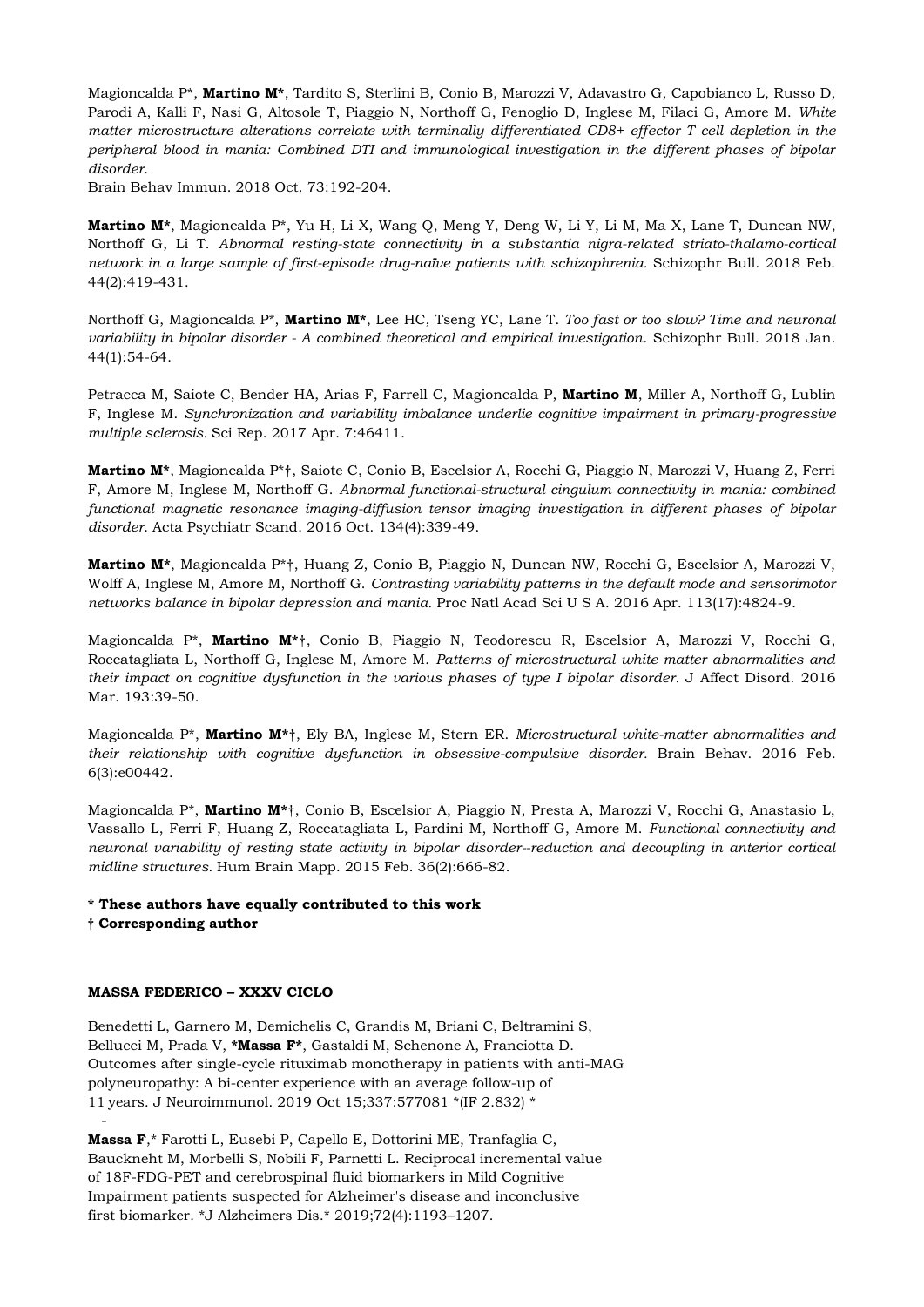doi:10.3233/JAD-190539. (\*IF 3.517\*)

Gastaldi M, Mariotto S, Giannoccaro MP, Iorio R, Zoccarato M, Nosadini M, Benedetti L, Casagrande S, Di Filippo M, Valeriani M, Ricci S, Bova S, Arbasino C, Mauri M, Versino M, Vigevano F, Papetti L, Romoli M, Lapucci C, \***Massa F\*,** Sartori S, Zuliani L, Barilaro A, De Gaspari P, Spagni G, Evoli A, Liguori R, Ferrari S, Marchioni E, Giometto B, Massacesi L, Franciotta D. Subgroup comparison according to clinical phenotype and serostatus in autoimmune encephalitis: a multicenter retrospective study. \*Eur J Neurol\*\*.\* 2019 Dec 8;10.1111/ene.14139. doi: 10.1111/ene.14139. [Epub ahead of print]. \*(IF 4.387)\*

Orso B, Mattei C, Arnaldi D, **\*Massa F\***, Serafini G, Plantone D, Doglione E, Grafman J, Nobili F, Pardini M. Clinical and MRI predictors of conversion from Mild Behavioural Impairment to dementia. Am J Geriatr Psychiatry. 2019 Dec 17.pii: S1064-7481(19)30586-X. doi: 10.1016/j.jagp.2019.12.007. [Epub ahead of print]

#### **ORSO BEATRICE - XXXV CICLO**

**Orso, B.,** Mattei, C., Arnaldi, D., Massa, F., Serafini, G., Plantone, D.,... & Pardini, M. (2019). Clinical and MRI predictors of conversion from mild behavioural impairment to dementia. \*The American Journal of Geriatric Psychiatry\*.

# **BARBARA PARISI** - **XXXIV CICLO**

Anna Rocchi, Silvio Sacchetti, Antonio De Fusco, Silvia Giovedi, **Barbara Parisi**, Fabrizia Cesca, Markus Höltje, Klemens Ruprecht, Gudrun Ahnert-Hilger & Fabio Benfenati: "Autoantibodies to synapsin I sequestrate synapsin I and alter synaptic function", Cell Death & Disease volume 10, Article number: 864 (2019). doi:10.1038/s41419-019-2106-z

## **ENRICO PEIRA - XXXIV CICLO**

Morbelli S. et al. "*Metabolic Patterns across Core Features in Dementia with Lewy Bodies".* Ann Neurol*. 2019 May;85(5):715-725. doi: 10.1002/ana.25453. Epub 2019 Mar 22.*

Huber M. et al. "*Metabolic Correlates of Dopaminergic Loss in Dementia with Lewy Bodies*". Mov Disord. 2019 Dec 16. doi: 10.1002/mds.27945.

Chincarini A. et al. "*Semi-quantification and grading of amyloid PET: A project of the European Alzheimer's Disease Consortium (EADC)*". Neuroimage Clin. 2019;23:101846. doi:10.1016/j.nicl.2019.101846. Epub 2019 May 4.

Chincarini A. et al. "*A kinetics-based approach to amyloid PET semi-quantification*". EJNMMI, 2020 Jan. doi: 10.1007/s00259-020-04689-y.

#### **PETROSINO VALENTINA – XXX CICLO**

[Cedola A,](https://www.ncbi.nlm.nih.gov/pubmed/?term=Cedola%20A%5BAuthor%5D&cauthor=true&cauthor_uid=28724999) [Bravin A,](https://www.ncbi.nlm.nih.gov/pubmed/?term=Bravin%20A%5BAuthor%5D&cauthor=true&cauthor_uid=28724999) [Bukreeva I,](https://www.ncbi.nlm.nih.gov/pubmed/?term=Bukreeva%20I%5BAuthor%5D&cauthor=true&cauthor_uid=28724999) [Fratini M,](https://www.ncbi.nlm.nih.gov/pubmed/?term=Fratini%20M%5BAuthor%5D&cauthor=true&cauthor_uid=28724999) [Pacureanu A,](https://www.ncbi.nlm.nih.gov/pubmed/?term=Pacureanu%20A%5BAuthor%5D&cauthor=true&cauthor_uid=28724999) [Mittone A,](https://www.ncbi.nlm.nih.gov/pubmed/?term=Mittone%20A%5BAuthor%5D&cauthor=true&cauthor_uid=28724999) [Massimi L,](https://www.ncbi.nlm.nih.gov/pubmed/?term=Massimi%20L%5BAuthor%5D&cauthor=true&cauthor_uid=28724999) [Cloetens P,](https://www.ncbi.nlm.nih.gov/pubmed/?term=Cloetens%20P%5BAuthor%5D&cauthor=true&cauthor_uid=28724999) [Coan P,](https://www.ncbi.nlm.nih.gov/pubmed/?term=Coan%20P%5BAuthor%5D&cauthor=true&cauthor_uid=28724999) [Campi](https://www.ncbi.nlm.nih.gov/pubmed/?term=Campi%20G%5BAuthor%5D&cauthor=true&cauthor_uid=28724999)  [G,](https://www.ncbi.nlm.nih.gov/pubmed/?term=Campi%20G%5BAuthor%5D&cauthor=true&cauthor_uid=28724999) [Spanò R,](https://www.ncbi.nlm.nih.gov/pubmed/?term=Span%C3%B2%20R%5BAuthor%5D&cauthor=true&cauthor_uid=28724999) [Brun F,](https://www.ncbi.nlm.nih.gov/pubmed/?term=Brun%20F%5BAuthor%5D&cauthor=true&cauthor_uid=28724999) [Grigoryev V,](https://www.ncbi.nlm.nih.gov/pubmed/?term=Grigoryev%20V%5BAuthor%5D&cauthor=true&cauthor_uid=28724999) **[Petrosino V,](https://www.ncbi.nlm.nih.gov/pubmed/?term=Petrosino%20V%5BAuthor%5D&cauthor=true&cauthor_uid=28724999)** [Venturi C,](https://www.ncbi.nlm.nih.gov/pubmed/?term=Venturi%20C%5BAuthor%5D&cauthor=true&cauthor_uid=28724999) [Mastrogiacomo M,](https://www.ncbi.nlm.nih.gov/pubmed/?term=Mastrogiacomo%20M%5BAuthor%5D&cauthor=true&cauthor_uid=28724999) [Kerlero de Rosbo N,](https://www.ncbi.nlm.nih.gov/pubmed/?term=Kerlero%20de%20Rosbo%20N%5BAuthor%5D&cauthor=true&cauthor_uid=28724999) [Uccelli A](https://www.ncbi.nlm.nih.gov/pubmed/?term=Uccelli%20A%5BAuthor%5D&cauthor=true&cauthor_uid=28724999) "X-Ray Phase Contrast Tomography Reveals Early Vascular Alterations and Neuronal Loss in a Multiple Sclerosis Model" [Sci Rep.](https://www.ncbi.nlm.nih.gov/pubmed/28724999) 2017;7(1):5890.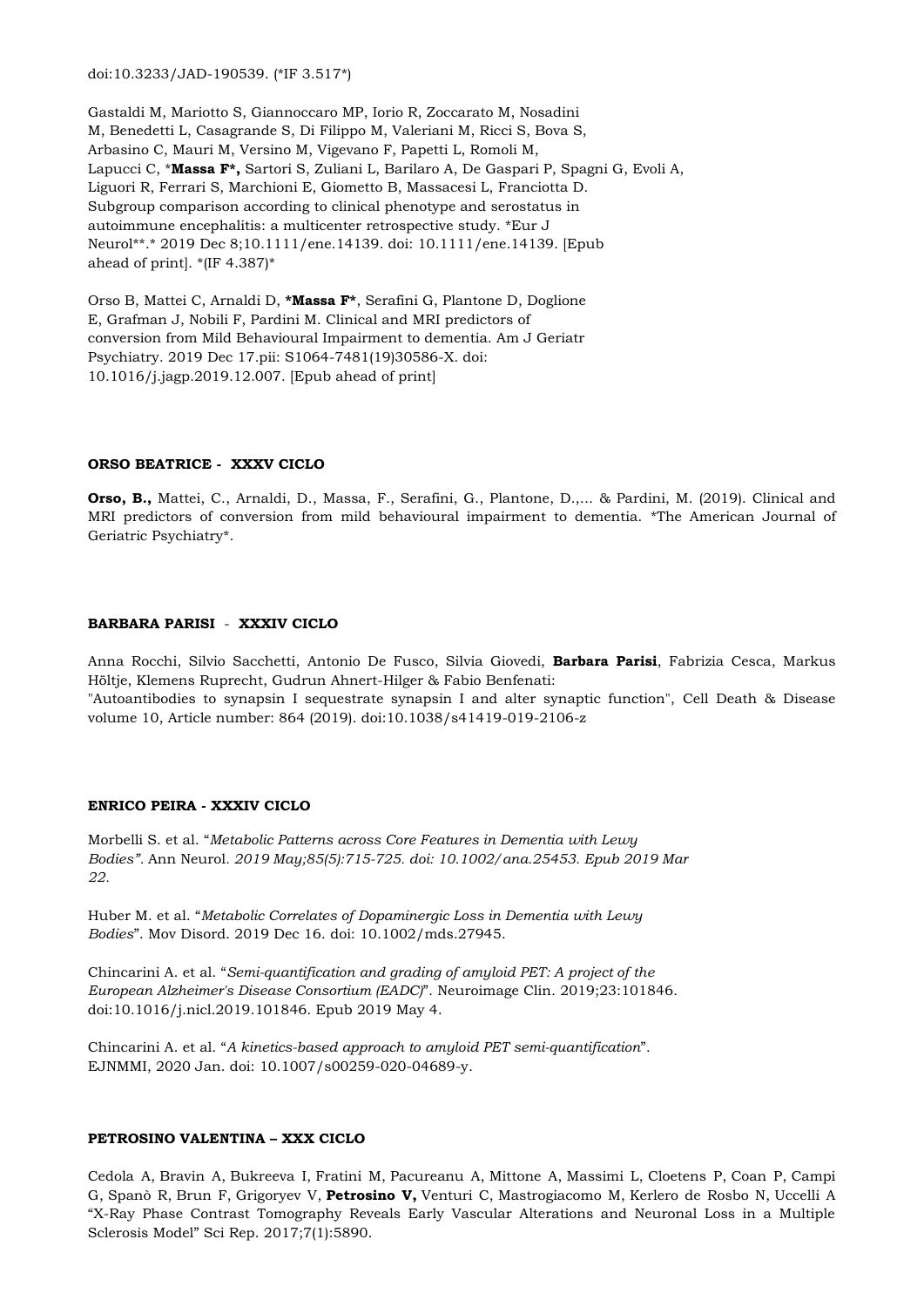## **PICCO AGNESE – XXXI CICLO**

Parkinsonism Relat Disord. 2016 Aug; 29:47-53. Functional neuroimaging and clinical features of drug naive patients with de novo Parkinson's disease and probable RBD. Arnaldi D, Morbelli S, Brugnolo A, Girtler N, **Picco A**, Ferrara M, Accardo J, Buschiazzo A, de Carli F, Pagani M, Nobili F.

Hum Brain Mapp. 2016 Jun;37(6):2114-32. Test-retest reliability of the default mode network in a multicentric fMRI study of healthy elderly: Effects of data-driven physiological noise correction techniques. Marchitelli R, Minati L, Marizzoni M, Bosch B, Bartrés-Faz D, Müller BW, Wiltfang J, Fiedler U, Roccatagliata L, **Picco A**, Nobili F, Blin O, Bombois S, Lopes R, Bordet R, Sein J, Ranjeva JP, Didic M, Gros-Dagnac H, Payoux P, Zoccatelli G, Alessandrini F, Beltramello A, Bargalló N, Ferretti A, Caulo M, Aiello M, Cavaliere C, Soricelli A, Parnetti L, Tarducci R, Floridi P, Tsolaki M, Constantinidis M, Drevelegas A, Rossini PM, Marra C, Schönknecht P, Hensch T, Hoffmann KT, Kuijer JP, Visser PJ, Barkhof F, Frisoni GB, Jovicich J.

Hum Brain Mapp. 2016 Jun;37(6):2114-32. Test-retest reliability of the default mode network in a multicentric fMRI study of healthy elderly: Effects of data-driven physiological noise correction techniques. Marchitelli R, Minati L, Marizzoni M, Bosch B, Bartrés-Faz D, Müller BW, Wiltfang J, Fiedler U, Roccatagliata L, **Picco A**, Nobili F, Blin O, Bombois S, Lopes R, Bordet R, Sein J, Ranjeva JP, Didic M, Gros-Dagnac H, Payoux P, Zoccatelli G, Alessandrini F, Beltramello A, Bargalló N, Ferretti A, Caulo M, Aiello M, Cavaliere C, Soricelli A, Parnetti L, Tarducci R, Floridi P, Tsolaki M, Constantinidis M, Drevelegas A, Rossini PM, Marra C, Schönknecht P, Hensch T, Hoffmann KT, Kuijer JP, Visser PJ, Barkhof F, Frisoni GB, Jovicich J.

J Alzheimers Dis. 2017;56(2):543-555. Improved Cerebrospinal Fluid-Based Discrimination between Alzheimer's Disease Patients and Controls after Correction for Ventricular Volumes. van Waalwijk van Doorn LJ, Gispert JD, Kuiperij HB, Claassen J, Arighi A, Baldeiras I, Blennow K, Bozzali M, Castelo-Branco M, Cavedo E, Emek-Savaş DD, Eren E, Eusebi P, Farotti L, Fenoglio C, Ormaechea JF, Freund-Levi Y, Frisoni GB, Galimberti D, Genc S, Greco V, Hampel H, Herukka SK, Liu Y, Lladó A, Lleó A, Nobili FM, Oguz KK, Parnetti L, Pereira J, **Picco A**, Pikkarainen M, de Oliveira CR, Saka E, Salvadori N, Sanchez-Valle R, Santana I, Scarpini E, Scheltens P, Soininen H, Tarducci R, Teunissen C, Tsolaki M, Urbani A, Vilaplana E, Visser PJ, Wallin AK, Yener G, Molinuevo JL, Meulenbroek O, Verbeek MM.

Hum Brain Mapp. 2017 Jan;38(1):12-26. Free water elimination improves test-retest reproducibility of diffusion tensor imaging indices in the brain: A longitudinal multisite study of healthy elderly subjects. Albi A, Pasternak O, Minati L, Marizzoni M, Bartrés-Faz D, Bargalló N, Bosch B, Rossini PM, Marra C, Müller B, Fiedler U, Wiltfang J, Roccatagliata L, **Picco A**, Nobili FM, Blin O, Sein J, Ranjeva JP, Didic M, Bombois S, Lopes R, Bordet R, Gros-Dagnac H, Payoux P, Zoccatelli G, Alessandrini F, Beltramello A, Ferretti A, Caulo M, Aiello M, Cavaliere C, Soricelli A, Parnetti L, Tarducci R, Floridi P, Tsolaki M, Constantinidis M, Drevelegas A, Frisoni G, Jovicich J; PharmaCog Consortium.

Alzheimers Dement. 2017 Sep;13(9):1013-1023. The impact of automated hippocampal volumetry on diagnostic confidence in patients with suspected Alzheimer's disease: A European Alzheimer's Disease Consortium study. Bosco P, Redolfi A, Bocchetta M, Ferrari C, Mega A, Galluzzi S, Austin M, Chincarini A, Collins DL, Duchesne S, Maréchal B, Roche A, Sensi F, Wolz R, Alegret M, Assal F, Balasa M, Bastin C, Bougea A, Emek-Savaş DD, Engelborghs S, Grimmer T, Grosu G, Kramberger MG, Lawlor B, Mandic Stojmenovic G, Marinescu M, Mecocci P, Molinuevo JL, Morais R, Niemantsverdriet E, Nobili F, Ntovas K, O'Dwyer S, Paraskevas GP, Pelini L, **Picco A**, Salmon E, Santana I, Sotolongo-Grau O, Spiru L, Stefanova E, Popovic KS, Tsolaki M, Yener GG, Zekry D, Frisoni GB.

Eur J Nucl Med Mol Imaging. 2016 Jul;43(7):1337-47. Mapping brain morphological and functional conversion patterns in predementia late-onset bvFTD. Morbelli S, Ferrara M, Fiz F, Dessi B, Arnaldi D, **Picco A**, Bossert I, Buschiazzo A, Accardo J, Picori L, Girtler N, Mandich P, Pagani M, Sambuceti G, Nobili F.

Lancet Neurol. 2017 Aug;16(8):661-676. Strategic roadmap for an early diagnosis of Alzheimer's disease based on biomarkers. Frisoni GB, Boccardi M, Barkhof F, Blennow K, Cappa S, Chiotis K, Démonet JF, Garibotto V, Giannakopoulos P, Gietl A, Hansson O, Herholz K, Jack CR Jr, Nobili F, Nordberg A, Snyder HM, Ten Kate M, Varrone A, Albanese E, Becker S, Bossuyt P, Carrillo MC, Cerami C, Dubois B, Gallo V, Giacobini E, Gold G, Hurst S, Lönneborg A, Lovblad KO, Mattsson N, Molinuevo JL, Monsch AU, Mosimann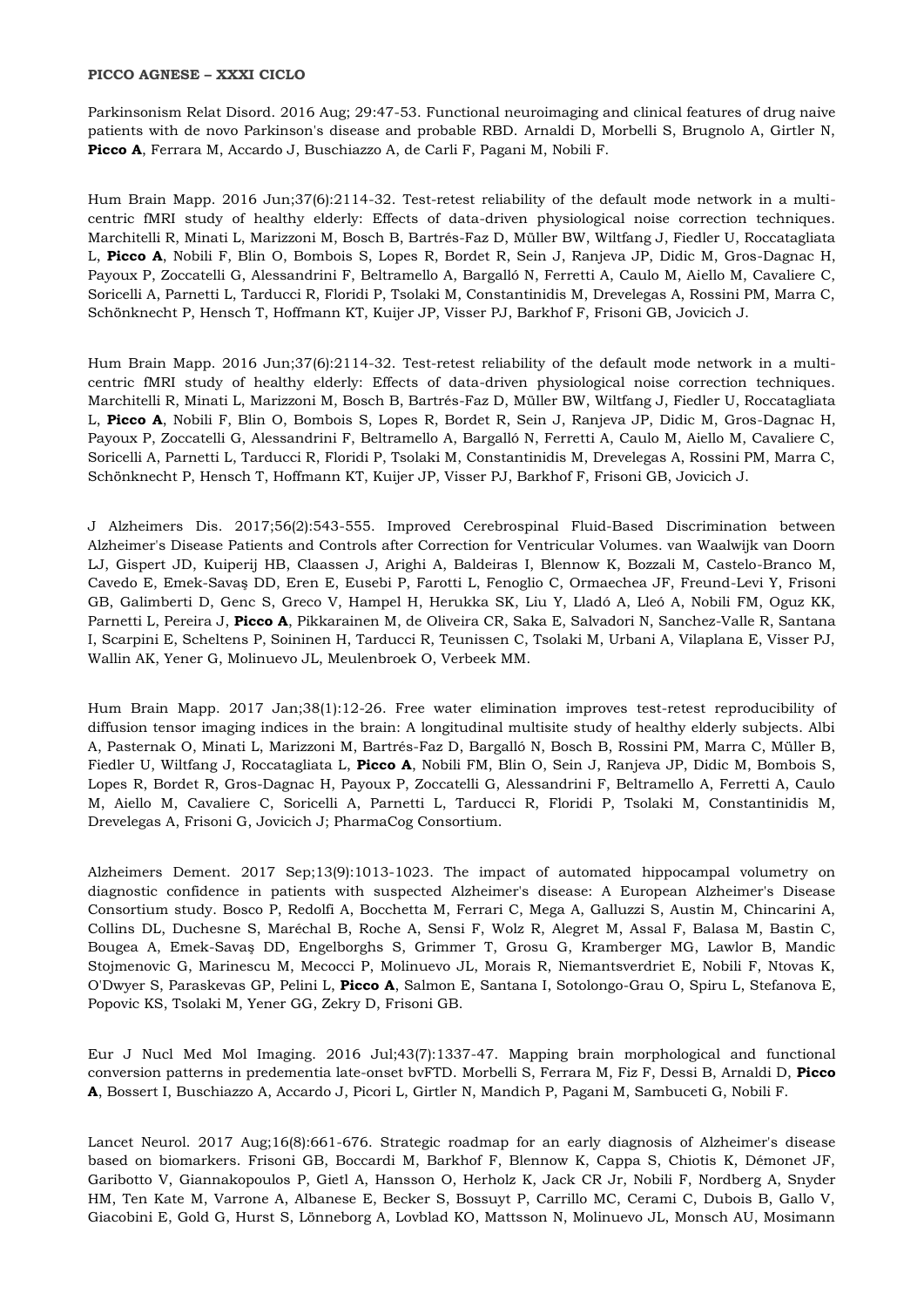U, Padovani A, **Picco A**, Porteri C, Ratib O, Saint-Aubert L, Scerri C, Scheltens P, Schott JM, Sonni I, Teipel S, Vineis P, Visser PJ, Yasui Y, Winblad B.

Neurobiol Aging. 2017 Apr;52:228-242. Clinical validity of presynaptic dopaminergic imaging with 123Iioflupane and noradrenergic imaging with 123I-MIBG in the differential diagnosis between Alzheimer's disease and dementia with Lewy bodies in the context of a structured 5-phase development framework. Sonni I, Ratib O, Boccardi M, **Picco A**, Herholz K, Nobili F, Varrone A; Geneva Task Force for the Roadmap of Alzheimer's Biomarkers.

Neurobiol Aging. 2017 Apr;52:214-227. Clinical validity of increased cortical uptake of amyloid ligands on PET as a biomarker for Alzheimer's disease in the context of a structured 5-phase development framework. Chiotis K, Saint-Aubert L, Boccardi M, Gietl A, **Picco A**, Varrone A, Garibotto V, Herholz K, Nobili F, Nordberg A; Geneva Task Force for the Roadmap of Alzheimer's Biomarkers.

Neurobiol Aging. 2017 Apr;52:183-195. Clinical validity of brain fluorodeoxyglucose positron emission tomography as a biomarker for Alzheimer's disease in the context of a structured 5-phase development framework. Garibotto V, Herholz K, Boccardi M, **Picco A**, Varrone A, Nordberg A, Nobili F, Ratib O; Geneva Task Force for the Roadmap of Alzheimer's Biomarkers.

Mov Disord. 2017 Dec;32(12):1738-1747. Prediction of cognitive worsening in de novo Parkinson's disease: Clinical use of biomarkers. Arnaldi D, De Carli F2, Famà F, Brugnolo A, Girtler N, **Picco A**, Pardini M, Accardo J, Proietti L, Massa F, Bauckneht M, Morbelli S, Sambuceti G, Nobili F.

Eur J Nucl Med Mol Imaging. 2017 Nov;44(12):2073-2083. 18F-FDG PET diagnostic and prognostic patterns do not overlap in Alzheimer's disease (AD) patients at the mild cognitive impairment (MCI) stage. Morbelli S, Bauckneht M, Arnaldi D, **Picco A**, Pardini M, Brugnolo A, Buschiazzo A, Pagani M, Girtler N, Nieri A, Chincarini A, De Carli F, Sambuceti G, Nobili F.

Eur J Nucl Med Mol Imaging. 2017 Nov;44(12):2042-2052. Early identification of MCI converting to AD: a FDG PET study. Pagani M, Nobili F, Morbelli S, Arnaldi D, Giuliani A, Öberg J, Girtler N, Brugnolo A, **Picco A**, Bauckneht M, Piva R, Chincarini A, Sambuceti G, Jonsson C, De Carli F.

Eur J Nucl Med Mol Imaging. 2020 Feb;47(2):270-280. Incremental value of amyloid-PET versus CSF in the diagnosis of Alzheimer's disease. Ramusino MC, Garibotto V, Bacchin R, Altomare D, Dodich A, Assal F, Mendes A, Costa A, Tinazzi M, Morbelli SD, Bauckneht M, **Picco A**, Dottorini ME, Tranfaglia C, Farotti L, Salvadori N, Moretti D, Savelli G, Tarallo A, Nobili F, Parapini M, Cavaliere C, Salvatore E, Salvatore M, Boccardi M, Frisoni GB.

#### **PISCIOTTA LIVIA – XXXIII CICLO**

White matter and cerebellar involvement in alternating hemiplegia of childhood. Severino M, **Pisciotta L**, Tortora D, Toselli B, Stagnaro M, Cordani R, Morana G, Zicca A, Kotzeva S, Zanaboni C, Montobbio G, Rossi A, De Grandis E; IBAHC Consortium. J Neurol. 2020 Jan 16. doi: 10.1007/s00415-020-09698-3.

*SM and PL equally contributed to this work* 

Epileptic Encephalopathy, Myoclonus-Dystonia, and Premature Pubarche in Siblings with a Novel C-Terminal Truncating Mutation in ATRX Gene.

Giacomini T, Vari MS, Janis S, Prato G, **Pisciotta** L, Rocchi A, Michelucci A, Di Rocco M, Gandullia P, Mattioli G, Sacco O, Morana G, Mancardi MM.

Neuropediatrics. 2019 Oct;50(5):327-331. doi: 10.1055/s-0039-1692141. Epub 2019 Jul 18.

Severe early-onset developmental and epileptic encephalopathy (DEE) associated with novel compound heterozygous pathogenic variants in SLC25A22: Case report and literature review.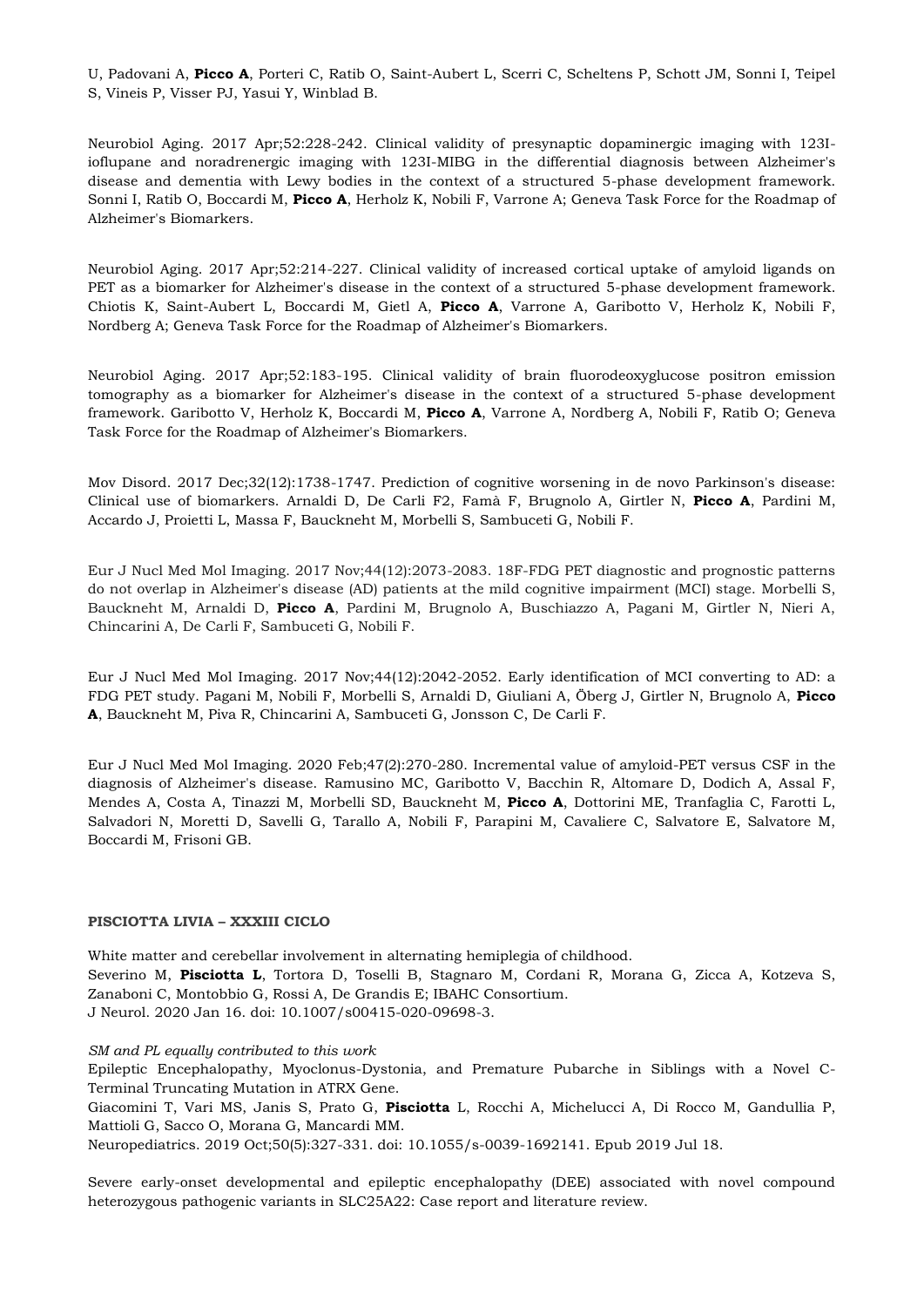Giacomini T, **Pisciotta** L, Prato G, Meola I, Zara F, Fiorillo C, Baratto S, Severino M, De Grandis E, Mancardi MM.

Seizure. 2019 Aug;70:56-58. doi: 10.1016/j.seizure.2019.06.029. Epub 2019 Jun 27

Personality profile and health-related quality of life in adults with previous continuous spike-waves during slow sleep syndrome.

Lenci G, Calevo MG, Gaggero R, Prato G, **Pisciotta L**, De Grandis E, Mancardi MM, Baglietto MG, Vigano' M, Veneselli E.

Brain Dev. 2019 Jun;41:522-530. doi: 10.1016/j.braindev.2019.02.004.

Intragenic duplication of KCNQ5 gene results in aberrant splicing leading to a premature termination codon in a patient with intellectual disability.

Rosti G, Tassano E, Bossi S, Divizia MT, Ronchetto P, Servetti M, Lerone M, **Pisciotta L**, Mancardi MM, Veneselli E, Puliti A.

Eur J Med Genet. 2018 Oct 22. pii: S1769-7212, 30481-6. doi: 10.1016/j.ejmg.2018.10.007.

Biallelic Mutations in ADPRHL2, Encoding ADP-Ribosylhydrolase 3, Lead to a Degenerative Pediatric Stress-Induced Epileptic Ataxia Syndrome.

Ghosh SG, Becker K, Huang H, Salazar TD, Chai G, Salpietro V, Al-Gazali L, Waisfisz Q, Wang H, Vaux KK, Stanley V, Manole A, Akpulat U, Weiss MM, Efthymiou S, Hanna MG, Minetti C, Striano P, **Pisciotta L**, De Grandis E, Altmüller J, Nürnberg P, Thiele H, Yis U, Okur TD, Polat AI, Amiri N, Doosti M, Karimani EG, Toosi MB, Haddad G, Karakaya M, Wirth B, van Hagen JM, Wolf NI, Maroofian R, Houlden H, Cirak S, Gleeson JG.

Am J Hum Genet. 2018 Jul 25. pii: S0002-9297; 30237-4. doi: 10.1016/j.ajhg.2018.07.010.

CNNM2 homozygous mutations cause severe refractory hypomagnesemia, epileptic encephalopathy and brain malformations.

Accogli A, Scala M, Calcagno A, Napoli F, Di Iorgi N, Arrigo S, Mancardi MM, Prato G, **Pisciotta L**, Nagel M, Severino M, Capra V.

Eur J Med Genet. 2018 Jul 17. pii: S1769-7212; 30043-0. doi: 10.1016/j.ejmg.2018.07.014

Epileptic Encephalopathy in Adams-Oliver Syndrome Associated to a New DOCK6 Mutation: A Peculiar Behavioral Phenotype.

**Pisciotta L**, Capra V, Accogli A, Giacomini T, Prato G, Tavares P, Pinto-Basto J, Morana G, Mancardi MM. Neuropediatrics. 2018 Jun;49:217-221. doi: 10.1055/s-0038-1639372.

ATP1A3 spectrum disorders: A video-documented history of 7 genetically confirmed early onset cases. Stagnaro M**, Pisciotta L**, Gherzi M, Di Rocco M, Gurrieri F, Parrini E, Prato G, Veneselli E, De Grandis E

Eur J Paediatr Neurol. 2018 Mar;22:264-271. doi: 10.1016/j.ejpn.2018.01.010 Accettato, in fase di pubblicazione:

Optic atrophy and generalized chorea in a patient harbouring an OPA10/RTN4IP1 pathogenic variant T Giacomini, A Gamucci, **L Pisciotta**, C Nesti, C Fiorillo, S Doccini, G Morana, L Nobili, F M. Santorelli, M M Mancardi, E De Grandis Ref: neuped-06-2019-2264-SC Journal: Neuropediatrics

# **SOLARI AGNESE - XXXI CICLO**

*Inhibition of Chloride Intracellular Channel 1 (CLIC1) as Biguanide Class-Effect to Impair Human Glioblastoma Stem Cell Viability.* 

Barbieri F, Würth R, Pattarozzi A, Verduci I, Mazzola C, Cattaneo MG, Tonelli M, **Solari A**, Bajetto A, Daga A, Vicentini LM, Mazzanti M, Florio T.

I.F: 3,831

*Development of an Injectable Slow-Release Metformin Formulation and Evaluation of Its Potential Antitumor Effects.* 

Baldassari S<sup>\*</sup>, **Solari A**<sup>\*</sup>, Zuccari G, Drava G, Pastorino S, Fucile C, Marini V, Daga A, Pattarozzi A, Ratto A, Ferrari A, Mattioli F, Barbieri F, Caviglioli G, Florio T.

Sci Rep. 2018 Mar 2;8(1):3929. doi: 10.1038/s41598-018-22054-w. \*Equally contributed as first co-author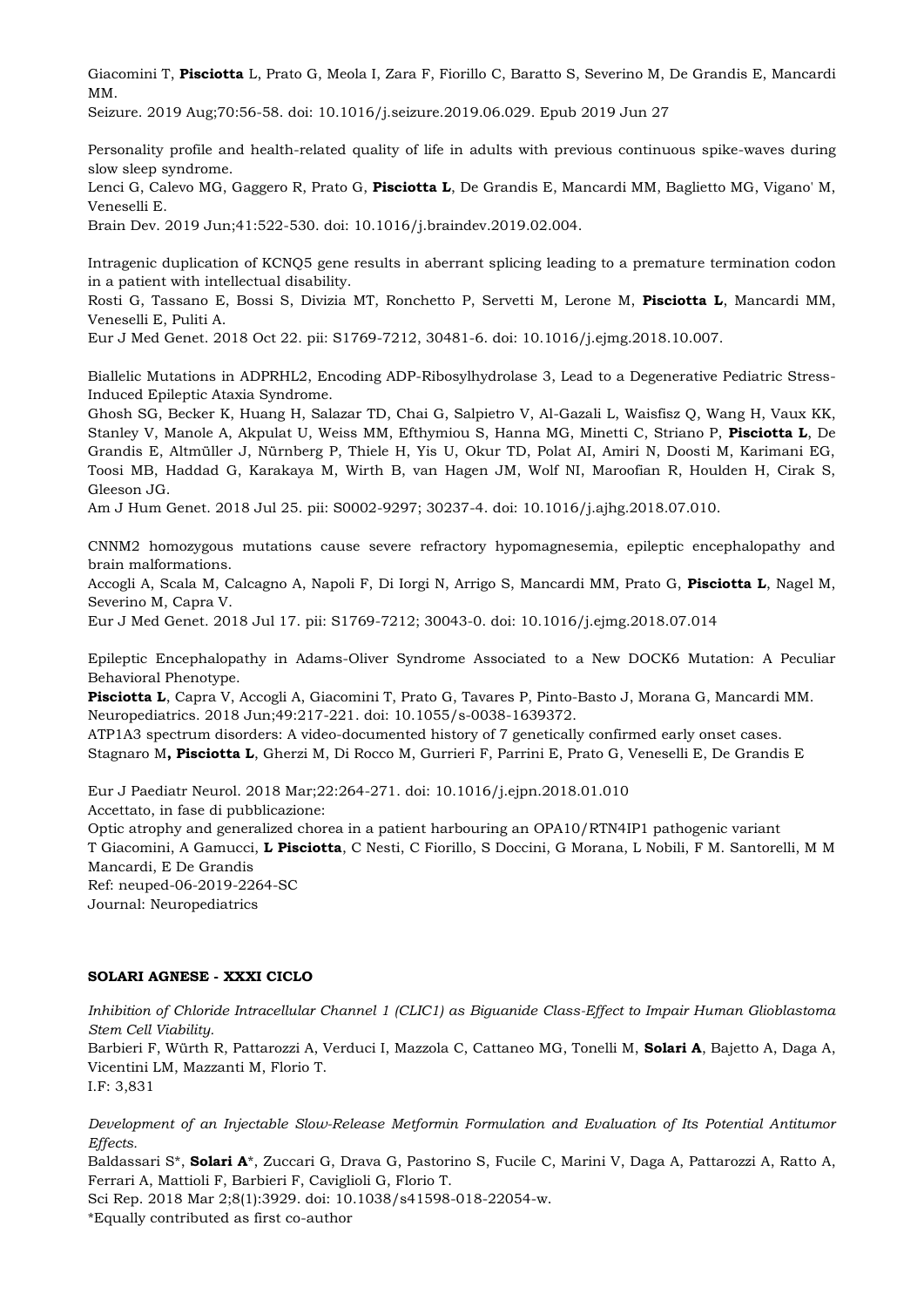I.F: 4,122

*In vitro and in vivo characterization of stem-like cells from canine osteosarcoma and assessment of drug sensitivity.*  Gatti M\*, **Solari A**\*, Pattarozzi A, Campanella C, Thellung S, Maniscalco L, De Maria R, Würth R, Corsaro A, Bajetto A, Ratto A, Ferrari A, Daga A, Barbieri F, Florio T. Exp Cell Res. 2018 Feb 1;363(1):48-64. doi: 10.1016/j.yexcr.2018.01.002. Epub 2018 Jan 4. \*Equally contributed as first co-author I.F: 3,309

*Inhibition of the Autophagy Pathway Synergistically Potentiates the Cytotoxic Activity of Givinostat (ITF2357) on Human Glioblastoma Cancer Stem Cells.* 

Angeletti F, Fossati G, Pattarozzi A, Würth R, **Solari A**, Daga A, Masiello I, Barbieri F, Florio T, Comincini S. Front Mol Neurosci. 2016 Oct 27;9:107. eCollection 2016. I.F: 5,076

*Cellular prion protein controls stem cell-like properties of human glioblastoma tumor-initiating cells.*  Corsaro A, Bajetto A, Thellung S, Begani G, Villa V, Nizzari M, Pattarozzi A, **Solari A**, Gatti M, Pagano A, Würth R, Daga A, Barbieri F, Florio T. Oncotarget. 2016 Jun 21;7(25):38638-38657. doi: 10.18632/oncotarget.9575. I.F: 5,008

# **RONNY STANZANI– XXXIV CICLO**

**R.Stanzani**, P.Dondero, A.Mantero, M.Testa, "Measurement accuracy of a two-IMU sensor system. An environmental assessment.", IEEE Sensor Journal, 2019

# **TORTORA DOMENICO – XXXI CICLO**

Severino M, Pisciotta L, **Tortora D**, Toselli B, Stagnaro M, Cordani R, Morana G, Zicca A, Kotzeva S, Zanaboni C, Montobbio G, Rossi A, De Grandis E; IBAHC Consortium. White matter and cerebellar involvement in alternating hemiplegia of childhood. J Neurol. 2020 Jan 16;10.1007/s00415--‐020--‐09698--‐3. doi: 10.1007/s00415--‐020--‐09698--‐3. [Epub ahead of print]. PMID: 31950366.

Bertamino M, Severino M, Parodi A, Andreato C, Malova M, Svahn J, **Tortora D**, Moretti P, Molinari AC, Ramenghi LA. Bivalirudin anticoagulation to overcome heparin resistance in a neonate with cerebral sinovenus thrombosis. Blood Coagul Fibrinolysis. 2020 Jan;31(1):97--‐100. doi: 10.1097/MBC.0000000000000879. PMID: 31833869.

Zanardo V, **Tortora D**, Parotto M, Severino L, Simbi A, Guerrini P, Straface G. Determinants and effects of fluid status changes in caesarean delivered neonates. Acta Paediatr. 2019 Dec 30;10.1111/apa.15152. doi: 10.1111/apa.15152. [Epub ahead of print]. PMID: 31887232.

Scala M, Fiaschi P, Cama A, Consales A, Piatelli G, Giannelli F, Barra S, Satragno C, Pacetti M, Secci F, **Tortora D**, Garrè ML, Pavanello M. Radiation--‐ Induced Moyamoya Syndrome in Children with Brain Tumors: Case Series and Literature Review. World Neurosurg. 2019 Dec 2;135:118--‐129. doi: 10.1016/j.wneu.2019.11.155. [Epub ahead of print]. PMID: 31805403.

Ramaglia A, **Tortora D**, Mankad K, Lequin M, Severino M, D'Arco F, Löbel U, Benenati M, de Leng WWJ, De Marco P, Milanaccio C, Rossi A, Morana G. Role of diffusion weighted imaging for differentiating cerebral pilocytic astrocytoma and ganglioglioma BRAF V600E--‐mutant from wild type. Neuroradiology. 2020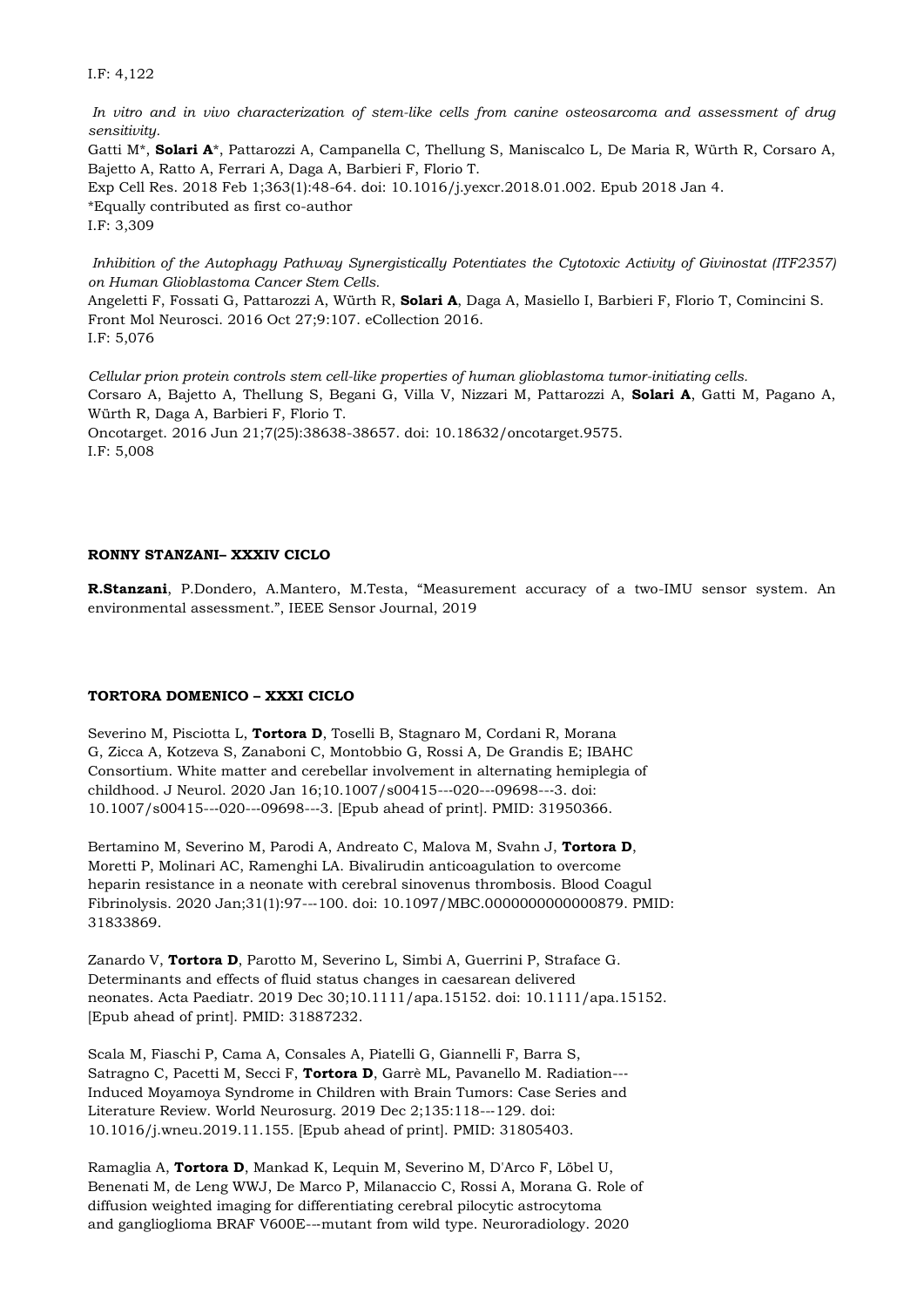Jan;62(1):71--‐80. doi: 10.1007/s00234--‐019--‐02304--‐y. Epub 2019 Oct 30. PMID: 31667545.

Patti G, De Mori L, **Tortora D**, Severino MS, Calevo M, Russo S, Napoli F, Confalonieri L, Schiavone M, Thiabat HF, Casalini E, Morana G, Rossi A, Ramenghi LA, Maghnie M, Di Iorgi N. Cognitive Profiles and Brain Volume are Affected in Patients with Silver Russell Syndrome. J Clin Endocrinol Metab. 2019 Oct 29;dgz151. doi: 10.1210/clinem/dgz151. [Epub ahead of print]. PMID: 31665337.

Vettore M, Straface G, **Tortora D**, Parotto M, Greco P, Ugwumadu A, Zanardo V. Fetal ST baseline T/QRS rise in normal CTG does not predict neonatal acidemia. J Matern Fetal Neonatal Med. 2019 Oct 1;1--‐6. doi: 10.1080/14767058.2019.1670802. [Epub ahead of print]. PMID: 31575300.

**Tortora D,** Severino M, Di Biase C, Malova M, Parodi A, Minghetti D, Traggiai C, Uccella S, Boeri L, Morana G, Rossi A, Ramenghi LA. Early Pain Exposure Influences Functional Brain Connectivity in Very Preterm Neonates. Front Neurosci. 2019 Aug 23;13:899. doi: 10.3389/fnins.2019.00899. PMID: 31507370; PMCID: PMC6716476.

Rosati S, Toselli B, Fato MM, **Tortora D**, Severino M, Rossi A, Balestra G. Pediatric Brain Tissue Segmentation from MRI using Clustering: a Preliminary Study. Conf Proc IEEE Eng Med Biol Soc. 2019 Jul;2019:6557--‐6560. doi: 10.1109/EMBC.2019.8856697. PMID: 31947344.

Parodi A, Malova M, Cardiello V, Raffa S, Re M, Calevo MG, Severino M, **Tortora D**, Morana G, Rossi A, Ramenghi LA. Punctate white matter lesions of preterm infants: Risk factor analysis. Eur J Paediatr Neurol. 2019 Sep;23(5):733--‐739. doi: 10.1016/j.ejpn.2019.06.003. Epub 2019 Jun 22. PMID: 31307922.

Piccardo A, **Tortora D**, Mascelli S, Severino M, Piatelli G, Consales A, Pescetto M, Biassoni V, Schiavello E, Massollo M, Verrico A, Milanaccio C, Garrè ML, Rossi A, Morana G. Advanced MR imaging and  $\langle$ sup>18 $\langle$ /sup>F---DOPA PET characteristics of H3K27M--‐mutant and wild--‐type pediatric diffuse midline gliomas. Eur J Nucl Med Mol Imaging. 2019 Jul;46(8):1685--‐1694. doi: 10.1007/s00259--‐019--‐04333--‐4. Epub 2019 Apr 27. PMID: 31030232.

Uccella S, Accogli A, **Tortora D**, Mancardi MM, Nobili L, Berloco B, Morana G, Striano P, Capra V, Srour M, Saint--‐Martine C, Rossi A, Severino M. Dissecting the neurological phenotype in children with callosal agenesis, interhemispheric cysts and malformations of cortical development. J Neurol. 2019 May;266(5):1167---1181. doi: 10.1007/s00415---019---09247---7. Epub 2019 Feb 22. PMID: 30796522.

Pasquini L, **Tortora D**, Manunza F, Rossi Espagnet MC, Figa--‐Talamanca L, Morana G, Occella C, Rossi A, Severino M. Asymmetric cavernous sinus enlargement: a novel finding in Sturge--‐Weber syndrome. Neuroradiology. 2019 May;61(5):595---602. doi: 10.1007/s00234---019---02182---4. Epub 2019 Feb 12. PMID: 30747269.

Scala M, Vennarini S, Garrè ML, **Tortora D**, Cianchetti M, Fellin F, Lorentini S, Pavanello M. Radiation--‐Induced Moyamoya Syndrome After Proton Therapy in Child with Clival Chordoma: Natural History and Surgical Treatment. World Neurosurg. 2019 Mar;123:306--‐309. doi: 10.1016/j.wneu.2018.12.048. Epub 2018 Dec 22. PMID: 30583132.

Pacetti M, **Tortora D**, Fiaschi P, Consales A, Piatelli G, Ravegnani M, Cama A, Pavanello M. Burr Holes Revascularization in Three Pediatric Cases of Moyamoya Syndrome: Easy Choice or Insidious Trap? Case Series and Review. Asian J Neurosurg. 2018 Jul--‐Sep;13(3):769--‐773. doi: 10.4103/ajns.AJNS\_155\_16. PMID: 30283542; PMCID: PMC6159021.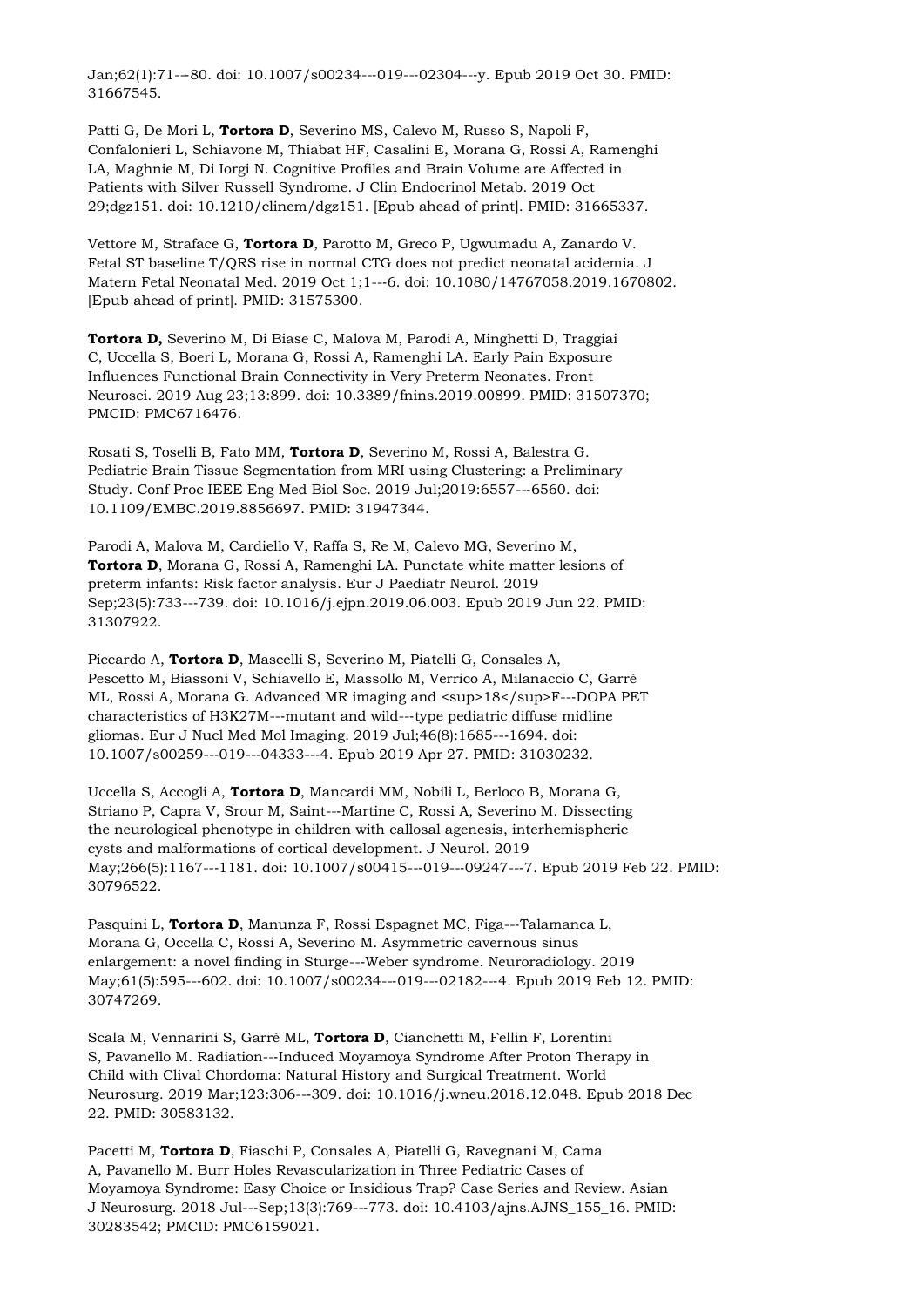Scala M, Fiaschi P, Capra V, Garrè ML, **Tortora D**, Ravegnani M, Pavanello M. When and why is surgical revascularization indicated for the treatment of moyamoya syndrome in patients with RASopathies? A systematic review of the literature and a single institute experience. Childs Nerv Syst. 2018 Jul;34(7):1311--‐1323. doi: 10.1007/s00381--‐018--‐3833--‐7. Epub 2018 May 24. PMID: 29797062.

**Tortora D**, Severino M, Sedlacik J, Toselli B, Malova M, Parodi A, Morana G, Fato MM, Ramenghi LA, Rossi A. Quantitative susceptibility map analysis in preterm neonates with germinal matrix--‐intraventricular hemorrhage. J Magn Reson Imaging. 2018 Nov;48(5):1199--‐1207. doi: 10.1002/jmri.26163. Epub 2018 May 10. PMID: 29746715.

Morana G, Lanteri P, **Tortora D**, Martinetti C, Garaventa A. Spinal nerve roots contrast enhancement following anti--‐GD2 antibody therapy in neuroblastoma. Neurology. 2018 May 8;90(19):895--‐896. doi: 10.1212/WNL.0000000000005483. PMID: 29735770.

**Tortora D**, Severino M, Pacetti M, Morana G, Mancardi MM, Capra V, Cama A, Pavanello M, Rossi A. Noninvasive Assessment of Hemodynamic Stress Distribution after Indirect Revascularization for Pediatric Moyamoya Vasculopathy. AJNR Am J Neuroradiol. 2018 Jun;39(6):1157--‐1163. doi: 10.3174/ajnr.A5627. Epub 2018 Apr 19. PMID: 29674415.

Bertamino M, Severino M, Grossi A, Rusmini M, **Tortora D**, Gandolfo C, Pederzoli S, Malattia C, Picco P, Striano P, Ceccherini I, Di Rocco M; Gaslini Pediatric Stroke Group. ABCC6 mutations and early onset stroke: Two cases of a typical Pseudoxanthoma Elasticum. Eur J Paediatr Neurol. 2018 Jul;22(4):725--‐728. doi: 10.1016/j.ejpn.2018.04.002. Epub 2018 Apr 12. PMID: 29709427.

Godano E, Morana G, Di Iorgi N, Pistorio A, Allegri AEM, Napoli F, Gastaldi R, Calcagno A, Patti G, Gallizia A, Notarnicola S, Giaccardi M, Noli S, Severino M, **Tortora D**, Rossi A, Maghnie M. Role of MRI T2--‐DRIVE in the assessment of pituitary stalk abnormalities without gadolinium in pituitary diseases. Eur J Endocrinol. 2018 Jun;178(6):613--‐622. doi: 10.1530/EJE--‐18--‐0094. Epub 2018 Apr 12. PMID: 29650689.

Morana G, **Tortora D**, Staglianò S, Nozza P, Mascelli S, Severino M, Piatelli G, Consales A, Lequin M, Garrè ML, Rossi A. Pediatric astrocytic tumor grading: comparison between arterial spin labeling and dynamic susceptibility contrast MRI perfusion. Neuroradiology. 2018 Apr;60(4):437--‐446. doi: 10.1007/s00234--‐018--‐1992--‐6. Epub 2018 Feb 16. PMID: 29453753.

Whelan CD, Altmann A, Botía JA, Jahanshad N, Hibar DP, Absil J, Alhusaini S, Alvim MKM, Auvinen P, Bartolini E, Bergo FPG, Bernardes T, Blackmon K, Braga B, Caligiuri ME, Calvo A, Carr SJ, Chen J, Chen S, Cherubini A, David P, Domin M, Foley S, França W, Haaker G, Isaev D, Keller SS, Kotikalapudi R, Kowalczyk MA, Kuzniecky R, Langner S, Lenge M, Leyden KM, Liu M, Loi RQ, Martin P, Mascalchi M, Morita ME, Pariente JC, Rodriguez--‐Cruces R, Rummel C, Saavalainen T, Semmelroch MK, Severino M, Thomas RH, Tondelli M, **Tortora D**, Vaudano AE, Vivash L, von Podewils F, Wagner J, Weber B, Yao Y, Yasuda CL, Zhang G, Bargalló N, Bender B, Bernasconi N, Bernasconi A, Bernhardt BC, Blümcke I, Carlson C, Cavalleri GL, Cendes F, Concha L, Delanty N, Depondt C, Devinsky O, Doherty CP, Focke NK, Gambardella A, Guerrini R, Hamandi K, Jackson GD, Kälviäinen R, Kochunov P, Kwan P, Labate A, McDonald CR, Meletti S, O'Brien TJ, Ourselin S, Richardson MP, Striano P, Thesen T, Wiest R, Zhang J, Vezzani A, Ryten M, Thompson PM, Sisodiya SM. Structural brain abnormalities in the common epilepsies assessed in a worldwide ENIGMA study. Brain. 2018 Feb 1;141(2):391--‐408. doi: 10.1093/brain/awx341. PMID: 29365066; PMCID: PMC5837616.

Morana G, Alves CA, **Tortora D**, Finlay JL, Severino M, Nozza P, Ravegnani M,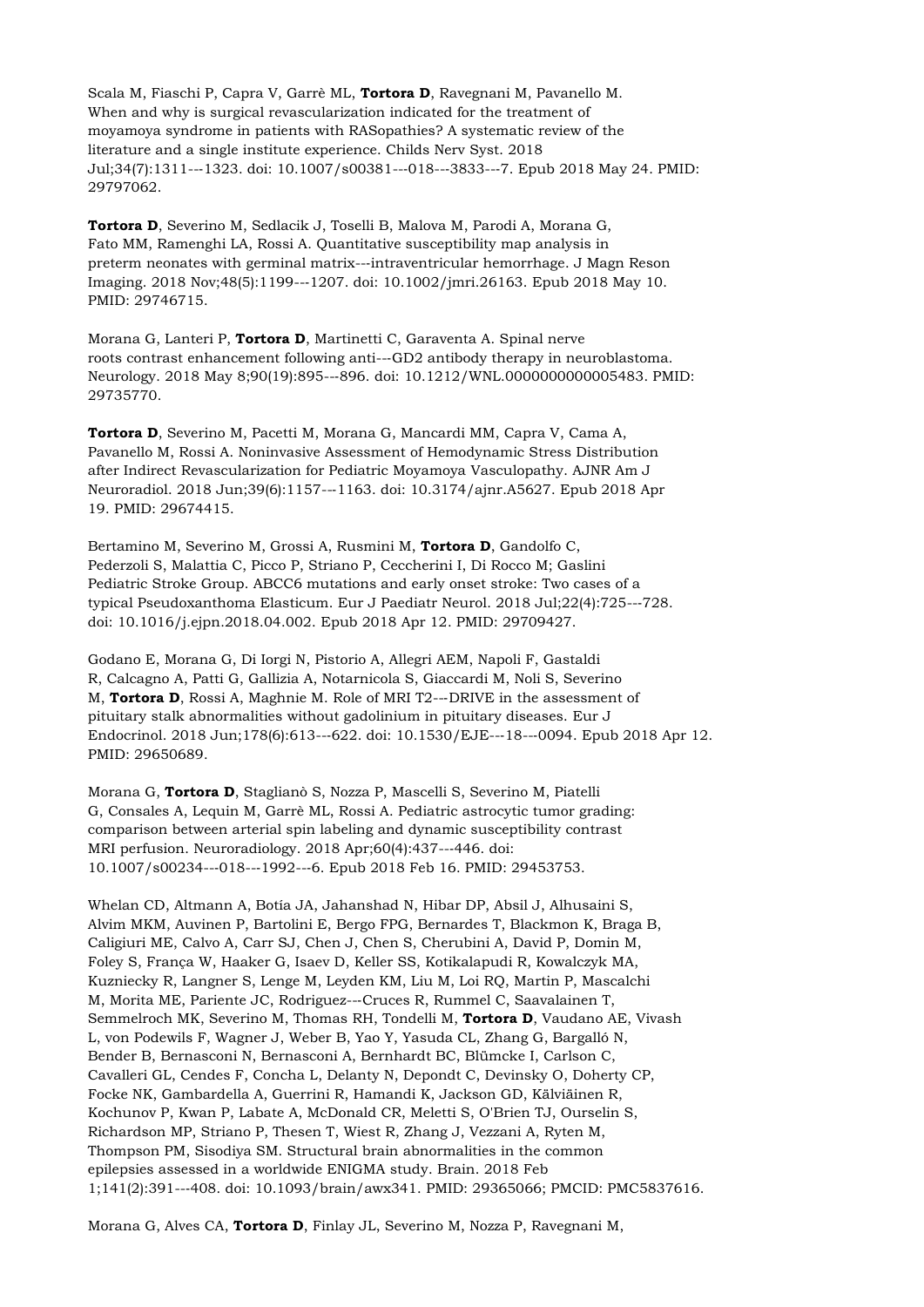Pavanello M, Milanaccio C, Maghnie M, Rossi A, Garrè ML. T2\*--‐based MR imaging (gradient echo or susceptibility--‐weighted imaging) in midline and off--‐midline intracranial germ cell tumors: a pilot study. Neuroradiology. 2018 Jan;60(1):89--‐99. doi: 10.1007/s00234--‐017--‐1947--‐3. Epub 2017 Nov 11. PMID: 29128947.

**Tortora D**, Martinetti C, Severino M, Uccella S, Malova M, Parodi A, Brera F, Morana G, Ramenghi LA, Rossi A. The effects of mild germinal matrix--‐ intraventricular haemorrhage on the developmental white matter microstructure of preterm neonates: a DTI study. Eur Radiol. 2018 Mar;28(3):1157--‐1166. doi: 10.1007/s00330--‐017--‐5060--‐0. Epub 2017 Sep 27. PMID: 28956133.

**Tortora D**, Severino M, Accogli A, Martinetti C, Vercellino N, Capra V, Rossi A, Pavanello M. Moyamoya Vasculopathy in PHACE Syndrome: Six New Cases and Review of the Literature. World Neurosurg. 2017 Dec;108:291--‐302. doi: 10.1016/j.wneu.2017.08.176. Epub 2017 Sep 5. PMID: 28887276.

Toselli B, **Tortora D**, Severino M, Arnulfo G, Canessa A, Morana G, Rossi A, Fato MM. Improvement in White Matter Tract Reconstruction with Constrained Spherical Deconvolution and Track Density Mapping in Low Angular Resolution Data: A Pediatric Study and Literature Review. Front Pediatr. 2017 Aug 30;5:182. doi: 10.3389/fped.2017.00182. PMID: 28913326; PMCID: PMC5582070.

Morana G, Piccardo A, **Tortora D**, Puntoni M, Severino M, Nozza P, Ravegnani M, Consales A, Mascelli S, Raso A, Cabria M, Verrico A, Milanaccio C, Rossi A. Grading and outcome prediction of pediatric diffuse astrocytic tumors with diffusion and arterial spin labeling perfusion MRI in comparison with 18F--‐DOPA PET. Eur J Nucl Med Mol Imaging. 2017 Nov;44(12):2084--‐2093. doi: 10.1007/s00259--‐017--‐3777--‐2. Epub 2017 Jul 27. PMID: 28752225.

Morana G, Alves CA, **Tortora D**, Severino M, Nozza P, Cama A, Ravegnani M, D'Apolito G, Raso A, Milanaccio C, da Costa Leite C, Garrè ML, Rossi A. Added value of diffusion weighted imaging in pediatric central nervous system embryonal tumors surveillance. Oncotarget. 2017 Jul 25;8(36):60401--‐60413. doi: 10.18632/oncotarget.19553. PMID: 28947980; PMCID: PMC5601148.

Severino M, Righini A, **Tortora D**, Pinelli L, Parazzini C, Morana G, Accorsi P, Capra V, Paladini D, Rossi A. MR Imaging Diagnosis of Diencephalic--‐ Mesencephalic Junction Dysplasia in Fetuses with Developmental Ventriculomegaly. AJNR Am J Neuroradiol. 2017 Aug;38(8):1643--‐1646. doi: 10.3174/ajnr.A5245. Epub 2017 Jun 8. PMID: 28596193.

**Tortora D**, Severino M, Malova M, Parodi A, Morana G, Sedlacik J, Govaert P, Volpe JJ, Rossi A, Ramenghi LA. Differences in subependymal vein anatomy may predispose preterm infants to GMH--‐IVH. Arch Dis Child Fetal Neonatal Ed. 2018 Jan;103(1):F59--‐F65. doi: 10.1136/archdischild--‐2017--‐312710. Epub 2017 Jun 6. PMID: 28588126.

**Tortora D**, Mattei PA, Navarra R, Panara V, Salomone R, Rossi A, Detre JA, Caulo M. Prematurity and brain perfusion: Arterial spin labeling MRI. Neuroimage Clin. 2017 May 26;15:401--‐407. doi: 10.1016/j.nicl.2017.05.023. PMID: 28603687; PMCID: PMC5454138.

Merello E, Tattini L, Magi A, Accogli A, Piatelli G, Pavanello M, **Tortora D**, Cama A, Kibar Z, Capra V, De Marco P. Exome sequencing of two Italian pedigrees with non---isolated Chiari malformation type I reveals candidate genes for cranio--facial development. Eur J Hum Genet. 2017 Aug;25(8):952--‐959. doi: 10.1038/ejhg.2017.71. Epub 2017 May 17. PMID: 28513615; PMCID: PMC5567145.

Severino M, **Tortora D**, Toselli B, Uccella S, Traverso M, Morana G, Capra V, Veneselli E, Fato MM, Rossi A. Structural Connectivity Analysis in Children with Segmental Callosal Agenesis. AJNR Am J Neuroradiol. 2017 Mar;38(3):639--‐647. doi: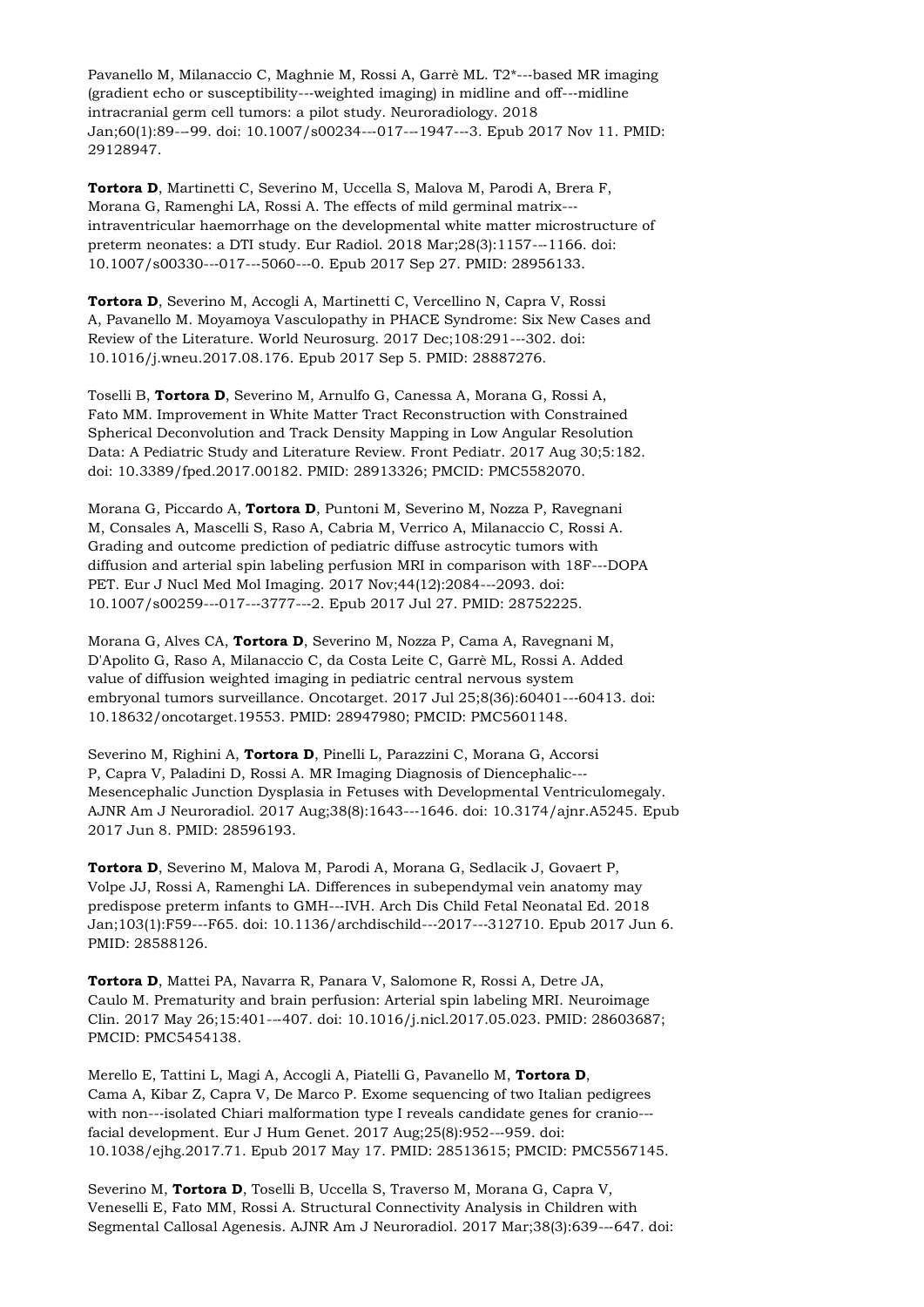10.3174/ajnr.A5043. Epub 2017 Jan 19. PMID: 28104634.

Sampaio L, Morana G, Severino M, **Tortora D**, Leão M, Rossi A. Torcular pseudomass: a potential diagnostic pitfall in infants and young children. Pediatr Radiol. 2017 Feb;47(2):227---234. doi: 10.1007/s00247---016---3734---4. Epub 2016 Nov 8. PMID: 27826677.

Tassano E, Severino M, Rosina S, Papa R, **Tortora D**, Gimelli G, Cuoco C, Picco P. Interstitial <i>de novo</i> 18q22.3q23 deletion: clinical, neuroradiological and molecular characterization of a new case and review of the literature. Mol Cytogenet. 2016 Oct 10;9:78. doi: 10.1186/s13039--‐016--‐0285--‐1. PMID: 27766118; PMCID: PMC5057431.

Severino M, Bertamino M, **Tortora D**, Morana G, Uccella S, Bocciardi R, Ravazzolo R, Rossi A, Di Rocco M. Novel asymptomatic CNS findings in patients with ACVR1/ALK2 mutations causing fibrodysplasia ossificans progressiva. J Med Genet. 2016 Dec;53(12):859--‐864. doi: 10.1136/jmedgenet--‐2016--‐104076. Epub 2016 Aug 26. PMID: 27565519.

Parodi A, Ramenghi LA, Malova M, **Tortora D**, Severino M, Morana G, Rossi A. Crossed Pontine Hemiatrophy Associated with Unilateral Cerebellar Hemorrhage in Premature Infants. Neuropediatrics. 2016 Dec;47(6):404--‐407. doi: 10.1055/s--‐0036--‐1587595. Epub 2016 Aug 23. PMID: 27552027.

Rossi A, Martinetti C, Morana G, Severino M, **Tortora D**. Neuroimaging of Infectious and Inflammatory Diseases of the Pediatric Cerebellum and Brainstem. Neuroimaging Clin N Am. 2016 Aug;26(3):471--‐87. doi: 10.1016/j.nic.2016.03.011. PMID: 27423804.

Rossi A, Martinetti C, Morana G, Severino M, **Tortora D**. Diagnostic Approach to Pediatric Spine Disorders. Magn Reson Imaging Clin N Am. 2016 Aug;24(3):621--‐44. doi: 10.1016/j.mric.2016.04.001. PMID: 27417404.

**Tortora D**, Severino M, Malova M, Parodi A, Morana G, Ramenghi LA, Rossi A. Variability of Cerebral Deep Venous System in Preterm and Term Neonates Evaluated on MR SWI Venography. AJNR Am J Neuroradiol. 2016 Nov;37(11):2144--‐2149. doi: 10.3174/ajnr.A4877. Epub 2016 Jul 28. PMID: 27469213.

Morana G, Puntoni M, Garrè ML, Massollo M, Lopci E, Naseri M, Severino M, Tortora D, Rossi A, Piccardo A. Ability of (18)F---DOPA PET/CT and fused (18)F--‐DOPA PET/MRI to assess striatal involvement in paediatric glioma. Eur J Nucl Med Mol Imaging. 2016 Aug;43(9):1664---72. doi: 10.1007/s00259---016---3333---5. Epub 2016 Feb 25. PMID: 26911489.

Severino M, **Tortora D**, Pistorio A, Ramenghi LA, Napoli F, Mancardi MM, Striano P, Capra V, Rossi A. Expanding the spectrum of congenital anomalies of the diencephalic---mesencephalic junction. Neuroradiology. 2016 Jan; 58(1): 33---44. doi: 10.1007/s00234--‐015--‐1601--‐x. Epub 2015 Oct 7. PMID: 26446148.

Severino M, Consales A, Doglio M, **Tortora D**, Morana G, Barra S, Nozza P, Garrè ML. Intradural Extramedullary Ependymoma with Leptomeningeal Dissemination: The First Case Report in a Child and Literature Review. World Neurosurg. 2015 Sep;84(3):865.e13--‐9. doi: 10.1016/j.wneu.2015.04.002. Epub 2015 Apr 7. PMID: 25862107.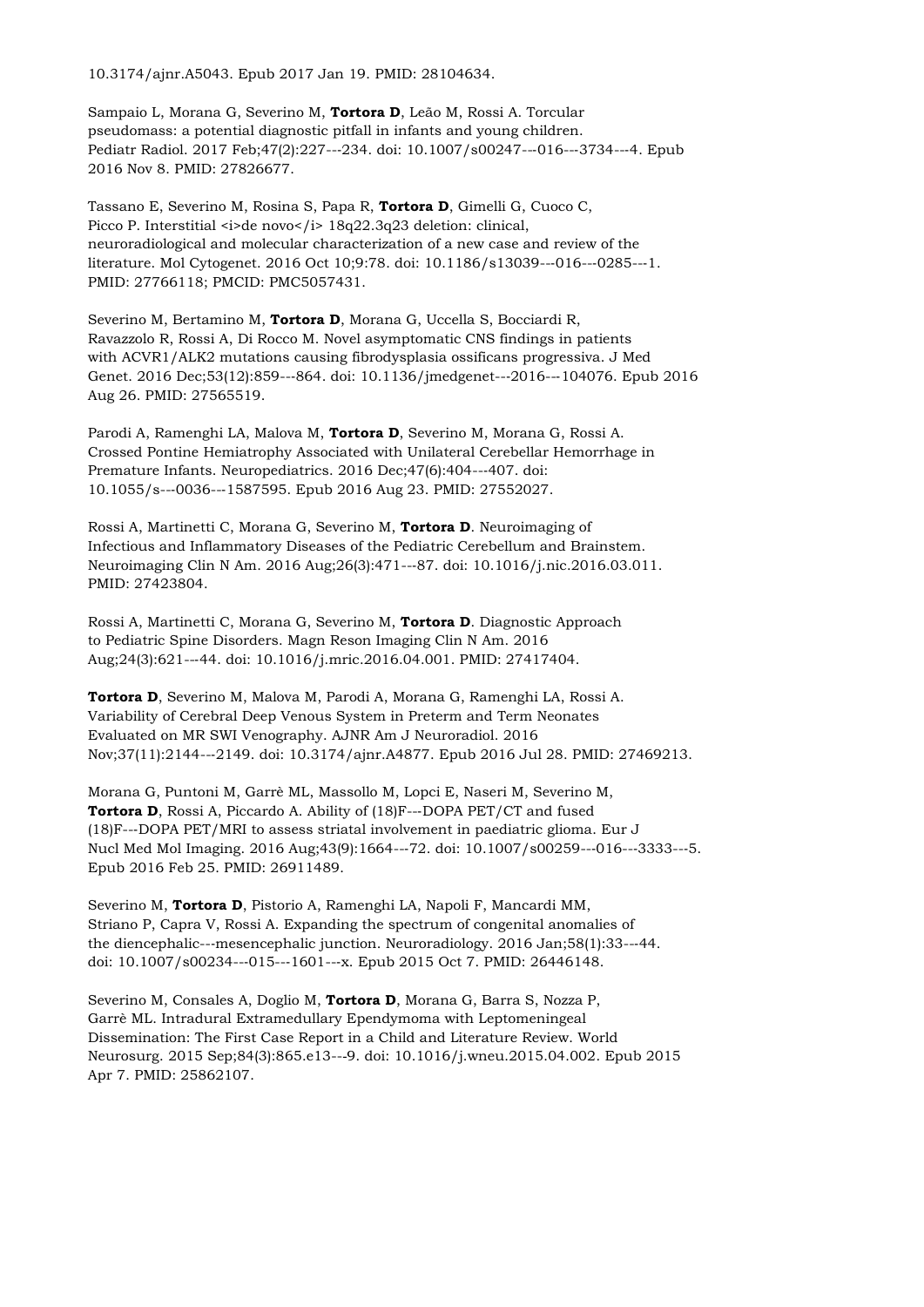# **FRANCESCA VENERI AGNESE – XXXII CICLO**

Mutation update for myelin protein zero-related neuropathies and the increasing role of variants causing a late-onset phenotype. [Callegari I,](https://www.ncbi.nlm.nih.gov/pubmed/?term=Callegari%20I%5BAuthor%5D&cauthor=true&cauthor_uid=31278453) [Gemelli C,](https://www.ncbi.nlm.nih.gov/pubmed/?term=Gemelli%20C%5BAuthor%5D&cauthor=true&cauthor_uid=31278453) [Geroldi A,](https://www.ncbi.nlm.nih.gov/pubmed/?term=Geroldi%20A%5BAuthor%5D&cauthor=true&cauthor_uid=31278453) **[Veneri F](https://www.ncbi.nlm.nih.gov/pubmed/?term=Veneri%20F%5BAuthor%5D&cauthor=true&cauthor_uid=31278453)**, [Mandich P,](https://www.ncbi.nlm.nih.gov/pubmed/?term=Mandich%20P%5BAuthor%5D&cauthor=true&cauthor_uid=31278453) [D'Antonio M,](https://www.ncbi.nlm.nih.gov/pubmed/?term=D) [Pareyson D,](https://www.ncbi.nlm.nih.gov/pubmed/?term=Pareyson%20D%5BAuthor%5D&cauthor=true&cauthor_uid=31278453) [Shy ME,](https://www.ncbi.nlm.nih.gov/pubmed/?term=Shy%20ME%5BAuthor%5D&cauthor=true&cauthor_uid=31278453) [Schenone A,](https://www.ncbi.nlm.nih.gov/pubmed/?term=Schenone%20A%5BAuthor%5D&cauthor=true&cauthor_uid=31278453) [Prada V,](https://www.ncbi.nlm.nih.gov/pubmed/?term=Prada%20V%5BAuthor%5D&cauthor=true&cauthor_uid=31278453) [Grandis M](https://www.ncbi.nlm.nih.gov/pubmed/?term=Grandis%20M%5BAuthor%5D&cauthor=true&cauthor_uid=31278453).. [J Neurol.](https://www.ncbi.nlm.nih.gov/pubmed/31278453) 2019 Nov;266(11):2629-2645. doi: 10.1007/s00415-019-09453-3. Epub 2019 Jul 5.

# **ZAMBITO MARTINA – XXXIV CICLO**

Thellung S, Corsaro A, Bosio AG, **Zambito M**, Barbieri F, Mazzanti M, Florio T. Emerging Role of Cellular Prion Protein in the Maintenance and Expansion of Glioma Stem Cells. \*Cells\*. 2019 Nov 18;8(11):1458. doi: 10.3390/cells8111458. PMID: 31752162; PMCID: PMC6912268.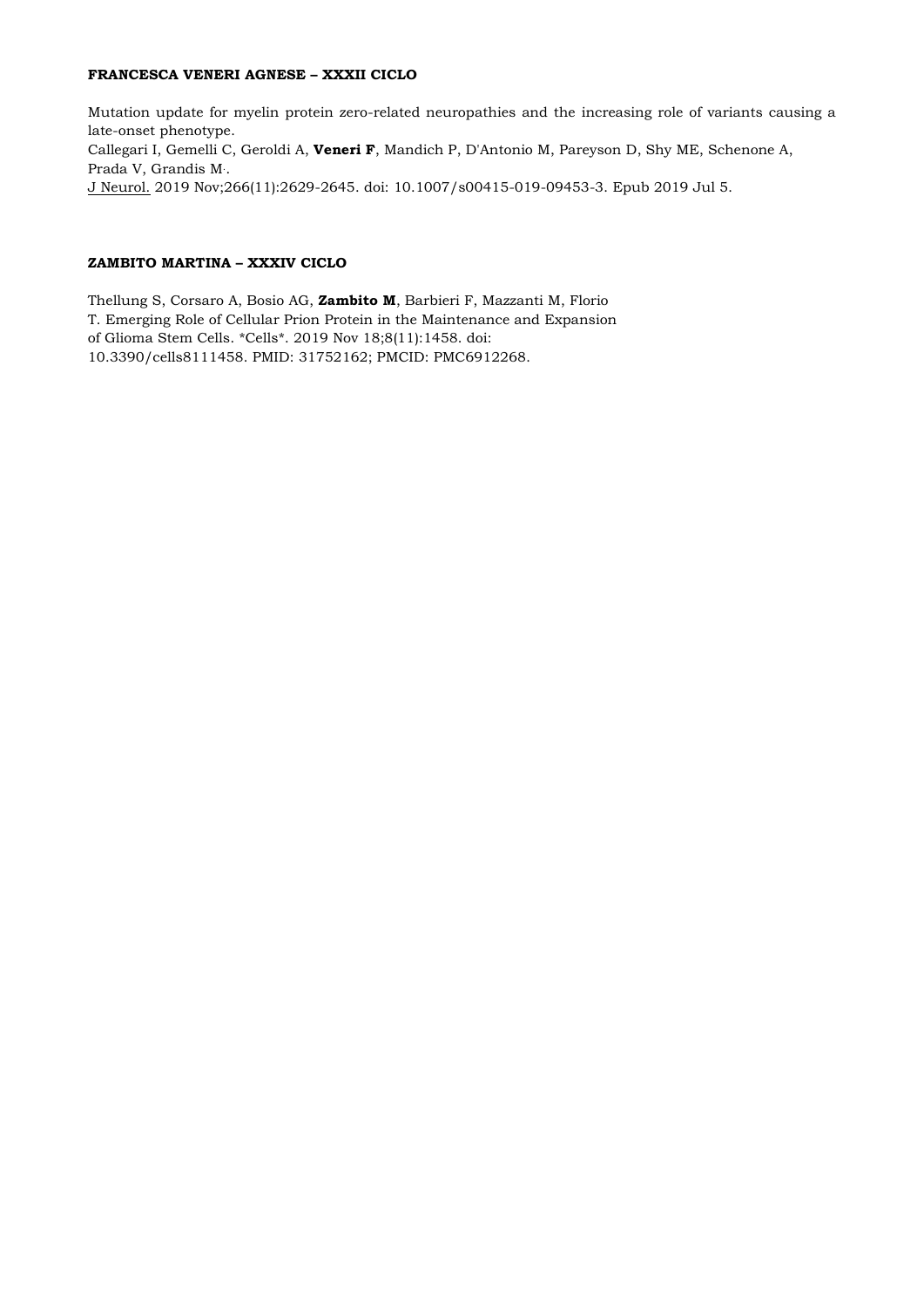# **CURRICULUM: SCIENZE ATTIVITA' MOTORIE E SPORTIVE**

## **BIGGIO MONICA – XXX CICLO**

.

Garbarini F., Calzavarini F., Diano M., **Biggio M.,** Barbero C., Radicioni D. P., Geminiani G., Sacco K., Marconi D. (2020) *Imageability effect on the functional brain activity during a naming to definition task.* Neuropsychologia, 137, 107275

**Biggio M.,** Bisio A., Ruggeri P., Bove M. (2019) *Defensive peripersonal space is modified by a learnt protective posture*. Sci Rep 9.

Bisio A., **Biggio M.,** Avanzino L., Ruggeri P., Bove M. (2019) *Kinaesthetic illusion shapes the cortical plasticity evoked by action observation*. J Physiol 597:3233–3245.

Garbarini F., Bisio A., **Biggio M.,** Pia L., Bove M. (2018). *Motor sequence learning and intermanual transfer with a phantom limb*. Cortex, 101: 181-191.

Bove M., Strassera L., Faelli E., **Biggio M.**, Bisio A., Avanzino L. and Ruggeri P. (2017). *Sensorimotor Skills Impact on Temporal Expectation: Evidence from Swimmers*. Front. Psychol. 8:1714.

**Biggio M.**, Bisio A., Avanzino L., Ruggeri P., Bove M. (2017). *This racket is not mine: The influence of the tooluse on peripersonal space*. Neuropsychologia, 103: 54-58.

Bonassi G., **Biggio M.**, Bisio A., Ruggeri P., Bove M., Avanzino L. (2017). *Provision of somatosensory inputs during motor imagery enhances learning-induced plasticity in human motor cortex*. Scientific Reports, 7(1),9300.

Bisio A., Avanzino L., **Biggio M.**, Ruggeri P., Bove M. (2017). *Motor training and the combination of action observation and peripheral nerve stimulation reciprocally interfere with the plastic changes induced in primary motor cortex excitability*. Neuroscience, 348: 33-40.

Bisio A.\*, Garbarini F.\*, **Biggio M.**, Fossataro C., Ruggeri P., Bove M. (2017). *Dynamic shaping of the defensive peripersonal space through predictive motor mechanisms: when the "near" becomes "far"*. Journal of Neuroscience, 0371-16.

Bisio A., Avanzino L., Lagravinese G., **Biggio M.**, Ruggeri P., Bove M. (2015). *Spontaneous movement tempo can be influenced by combining action observation and somatosensory stimulation*. Frontiers in Behavioral Neuroscience, 9, 228.

# **CAMERONE ELEONORA MARIA – XXXIII CICLO**

Beedie, C., Benedetti, F., Barbiani, D., **Camerone, E**., Lindheimer, J.,& Roelands, B. (2019) Incorporating methods and findings from neuroscience to better understand placebo and nocebo effects in sport,

European Journal of Sport Science, DOI: 10.1080/17461391.2019.1675765

Barbiani, D., **Camerone, E**., & Benedetti, F. (2019).

The Special Case of High-Altitude Headache. In Placebos and Nocebos in Headaches (pp.57-63). Springer, Cham.

Barbiani, D., **Camerone, E**., & Benedetti, F. (2018).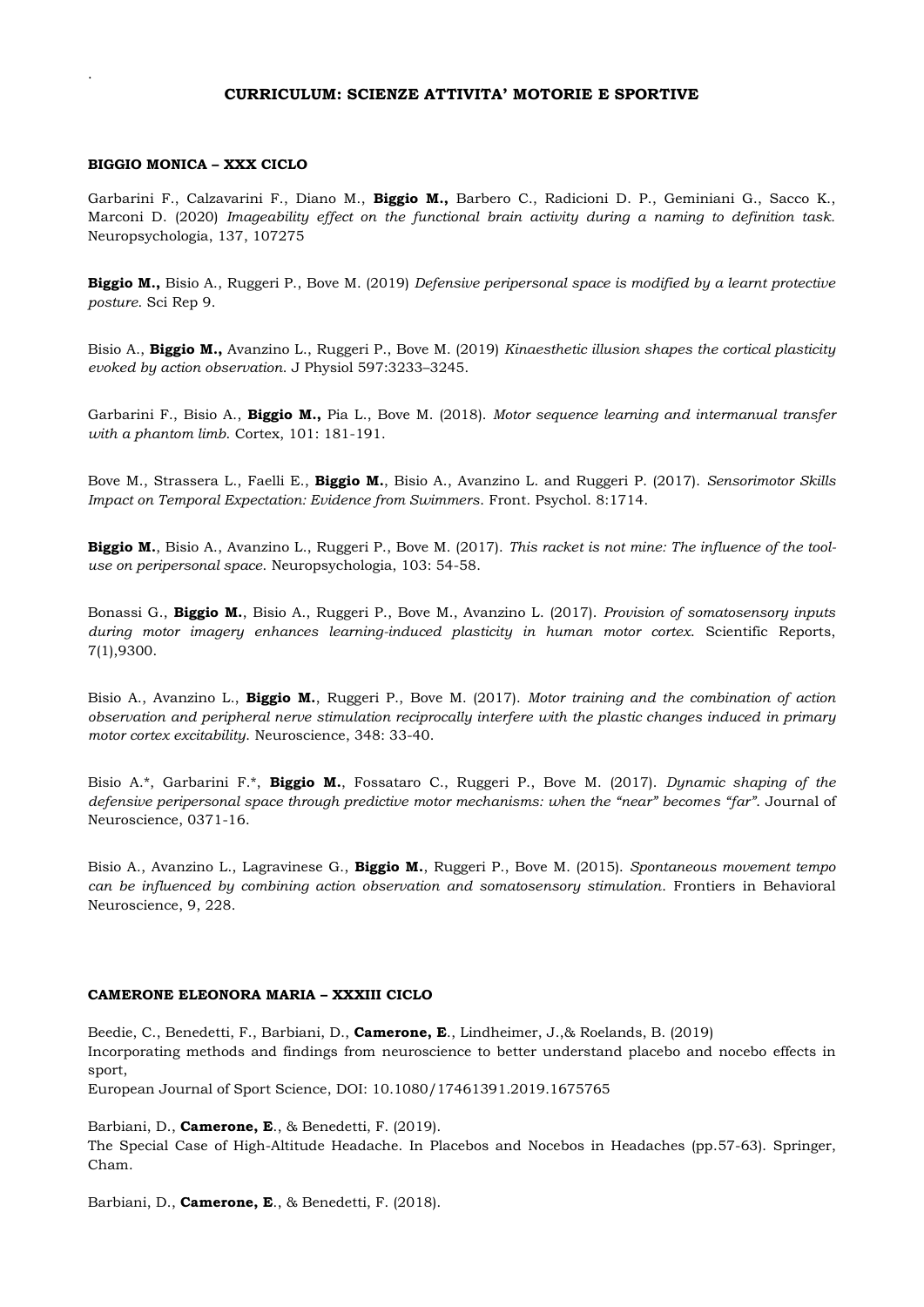What is the relative contribution of biological and psychosocial factors to the generation of hypoxia headache?. Canadian Journal of Pain, (2018).

Beedie, C., Benedetti, F., Barbiani, D., **Camerone, E**., Cohen, E., Coleman, D., ... & Harvey, S. (2018). Consensus statement on placebo effects in sports and exercise: The need for conceptual clarity, methodological rigour, and the elucidation of neurobiological mechanisms. European journal of sport science, 1-7.

Benedetti, F., Barbiani, D., & **Camerone, E.** (2018). Critical Life Functions: Can Placebo Replace Oxygen?. In International review of neurobiology (Vol. 138, pp. 201-218). Academic Press.

Viceconti, A., Luzzi, D., **Camerone, E**., & Testa, M. (2018, January). Patients experience of altered body perception in musculoskeletal and rheumatic conditions.. In Clinical and Experimental Rheumatology (Vol. 36, No. 1, pp. S59-S59). Via Santa Maria 31, 56126, Pisa, Italy: Clinical & Expert Rheumatology.

# **CAROLA COSENTINO – XXXV CICLO**

**Cosentino C**, Baccini M, Putzolu M, Ristori D, Avanzino L, Pelosin E, Effectiveness of Physiotherapy on Freezing of Gait in Parkinson's Disease: A Systematic Review and Meta- Analyses. Mov Disord. 2019 Dec 4. doi: 10.1002/mds.27936.

Bianchini C, **Cosentino C**, Paci M, Baccini M, Open access rehabilitation journals: do predatory journals publish lower quality Randomized Controlled Trials? (Accepted on Archives of Physical Medicine and Rehabilitation)

**Cosentino C**, Baccini M, Putzolu M, Ristori D, Avanzino L, Pelosin E, Effectiveness of Physiotherapy on Freezing of Gait in Parkinson's Disease: A Systematic Review and Meta- Analyses. Mov Disord. 2019 Dec 4. doi: 10.1002/mds.27936.

Bianchini C, **Cosentino C**, Paci M, Baccini M, Open access rehabilitation journals: do predatory journals publish lower quality Randomized Controlled Trials? (Accepted on Archives of Physical Medicine and Rehabilitation)

#### **COSTI STEFANIA - XXXII CICLO**

**Costi S**, Pellegrini M, Cavuto S, Fugazzaro S. Occupational Therapy in Rehabilitation of Complex Patients: Protocol for a Superiority Randomized Controlled Trial. Accepted by the Journal of Interprofessional CareJournal in Jan, 2020. doi: 10.1080/13561820.2020.1711720

Messina R, Dallolio L, Fugazzaro S, Rucci P, Iommi M, Bardelli R, **Costi S**, Denti M, Accogli MA, Cavalli E, Pagliacci D, Fantinia MP, Taricco M, on behalf of LAY Project. The Look After Yourself (LAY) intervention to improve self-management in stroke survivors: results from a quasi-experimental study. Accepted by Patient Education and Counseling in Jan, 2020. doi: 10.1016/j.pec.2020.01.004

**Costi S**, Crisafulli E, Trianni L, Beghè B, Faverzani S, Scopelliti G, Chetta A, Clini E. Baseline Exercise Tolerance and Perceived Dyspnea to Identify the Ideal Candidate to Pulmonary Rehabilitation: A Risk Chart in COPD Patients. Int J Chron Obstruct Pulmon Dis. 2019 Dec 27;14:3017-3023. doi: 10.2147/COPD.S223038. eCollection 2019. PubMed PMID: 31920298.

Marchioni A, Tonelli R, Sdanganelli A, Gozzi F, Musarò L, Fantini R, Tabbì L, Andreani A, Cappiello G, **Costi S**, Castaniere I, Clini E. Prevalence and development of chronic critical illness in acute patients admitted to arespiratory intensive care setting. Pulmonology. 2019 Oct 28. pii: S2531-0437(19)30176-X. doi: 10.1016/j.pulmoe.2019.09.006. [Epub ahead of print] PubMed PMID: 31672594.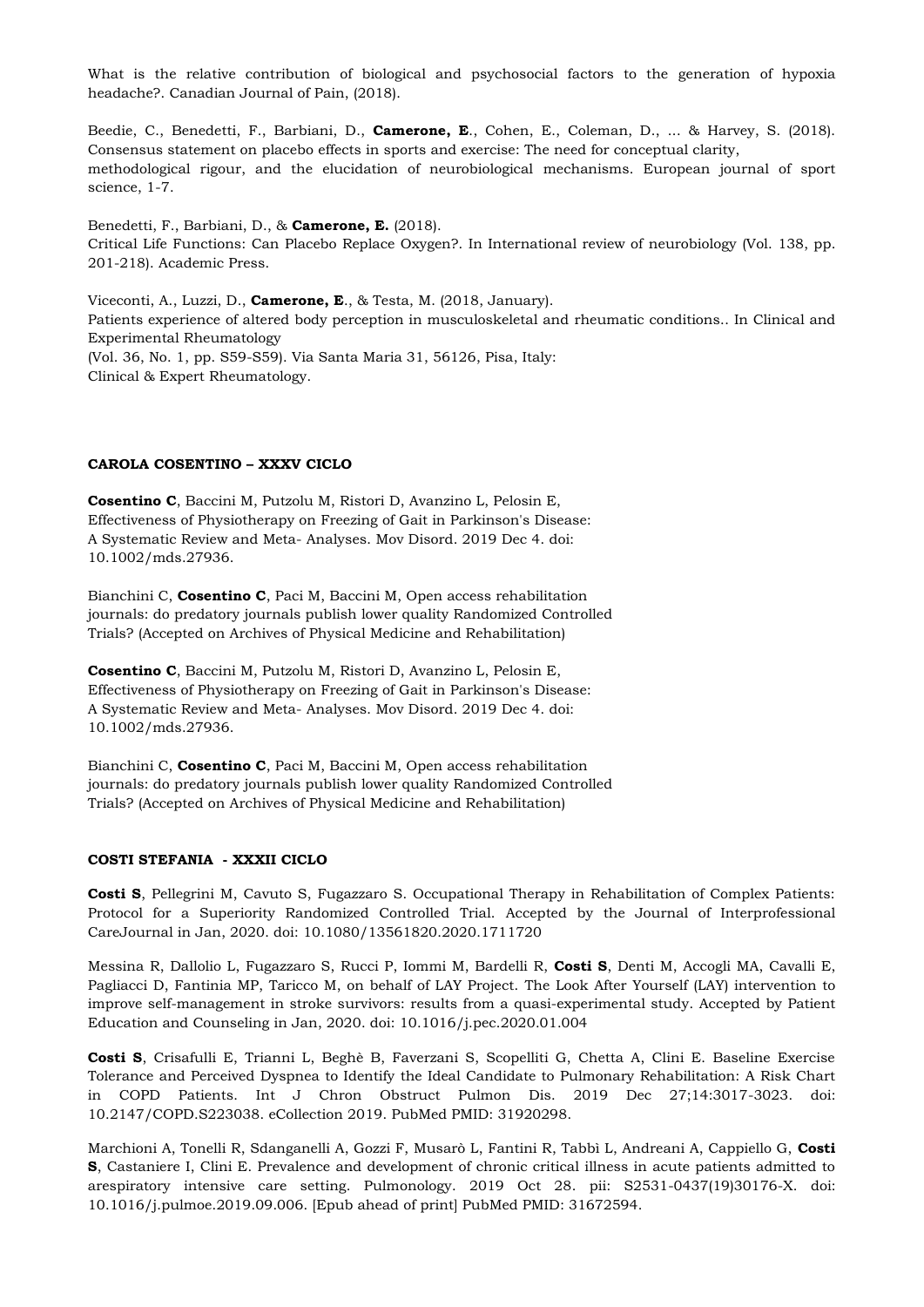Errante A, Bozzetti F, Sghedoni S, Bressi B, **Costi S**, Crisi G, Ferrari A, Fogassi L. Explicit Motor Imagery for Grasping Actions in Children With Spastic Unilateral Cerebral Palsy. Front Neurol. 2019 Aug 7;10:837. doi: 10.3389/fneur.2019.00837. eCollection 2019. PubMed PMID: 31447762.

Paltrinieri S, Vicentini M, Mazzini E, Ricchi E, Fugazzaro S, Mancuso P, Giorgi Rossi P, **Costi S**. Factors influencing return to work of cancer survivors: a population-based study in Italy. Support Care Cancer. 2020 Feb;28(2):701-712. doi: 10.1007/s00520-019-04868-0. Epub 2019 May 25. PubMed PMID: 31129762.

Errante A, Di Cesare G, Pinardi C, Fasano F, Sghedoni S, **Costi S**, Ferrari A, Fogassi L. Mirror Neuron System Activation in Children With Unilateral Cerebral Palsy During Observation of Actions Performed by a Pathological Model. Neurorehabil Neural Repair. 2019 Jun;33(6):419-431. doi: 10.1177/1545968319847964. Epub 2019 May 10. PubMed PMID: 31072215.

Losi E, Guberti M, Ghirotto L, Di Leo S, Bassi MC, **Costi S**. Undergoing head and neck cancer surgery: A grounded theory. Eur J Cancer Care (Engl). 2019 Jul;28(4):e13062. doi: 10.1111/ecc.13062. Epub 2019 Apr 26. PubMed PMID: 31025800.

Alboresi S, Sghedoni A, Borelli G, **Costi S**, Beccani L, Neviani R, Ferrari A. Are perceptual disorder signs in diplegic cerebral palsied children stable over time? A retrospective cohort analysis. Minerva Pediatr. 2019 Apr 16. doi: 10.23736/S0026-4946.18.05237-4. [Epub ahead of print] PubMed PMID: 30994318.

Pellegrini M, Formisano D, Bucciarelli V, Schiavi M, Fugazzaro S, **Costi S**. Occupational Therapy in Complex Patients: A Pilot Randomized Controlled Trial. Occup Ther Int. 2018 Sep 3;2018:3081094. doi: 10.1155/2018/3081094. eCollection 2018. PubMed PMID: 30250407.

Paltrinieri S, Fugazzaro S, Bertozzi L, Bassi MC, Pellegrini M, Vicentini M, Mazzini E, **Costi S**. Return to work in European Cancer survivors: a systematic review. Support Care Cancer. 2018 Sep;26(9):2983-2994. doi: 10.1007/s00520-018-4270-6. Epub 2018 May 29. PubMed PMID: 29845421.

Fugazzaro S, **Costi S**, Mainini C, Kopliku B, Rapicetta C, Piro R, Bardelli R, Rebelo PFS, Galeone C, Sgarbi G, Lococo F, Paci M, Ricchetti T, Cavuto S, Merlo DF, Tenconi S. PUREAIR protocol: randomized controlled trial of intensive pulmonary rehabilitation versus standard care in patients undergoing surgical resection for lung cancer. BMC Cancer. 2017 Jul 31;17(1):508. doi:10.1186/s12885-017-3479-y. PubMed PMID: 28760151.

Schiavi M, **Costi S**, Pellegrini M, Formisano D, Borghi S, Fugazzaro S. Occupational therapy for complex inpatients with stroke: identification of occupational needs in post-acute rehabilitation setting. Disabil Rehabil. 2018 May;40(9):1026-1032. doi: 10.1080/09638288.2017.1283449. Epub 2017 Feb 7. PubMed PMID: 28264614.

#### **CRISAFULLI OSCAR – XXXII CICLO**

Honeine JL, **Crisafulli O**, Schieppati M. Body sway adaptation to addition but not withdrawal of stabilizing visual information is delayed by a concurrent cognitive task. J Neurophysiol. 2017 Feb 1;117(2):777-785.

Sozzi S, **Crisafulli O**, Schieppati M. Haptic Cues for Balance: Use of a Cane Provides Immediate Body Stabilization. Front Neurosci. 2017; 11: 705.

Pelosin E, Bisio A, Pozzo T, Lagravinese G, **Crisafulli O**, Marchese R, Abbruzzese G, Avanzino L. Postural Stabilization Strategies to Motor Contagion Induced by Action Observation Are Impaired in Parkinson's Disease. Front Neurol. 2018; 9: 105.

Sozzi S, Decortes F, Schmid M, **Crisafulli O**, Schieppati M. Balance in Blind Subjects:Cane and Fingertip Touch Induce Similar Extent and Promptness of Stance Stabilization. Front Neurosci. 2018; 12: 639.

Sozzi S, Nardone A, **Crisafulli O**, Schieppati M. Podokinetic After-Rotation Is Transiently Enhanced or Reversed by Unilateral Axial Muscle Proprioceptive Stimulation. Neural Plast. 2019 Mar 11;2019 :7129279.

Avanzino L, Cherif A, **Crisafulli O**, Carbone F, Zenzeri J, Morasso P, Abbruzzese G, Pelosin E, Konczak J. Tactile and proprioceptive dysfunction differentiates cervical dystonia with and without tremor. Neurology. 2020 Jan 14.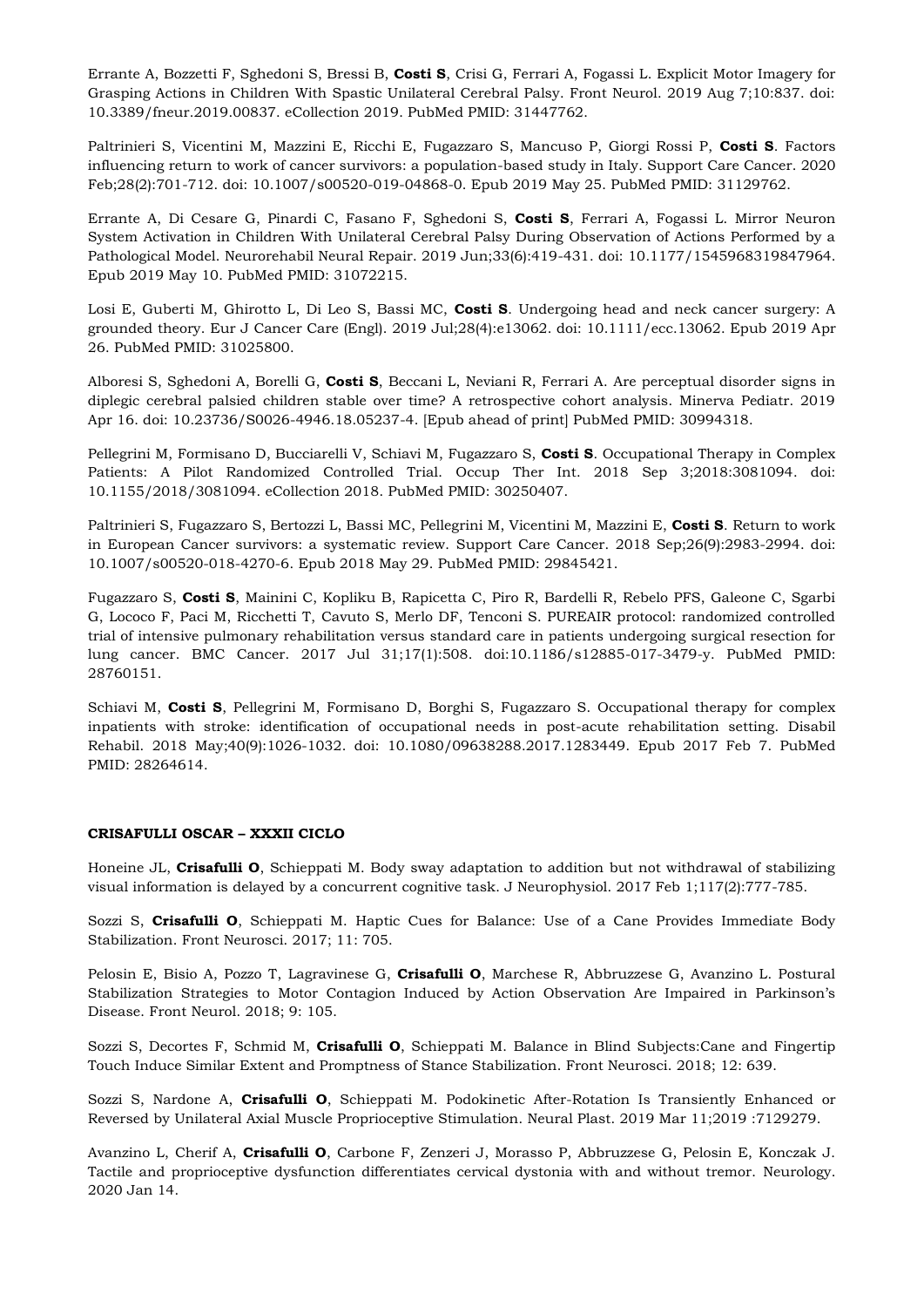# **DI MARCO ANNA – XXX CICLO**

Marco Testa, **Anna Di Marco**, Raffaele Pertusio, Peter Van Roy, Erik Cattrysse, Silvestro Roatta, A validation study of a new instrument for low cost bite force measurement, Journal of Electromyography and Kinesiology, Volume 30, October 2016, Pages 243-248, ISSN 1050-6411, [http://dx.doi.org/10.1016/j.jelekin.2016.08.005.](http://dx.doi.org/10.1016/j.jelekin.2016.08.005)

Geri, T., Gizzi, L., **Di Marco, A**. et al.

Myofascial trigger points alterthe modular control during the execution of a reaching task: a pilot study. Sci Rep 9,16065 (2019) doi:10.1038/s41598-019-52561-3

**A. Di Marco**, M. Testa (2017,October), Real time detection of sit-to-stand phases: An early study, presented at Italian Society of Clinical Movement Analysis Congress in Turin, Italy

# **FERRANDO VITTORIA – XXXII CICLO**

Effects of two high-intensity interval training concepts in recreational runners. E. Faelli, **V. Ferrando**, A. Bisio, M. Ferrando, A. La Torre, M. Panasci, P. Ruggeri Sports Med 2019; 40: 639-644

#### **GERVASONI ELISA –**

Rampichini S, **Gervasoni E**, Cattaneo D, Rovaris M, Grosso C, Maggioni M, Merati G. Impaired heart rate recovery after sub-maximal physical exercise in people with multiple sclerosis. Just accepted MSARD 2020

Angelini L, Carpinella I, Cattaneo D, Ferrarin M, **Gervasoni E**, Sharrack B, Paling D, Nair KPS, MazzÃ C. Is a Wearable Sensor-Based Characterisation of Gait Robust Enough to Overcome Differences Between Measurement Protocols? A Multi-Centric Pragmatic Study in Patients with Multiple Sclerosis. Sensors (Basel). 2019 Dec 21;20(1). pii: E79.

Cattaneo D, **Gervasoni E**, Pupillo E, Bianchi E, Aprile I, Imbimbo I, Russo R, Cruciani A, Turolla A, Jonsdottir J, Agostini M, Beghi E; NEUROFALL Group. Educational and Exercise Intervention to Prevent Falls and Improve Participation in Subjects With Neurological Conditions: The NEUROFALL Randomized Controlled

Trial. Front Neurol. 2019 Sep 13;10:865. doi: 10.3389/fneur.2019.00865.

**Gervasoni E**, Cattaneo D, Bertoni R, Grosso C, Bisio A, Rovaris M, Bove M. Effect of arm cycling and taskoriented exercises on fatigue and upper limb performance in multiple sclerosis: a randomized crossover study. Int J Rehabil Res. 2019 Dec;42(4):300-308.

Cattaneo D, **Gervasoni E**, Pupillo E, Bianchi E, Aprile I, Imbimbo I, Russo R, Cruciani A, Jonsdottir J, Agostini M, Beghi E; NEUROFALL Group. Mobility Disorders in Stroke, Parkinson Disease, and Multiple Sclerosis: A Multicenter Cross-Sectional Study. Am J Phys Med Rehabil. 2020 Jan;99(1):41-47.

Cattaneo D, Coote S, Rasova K, **Gervasoni E**, Groppo E, Prokopiusova T, Reznickova J, Montesano A, Jonsdottir J. Factors influencing balance improvement in multiple sclerosis rehabilitation: a pragmatic multicentric trial. Ann Phys Rehabil Med. 2019 Jun 15.

Cattaneo D, **Gervasoni E**, Montesano A, Jonsdottir J. Response to Letter Regarding "Minimal Clinically Important Difference of Berg Balance Scale in People With Multiple Sclerosis". Arch Phys Med Rehabil. 2019 Jun;100(6):1191-1192.

Anastasi D, Carpinella I, **Gervasoni E**, Matsuda PN, Bovi G, Ferrarin M, Cattaneo D. Instrumented Version of the Modified Dynamic Gait Index in Patients With Neurologic Disorders. PM R. 2019 Feb 8.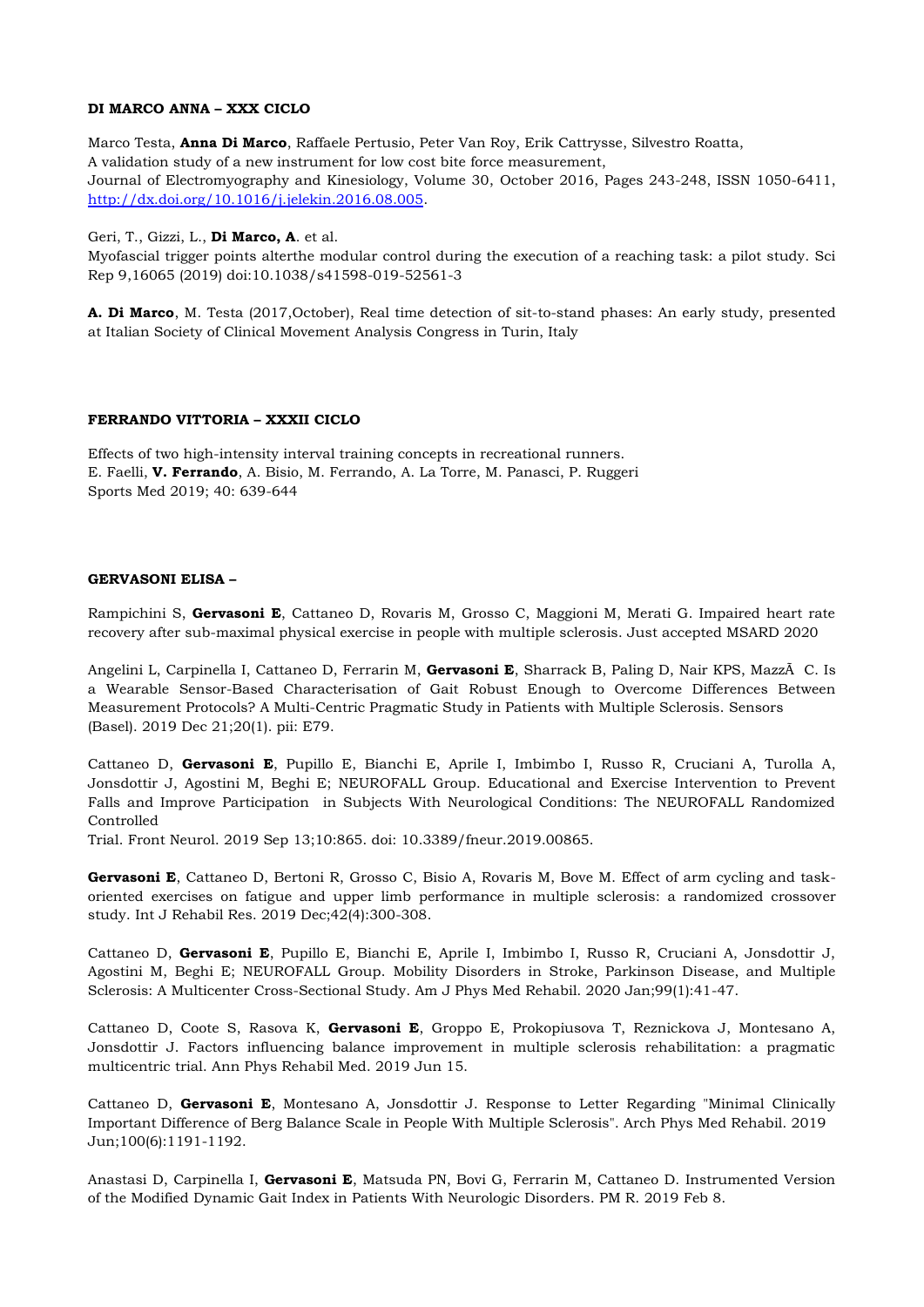Solaro C, Cattaneo D, Brichetto G, Castelli L, Tacchino A, **Gervasoni E**,Prosperini L. Clinical correlates of 9 hole peg test in a large population of people with multiple sclerosis. Mult Scler Relat Disord. 2019 May;30:1- 8.

Bowman T, **Gervasoni E**, Parelli R, Jonsdottir J, Ferrarin M, Cattaneo D, Carpinella I. Predictors of mobility domain of health-related quality of life after rehabilitation in Parkinson's disease: a pilot study. Arch Physiother. 2018Dec 27;8:10.

Carpinella I, **Gervasoni E**, Anastasi D, Lencioni T, Cattaneo D, Ferrarin M.Instrumental Assessment of Stair Ascent in People With Multiple Sclerosis, Stroke, and Parkinson's Disease: A Wearable-Sensor-Based Approach. IEEE Trans Neural Syst Rehabil Eng. 2018 Dec;26(12):2324-2332.

Jonsdottir J, **Gervasoni E**, Bowman T, Bertoni R, Tavazzi E, Rovaris M, Cattaneo D. Intensive Multimodal Training to Improve Gait Resistance, Mobility, Balance and Cognitive Function in Persons With Multiple Sclerosis: A Pilot Randomized Controlled Trial. Front Neurol. 2018 Sep 28;9:800.

Cattaneo D, **Gervasoni E**, Pupillo E, Bianchi E, Agostini M, Rovaris M, Aprile I, Montesano A, Beghi E. Response to Letter "Prediction of Falls in Subjects Suffering From Parkinson Disease, Multiple Sclerosis, and Stroke: Methodologic Issues". Arch Phys Med Rehabil. 2018 Aug;99(8):1688-1689.

Moumdjian L, **Gervasoni E**, Van Halewyck F, Eijnde BO, Wens I, Van Geel F, VanWijmeersch B, Feys P, Van Asch P. Walking endurance and perceived symptom severity after a single maximal exercise test in persons with mild disability because of multiple sclerosis. Int J Rehabil Res. 2018 Dec;41(4):316-322.

**Gervasoni E**, Bove M, Sinatra M, Grosso C, Rovaris M, Cattaneo D, Merati G. Cardiac autonomic function during postural changes and exercise in people with multiple sclerosis: A cross-sectional study. Mult Scler Relat Disord. 2018 Aug;24:85-90.

Tavazzi E, Bergsland N, Cattaneo D, **Gervasoni E**, LaganÃ MM, Dipasquale O,Grosso C, Saibene FL, Baglio F, Rovaris M. Effects of motor rehabilitation on mobility and brain plasticity in multiple sclerosis: a structural and functional MRI study. J Neurol. 2018 Jun;265(6):1393-1401.

Corona F, **Gervasoni E**, Coghe G, Cocco E, Ferrarin M, Pau M, Cattaneo D. Validation of the Arm Profile Score in assessing upper limb functional impairments in people with multiple sclerosis. Clin Biomech (Bristol, Avon). 2018 Jan;51:45-50.

Beghi E, **Gervasoni E**, Pupillo E, Bianchi E, Montesano A, Aprile I, Agostini M, Rovaris M, Cattaneo D; NEUROFALL Group. Prediction of Falls in Subjects Suffering From Parkinson Disease, Multiple Sclerosis, and Stroke. Arch Phys Med Rehabil. 2018 Apr;99(4):641-651

Lencioni T, Jonsdottir J, Cattaneo D, Crippa A, **Gervasoni E**, Rovaris M, Bizzi E, Ferrarin M. Are Modular Activations Altered in Lower Limb Muscles of Persons with Multiple Sclerosis during Walking? Evidence from Muscle Synergies and Biomechanical Analysis. Front Hum Neurosci. 2016 Dec 9;10:620.

Cattaneo D, Rasova K, Gervasoni E, Dobrovodsk $\tilde{A}$ ; G, Montesano A, Jonsdottir J. Falls prevention and balance rehabilitation in multiple sclerosis: a bi-centre randomised controlled trial. Disabil Rehabil. 2018 Mar;40(5):522-526

**Gervasoni E**, Parelli R, Uszynski M, Crippa A, Marzegan A, Montesano A, Cattaneo D. Effects of Functional Electrical Stimulation on Reducing Falls and Improving Gait Parameters in Multiple Sclerosis and Stroke. PM R. 2017 Apr;9(4):339-347.e1.

**Gervasoni E**, Jonsdottir J, Montesano A, Cattaneo D. Minimal Clinically Important Difference of Berg Balance Scale in People With Multiple Sclerosis. Arch Phys Med Rehabil. 2017 Feb;98(2):337-340.e2.

**Gervasoni E**, Cattaneo D, Messina P, Casati E, Montesano A, Bianchi E, Beghi E. Clinical and stabilometric measures predicting falls in Parkinson disease/parkinsonisms. Acta Neurol Scand. 2015 Oct;132(4):235-41.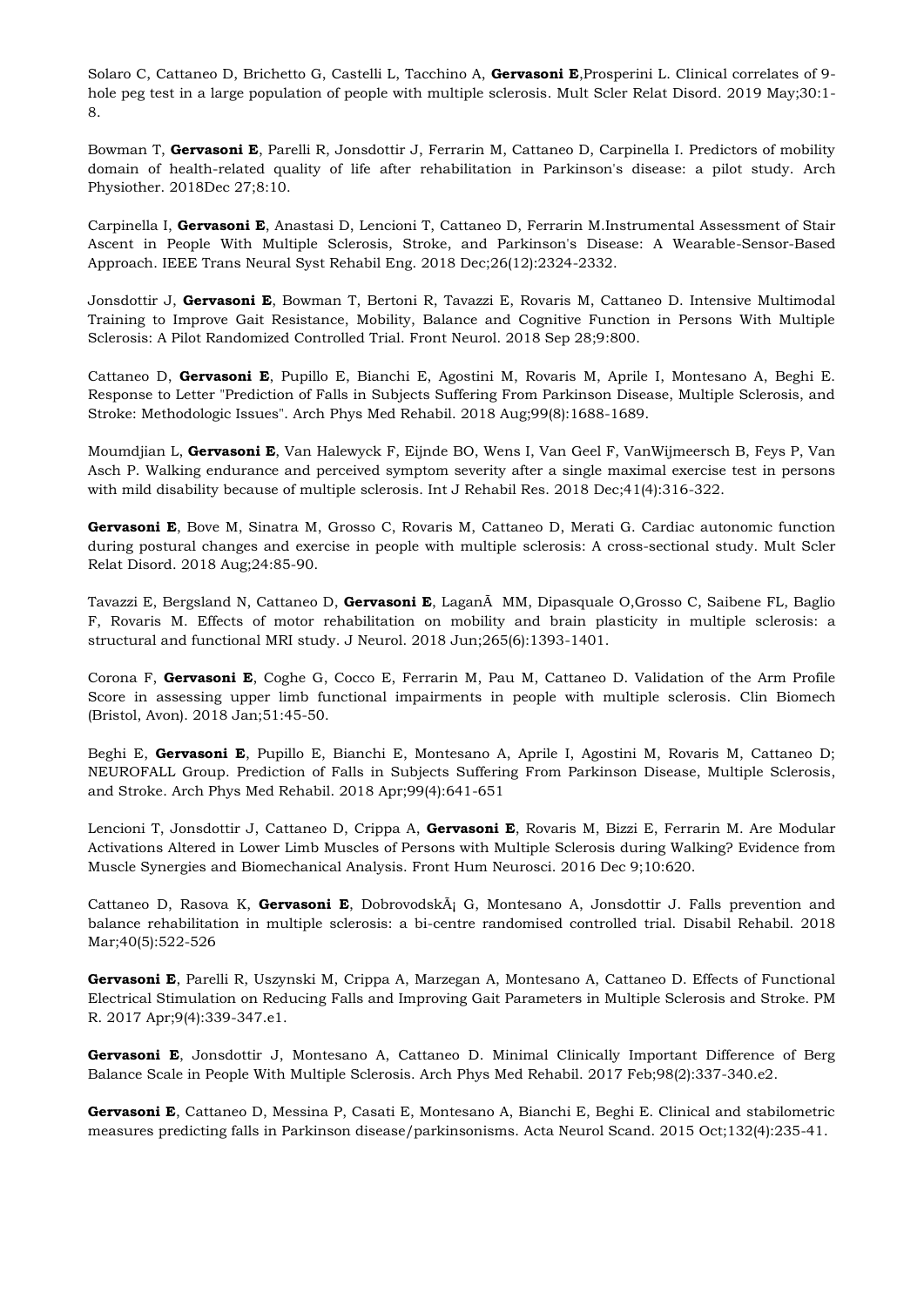## **LENCIONI TIZIANA – XXXIV CICLO**

**Lencioni T**, Carpinella I, Rabuffetti M, Marzegan A, Ferrarin M. Human kinematic, kinetic and EMG data during different walking and stair ascending and descending tasks. Sci Data. 2019 Dec 6;6(1):309. doi: 10.1038/s41597-019-0323-z.

**Lencioni T**, Carpinella I, Rabuffetti M, Cattaneo D, Ferrarin M. Measures of dynamic balance during level walking in healthy adult subjects: Relationship with age, anthropometry and spatio-temporal gait parameters. Proc Inst Mech Eng H. 2020 Feb;234(2):131-140. doi: 10.1177/0954411919889237. Epub 2019 Nov 16

Rabuffetti M, Marzegan A, Crippa A, Carpinella I, **Lencioni T**, Castagna, A, Ferrarin M. The LAMB gait analysis protocol: Definition and experimental assessment of operator-related variability. Proc Inst Mech Eng H. 2019 Mar;233(3):342-353. doi: 10.1177/0954411919827033. Epub 2019 Feb 1.

Carpinella I, Gervasoni E, Anastasi D, **Lencioni T**, Cattaneo D, FerrarinM. Instrumental Assessment of Stair Ascent in People With Multiple Sclerosis, Stroke, and Parkinson's Disease: A Wearable-Sensor-Based Approach. IEEE Trans Neural Syst Rehabil Eng. 2018;26(12):2324-2332. doi: 10.1109/TNSRE.2018.2881324. Epub 2018 Nov 14.

Abstract di congresso su G&P

**T.Lencioni**, C.Cosentino, T.Bowman, I.Carpinella, A.Marzegan, A.Caronni, A.Castagna, D.Cattaneo, M.Meloni, M.Ferrarin, E.Pelosin 'AEGON' Project: Auditory-emotional stimuli and gait in Parkinson's disease Gait & Posture 2019. 74:S23 doi.org:10.1016/j.gaitpost.2019.07.476

**T. Lencioni**, L. Fornia, T. Bowman, A. Marzegan, A. Caronni, A. Turolla, J. Jonsdottir, I. Carpinella, M. Ferrarin

Effects of robot-assisted and conventional exercise on muscle synergies in stroke patients

Gait & Posture 2019. 73(1):S61-62. doi: 10.1016/j.gaitpost.2019.07.031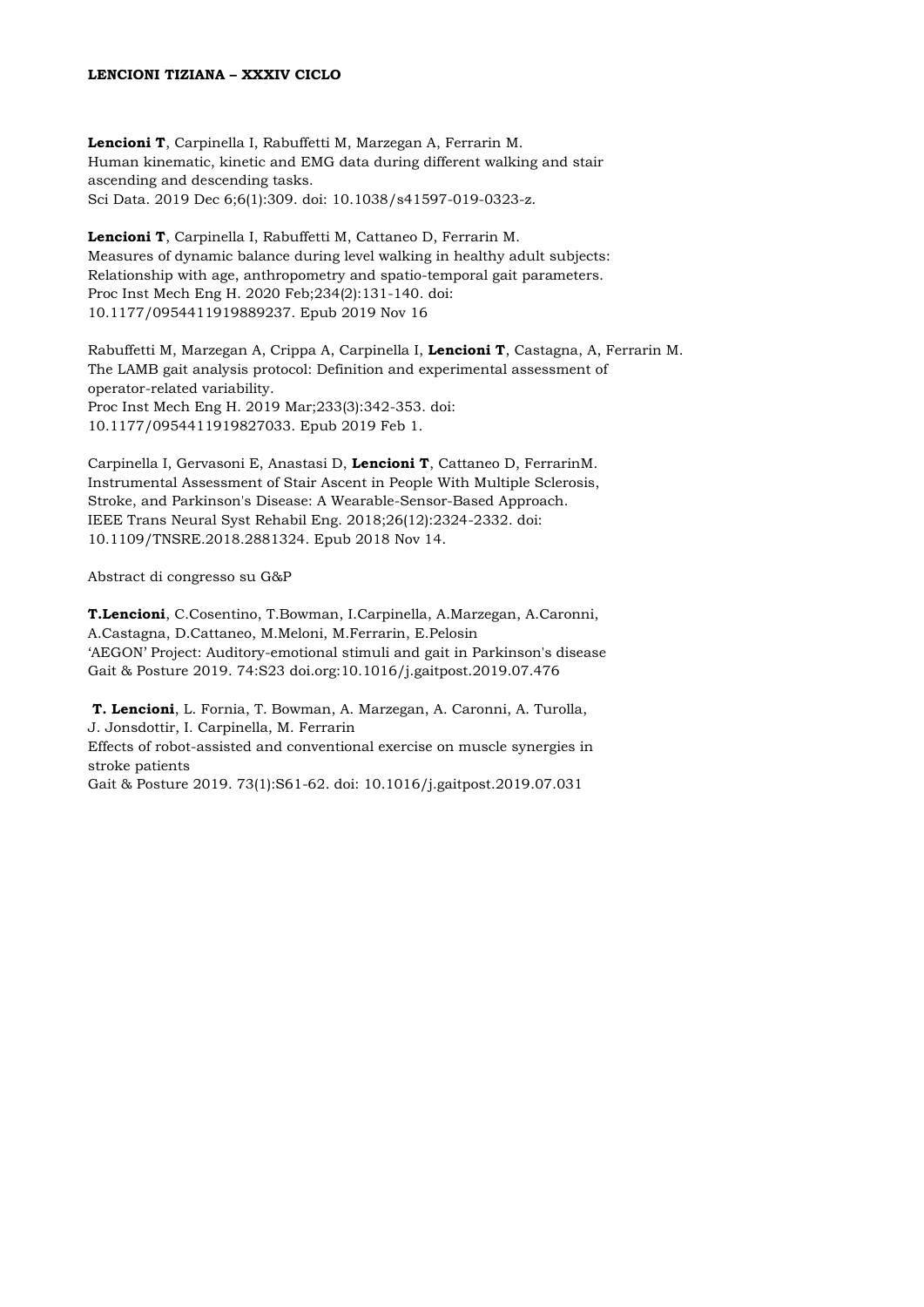#### **MASELLI FILIPPO – XXXII CICLO**

Direct Access To Physcial Therapy For Patient With Musculoskeletal Disorders, A Literature Review. The Journal Of Physical Therapy Science 2017; Vol.29(8) P.1463-1471 Piano L, **Maselli F**, Viceconti A, Gianola S, Ciuro A.

A Young Gymnast Presenting With A Misdiagnosed Osteochondritis Dissecans Of The Radial Head: A Case Report.

The International Journal Of Sports Physical Therapy 2018 Aug;13(4):726-736. Mourad F, **Maselli F**, Patuzzo A, Siracusa A, Di Filippo L, Fernández-De-Las-Peñas C, Dunning J.

Hip Bone Marrow Edema Presenting As Low Back Pain: A Case Report. Physiotherapy Theory And Practice, 2018; Jun 1:1-9.

Mourad F, Maselli F, Cataldi F, Pennella D, Fernández-De-Las-Peñas C, Dunning J.

Craniopharyngioma Presenting As Mechanical Neck Pain Associated With Cervicogenic Headache: A Case Report.

Physiotherapy Theory And Practice, 2019; Jul 4:1-10.

Mourad F, Tunnera S, Patuzzo A, Cataldi F, Fernández-De-Las-Peñas C, Dunning J, **Maselli F.**

Conservative Management In Patient With Massive Rotator Cuff Tear And Rheumatoid Arthritis. A Case Report.

Journal Of Back And Musculoskeletal Rehabilitation 2019 Jul 19. Brindisino F, Giovannico G. **Maselli F.**

A Rare Consequence After Shoulder Dislocation In A Professional Cyclist: A Case Report. Medicina 2019, Volume 55, Issue 9, 529. Ceccarelli C, Brindisino F, Salomon M, Heick Jd, **Maselli F**.

Effect Of Attentional Focus Instructions On Motor Learning And Performance Of Patients With Central Nervous System And Musculoskeletal Disorders: A Systematic Review. Journal Of Functional Morphology And Kinesiology, 3(3), 40; 2018. Piccoli A, Rossettini G, Cecchetto S, Viceconti A, Ristori D, Turolla A, **Maselli F**, Testa M

Importance Of Screening In Physical Therapy: Vertebral Fracture Of Thoracolumbar Junction In A Recreational Runner. BMJ Case Rep. 2019 Aug 30;12(8). Pii: E229987

**Maselli F**, Rossettini G, Viceconti A, Testa M.

Superficial Peroneal Nerve Schwannoma Presenting As Lumbar Radicular Syndrome In Non-Competitive Runner.

Journal Of Back And Musculoskeletal Rehabilitation 2019;32(2):361-365 **Maselli F**, Testa M.

Low Back Pain And Calf Pain In Recreational Runner Mask A Peripheral Artery Disease: Findings From A Rare Case Report. Physiotherapy Theory And Practice, 2019 Oct 29:1-12. Brindisino F, Pennella D, Giovannico G, Rossettini G, Heick Jd, **Maselli F.**

Pop Sound And High Velocity Low Amplitude Thrust Efficacy: Clinical Reality Or Myth? Scienza Riabilitativa. Vol. 19, Nr.1 , Pp.20-34, 2017. Curotti M, Vongher A, **Maselli F**, Testa M.

Manual Therapy Improve The Outcomes Of A Patinet With Chronic Cervicogenic Headache Resistant To Surgery Treatment. A Clinical Case. Scienza Riabilitativa. Vol. 20, Nr.2 , Pp.30-38, 2018. Pennella D, Raposio E, Mourad F, Cataldi F, **Maselli F.**

The "High Velocity Low Amplitude Techniques" In Musculoskeletal Chronic Spinal Pain Treatment. Scienza Riabilitativa. Vol. 20, Nr.4 , Pp.17-28, 2018.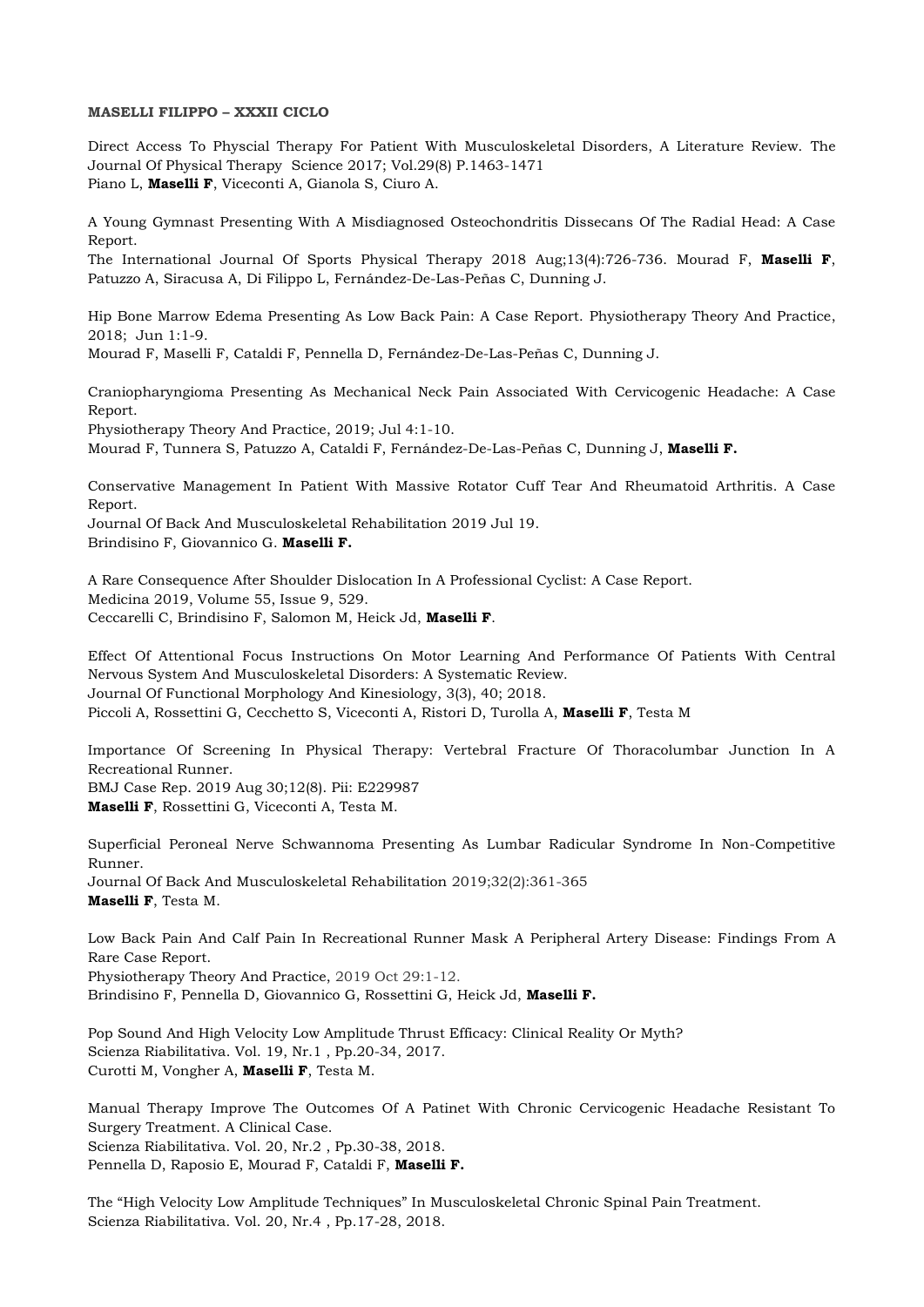Pagani F, Curotti M, Vongher A, Arigò G, Pellegriti A, **Maselli F**, Testa M.

Pain Neuroscience Education And Biopsychosocial Model - Theoretical Framework And Clinical Application. Scienza Riabilitativa. Vol. 20, Nr.4 , Pp.29-38, 2018. Bollini S, Vitagliano A, Pozzi A, **Maselli F**, Testa M, Polli A.

The use of RUSI (Rehabilitative UltraSound Imaging) technique in a physical therapy's differential diagnosis in recreational runner with pain in fifth toe: A Case Report. The International Journal Of Sports Physical Therapy, 2019; Under Review. Ceccarelli C, Brindisino F, Salomon M, Arias-Buría Jl, **Maselli F.**

An Unusual Presentation Of Acute Myocardial Infarction In Physical Therapy Direct Access. Physiotherapy Theory And Practice, 2019; Under Review. Storari L, Barbari V, Testa M, **Maselli F.**

Conservative Management In An Ederly Woman With Proximal Humeral Head Fracture And Massive Rotator Cuff Tear Which Refused Surgery: A Case Report. Journal Of Bodywork And Movement Therapies, 2019; Under Review.

Brindisino F, **Maselli F**, Giovannico G, Pellegrini F, Dunning J, Mourad F.

Pneumonia Mimicking Nonspecific Low And Upper Back Pain In Rugby Player. A Case Report. Case Reports in Medicine 2019; Under Review. **Maselli F**, Rossettini G, Mourad F, Turolla A, Heick Jd, Goodman CC, Testa M.

The Diagnostic Value Of Red Flags In Thoracolumbar pain: A Systematic Review. Disability and Rehabilitation, 2019; Under Review. **Maselli F**, Palladino M, Barbari V, Storari L, Rossettini G, Testa M.

Research Proposal Of A New Clinic Model For The Interpretation Of Lateral Elbow Pain: Is It Time To Change? Muscle, Ligaments And Tendons Journal, 2019; Under Review. Di Filippo L, Pennella D, **Maselli F**, Arrigoni P.

The use of red flags in screening patients in physiotherapy. Narrative Review. BMC Muscoloskeletal Disorders, 2019; Under Review. **Maselli F**, Florani E, Palladino M, Rossettini G, Testa M.

Prevalence And Incidence Of Low Back Pain Among Runners. A Systematic Review. BMC Muscoloskeletal Disorders, 2019; Under Review. **Maselli F**, Storari L, Barbari V, Colombi A, Turolla A, Gianola S, Rossettini G, Testa M.

Knowledge and management of Low Back Pain as Related Running Injuries among Italian Physical Therapists: findings from a national survey.

Physical Therapy in Sport, 2020; Under Review.

**Maselli F**, Rossettini G, Storari L, Barbari V, Viceconti A, Geri T, Testa M.

# **OTTOBRINI SARA – XXX CICLO**

D'Angeli V., Chiodaroli M., Manzoni F., **Ottobrini S.,** Marin L., Total hip replacement: effects of an exergame on the prosecution of the care, Il Fisioterapista, 2018 Jul-Aug;4:15-19.

**Ottobrini S.,** Pedrotti L., Vandoni M., Mastretti A., Marin L., Scoliosis: acute effects of two biofeedback systems on the execution of the self-correction, Il Fisioterapista, 2018 Jul-Aug;4:20-24

Vandoni M, Buzzachera C.F., **Ottobrini S**., Correale L., Borrelli P., Gigli Berzolari F., Codrons E., Perceived and objectively measured physical activity in high school students: is there any link between aerobic fitness, psychological responses and acute exercise?, Sport Sciences for Health, 2017 April;13(1):157-164

Marin L, Arcuri G, **Ottobrini S**, Bui I, Gaudio A, Gentile F, Programma di allenamento dopo protesi d'anca. Tabloid di Ortopedia, Anno XIV, numero 7/2019, pp 42-43 ISSN 1970-741X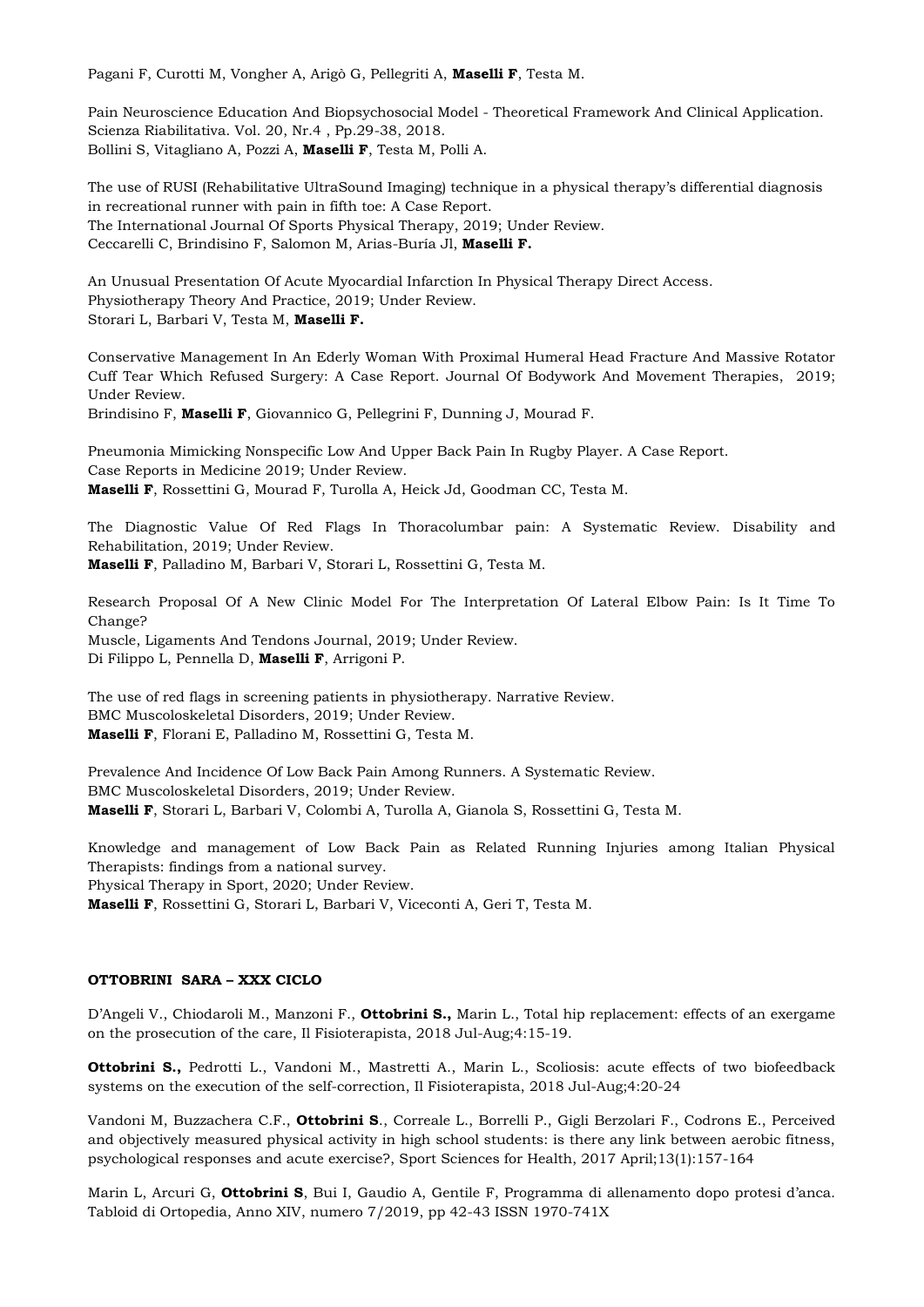**Ottobrini S,** Dal Bianco A, Gentile F, Bui I, Gaudio A, Marin L, Lungo il fiume della rinascita (ovvero, la storia di un atleta…). Strength & Conditioning – Per una scienza del movimento dell'uomo, numero 25, Anno VII, Luglio-Settembre 2018, pp 63-67, ISSN 2281-3772

Bui I, Veronese E, Gaudio A, Gentile F, Marin L, **Ottobrini S**, Attività fisica adattata e retrazione dei tendini di Achille. Studio di un caso. Strength & Conditioning – Per una scienza del movimento dell'uomo, numero 24, Anno VII, Aprile-Giugno 2018, pp 65-70, ISSN 2281-3772

Gaudio A, Abramo R, Gentile F, Bui I, **Ottobrini S**, Marin L, I benefici dell'attività fisica adattata (AFA) nella Sclerosi Multipla. Studio di un caso. Strength & Conditioning – Per una scienza del movimento dell'uomo, numero 23, Anno VII, Gennaio-Marzo 2018, pp 51-55, ISSN 2281-3772

Di Natali G, Lisi C, **Ottobrini S**, Del Bianco M, Marin L, Attività fisica e patologie venose. Strength & Conditioning – Per una scienza del movimento dell'uomo, numero 22, Anno VI, Ottobre-Dicembre 2017, pp 59-62, ISSN 2281-3772

Marin L, Vandoni M, Codrons E, Correale L, Del Bianco M, **Ottobrini S**, Attività fisica e perimenopausa. Strength & Conditioning – Per una scienza del movimento dell'uomo, numero 19, Anno VI, Gennaio-Marzo 2017, pp 75-78, ISSN 2281-3772

Marin L, Vandoni M, Codrons E, Correale L, Febbi M, **Ottobrini S**, Attività fisica e differenti tipi di cancro. Una rassegna degli studi. Strength & Conditioning – Per una scienza del movimento dell'uomo, numero 18, Anno V, Ottobre-Dicembre 2016, pp 65-69, ISSN 2281-3772

Marin L., **Ottobrini S**., Zema M., Bertani B., Tuvo G., Pedrotti L., Esercizi in Famiglia. Strength & Conditioning – Per una scienza del movimento dell'uomo, numero 16, Anno V, Aprile-Giugno 2016, pp 61- 66, ISSN 2281-3772

Marin L., Bernardelli G., Bui I., Vandoni M., Mandò C., **Ottobrini S**., Gravi-danza, Ovvero il moto che fa bene nell'attesa, parte II. Strength & Conditioning – Per una scienza del movimento dell'uomo, numero 15, Anno V, Gennaio-Marzo 2016, pp 61-65, ISSN 2281-3772

Marin .L, **Ottobrini S**., Pedrotti L., Mora R., Modello "family centered care" per i paramorfismi del rachide. Tabloid di Ortopedia, supplemento al numero 6, SPECIALE SIOT, Anno X, Novembre 2015 pp 47, ISSN 1970-741X

Marin L., Bernardelli G., Bui I., Vandoni M., Mandò C., **Ottobrini S.,** Gravi-danza, Ovvero il moto che fa bene nell'attesa, parte I. Strength & Conditioning – Per una scienza del movimento dell'uomo, numero 13, Anno IV, Luglio-Settembre 2015, pp 67-71, ISSN 2281-3772.

Marin L., Vandoni M., Codrons E**., Ottobrini S**., Lisi C., Di Natali G., Non Specific Low Back Pain: esercizi su misura, parte II. Strength & Conditioning – Per una scienza del movimento dell'uomo, numero 11, Anno VI, Gennaio-Marzo 2015, pp 67-70, ISSN 2281-3772.

# **PEDULLÀ LUDOVICO - XXIX CICLO**

Brichetto G, Monti Bragadin M, Fiorini S, Battaglia MA, Konrad G, Ponzio M, **Pedullà L**, Verri A, Barla A, Tacchino A. The hidden information in patient-reported outcomes and clinician-assessed outcomes: multiple sclerosis as a proof of concept of a machine learning approach. Neurological Sciences 2019 [published online ahead of print].

Brichetto G, **Pedullà L**, Podda J, Tacchino J. Beyond center-based testing: Understanding and improving functioning with wearable technology in MS. Mult Scler 2019; 25 (10):1402-1411.

Bonzano L, **Pedullà L**, Tacchino A, Brichetto G, Battaglia MA, Mancardi GL, Bove M. Upper limb motor training based on task-oriented exercises induces functional brain reorganization in patients with multiple sclerosis. Neuroscience 2019; 410:150-159

Bonzano L\*, **Pedullà L\***, Pardini M, Tacchino A, Zaratin P, Battaglia MA, Brichetto G, Bove M. Brain activity pattern changes after adaptive working memory training in multiple sclerosis. Brain Imaging & Behavior 2018; 30:1-13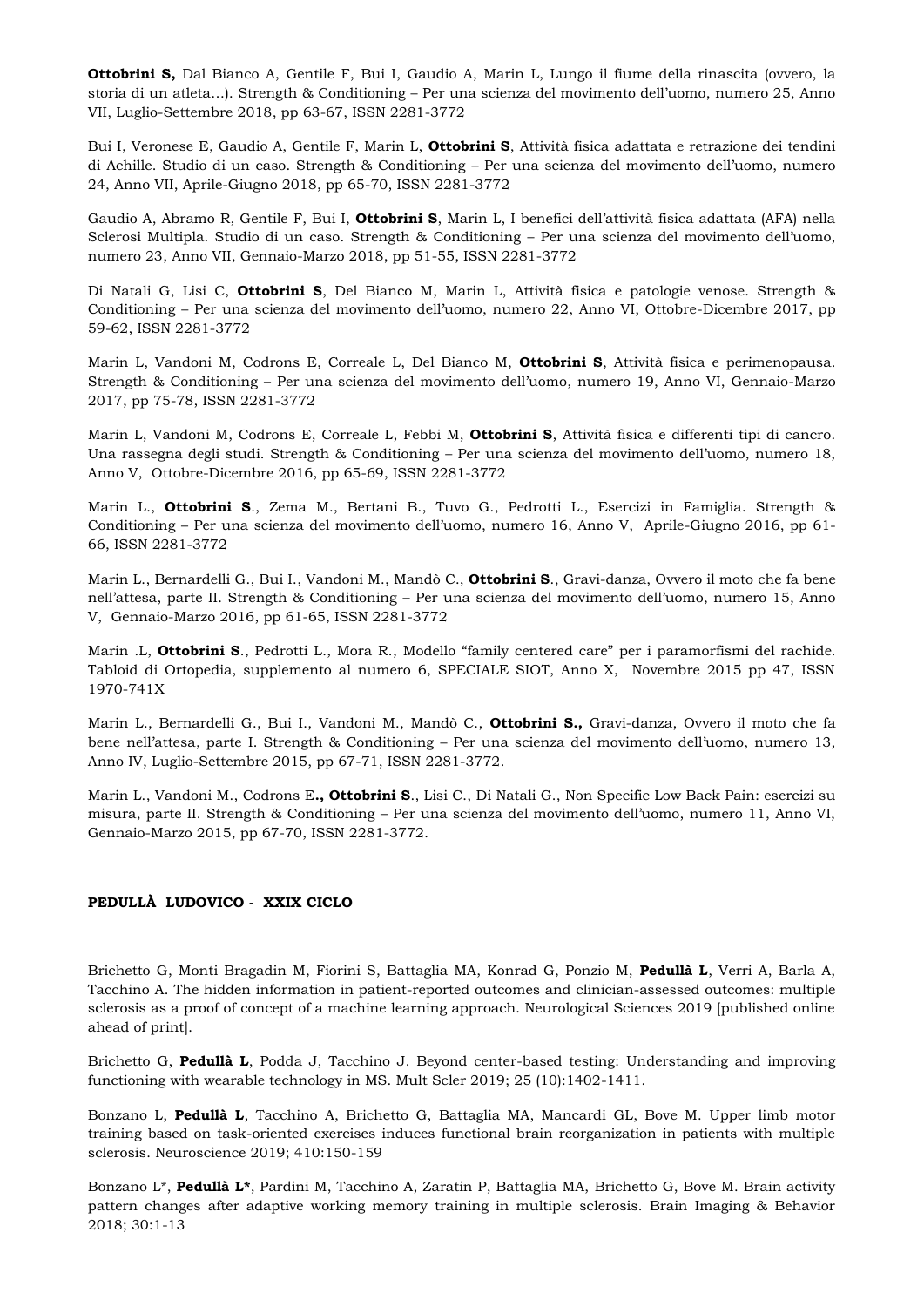Crivelli D\*, **Pedullà L\***, Bisio A, Rueda S, Brichetto G, Bove M, Balconi M. When "Extraneous" Becomes "Mine". Neurophysiological Evidence of Sensorimotor Integration During Observation of Suboptimal Movement Patterns Performed by People with Multiple Sclerosis. Neuroscience 2018; 386:326-32017

Bisio A, **Pedullà L,** Bonzano L, Tacchino A, Brichetto G, Bove M. The kinematics of handwriting movements as expression of cognitive and sensorimotor impairments in people with multiple sclerosis. Scientific Report 2017; 7(1):17730

Bisio A, **Pedullà L,** Bonzano L, Ruggeri P, Brichetto G, Bove M. Evaluation of Handwriting Movement Kinematics: From an Ecological to a Magnetic Resonance Environment. Frontiers in Human Neuroscience 2016; 10:488.

**Pedullà L**, Brichetto G, Tacchino A, Vassallo C, Zaratin P, Battaglia MA, Bonzano L, Bove M. Adaptive vs. non-adaptive cognitive training by means of a personalized App: a randomized trial in people with multiple sclerosis. Journal of NeuroEngineering and Rehabilitation 2016; 13(1):88.

Tacchino A\*, **Pedullà L\***, Bonzano L, Vassallo C, Battaglia MA, Mancardi G, Bove M, Brichetto G. A New App for At-Home Cognitive Training: Description and Pilot Testing on Patients with Multiple Sclerosis. JMIR Mhealth Uhealth 2015; 3(3):e85.

Brichetto G, Piccardo E, **Pedullà L**, Battaglia MA, Tacchino A. Tailored balance exercises on people with multiple sclerosis: A pilot randomized, controlled study. Multiple Sclerosis 2015; 21(8):1055-63.

# **PUCE LUCA – XXXII CICLO**

L. Marinelli, A. Currà, C. Trompetto, E. Capello, C. Serrati, F. Fattapposta, E. Pelosin, C. Phadke, C. Aymard, **L. Puce**, F. Molteni, G. Abbruzzese, F. Bandini, "Spasticity and spastic dystonia: the two faces of velocitydependent hypertonia" J Electromyogr Kinesiol. 37, 84-89 (2017) http://doi.org/10.1016/j.jelekin.2017.09.005

**L. Puce**, L. Marinelli, L. Mori, I. Pallecchi, C. Trompetto, "Protocol for the study of self-perceived psychological and emotional well-being of young Paralympic athletes", Health and Quality of Life Outcomes 15, 219 (2017) http://doi.org/10.1186/s12955-017-0798-2

L. Marinelli, M. Balestrino, L. Mori, **L. Puce**, G. M. Rosa, L. Giorello, A. Currà, F. Fattapposta, C. Serrati, C. Gandolfo, G.Abbruzzese, C. Trompetto, "A randomised controlled cross-over double-blind pilot study protocol on THC:CBD oromucosal spray efficacy as an add-on therapy for post-stroke spasticity", BMJ Open 7(9), e016843 (2017) http://doi.org/10.1136/bmjopen-2017-016843

C. Trompetto, L. Marinelli, L. Mori, **L. Puce**, E. Pelosin, C. Serrati, F. Fattapposta, S. Rinalduzzi, G. Abbruzzese, A. Currà, "Do flexible inter-injection intervals improve the effects of botulinum toxin A treatment in reducing impairment and disability in patients with spasticity?" Medical Hypotheses 102, 28-32 (2017) http://doi.org/10.1016/j.mehy.2017.03.011 Attività di ricerca di Luca Puce Genova 22/01/2020 2/2

**L. Puce**, L. Marinelli, E. Pierantozzi, L. Mori, I. Pallecchi, M. Bonifazi, M. Bove, C. Trompetto, "Training methods and analysis of races of a top level Paralympic swimming athlete", Journal of Exercise Rehabilitation 14, 612-620 (2018) http://doi.org/10.12965/jer.1836254.127

Trompetto C, Marinelli L, **Puce L**, Mori L, Serrati C, Fattapposta F, Currà A, "Spastic dystonia" or "Inability to voluntary silence EMG activity"? .Clin Neurophysiol 130(6), 1076-1077 (2019). http://doi.org/10.1016/j.clinph.2019.03.009

Trompetto C, Currà A**, Puce L**, Mori L, Serrati C, Fattapposta F, Abbruzzese G, Marinelli, "Spastic dystonia in stroke subjects: prevalence and features of the neglected phenomenon of the upper motor neuron syndrome", L, Clin Neurophysiol 130 (4), 521-527 (2019) https://doi.org/10.1016/j.clinph.2019.01.012

**L. Puce**, L. Marinelli, N. G. Girtler, I. Pallecchi, L. Mori, M. Simonini, C. Trompetto, "Psychophysical and emotional well-being induced by the practice of sport at agonist level in Italian Subjects affected by intellectual or physical impairment", submitted to Perceptual and Motor Skills 126 (5), 862-885 (2019) http://doi.org/10.1177/0031512519865849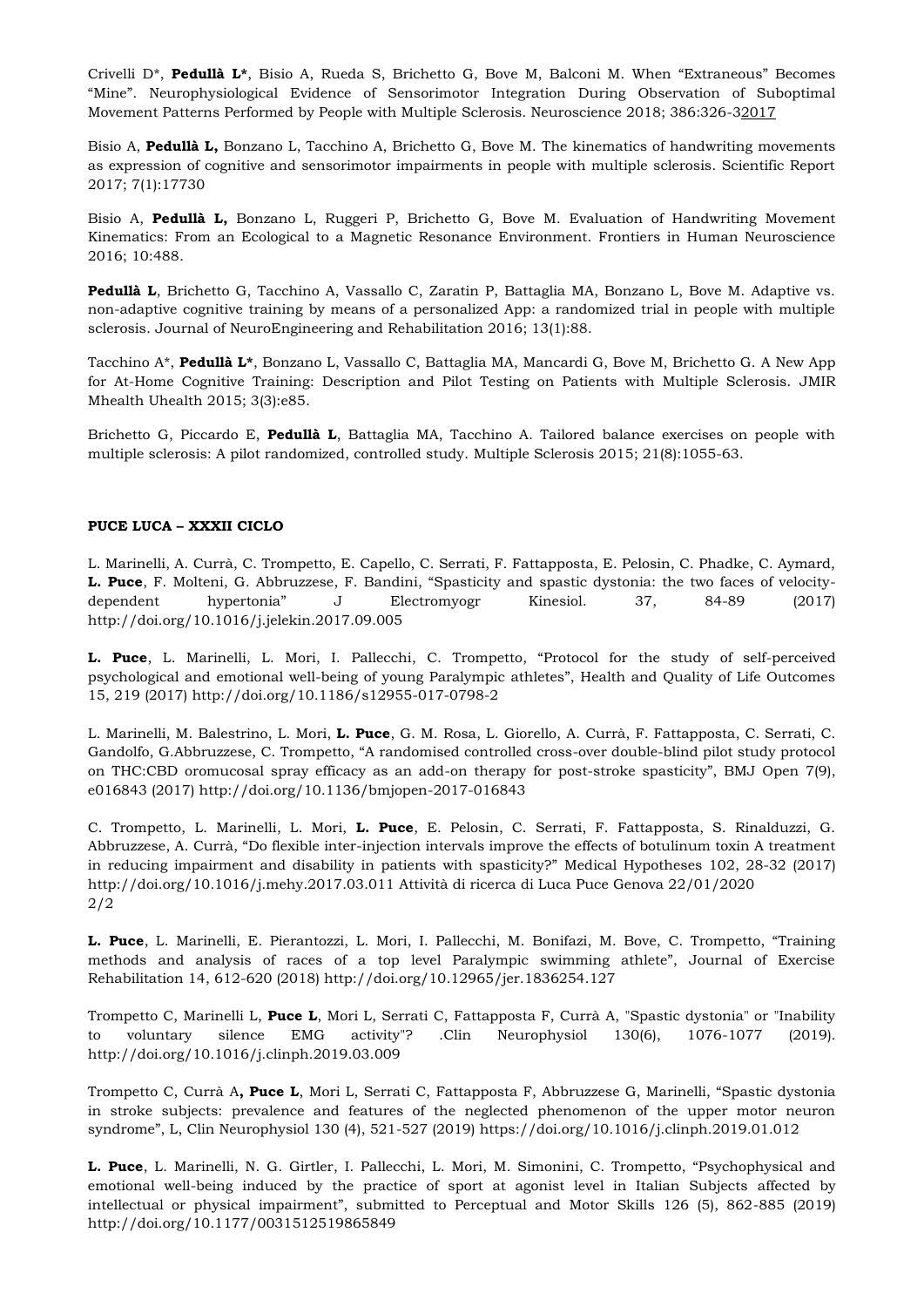**L. Puce**, L. Marinelli, I. Pallecchi, L. Mori, C. Trompetto, "Impact of the 2018 World Para Swimming classification revision on the race results in international Paralympic swimming events", submitted to Journal of Exercise Rehabilitation. (2019)<https://doi.org/10.1007/s12662-019-00637-7>

# **PUTZOLU MARTINA – XXXIII CICLO**

Cosentino C, Baccini M, **Putzolu M**, Ristori D, Avanzino L, Pelosin E. Effectiveness of Physiotherapy on Freezing of Gait in Parkinson's Disease: A Systematic Review and Meta-Analyses. Mov Disord. 2019 Dec 4. doi: 10.1002/mds.27936.

**Putzolu M**, Ogliastro C, Lagravinese G, Bonassi G, Trompetto C, Marchese R, Avanzino L, Pelosin E. Investigating the effects of transcranial direct current stimulation on obstacle negotiation performance in Parkinson disease with freezing of gait: A pilot study. Brain Stimul. 2019 Jul 12. pii: S1935-861X(19)30290-6. doi:10.1016/j.brs.2019.07.006

Mori L, **Putzolu M**, Bonassi G, Galeoto G, Mezzarobba S, Trompetto C, Avanzino L, Marchese R, Abbruzzese G, Pelosin E. Haptic perception of verticality correlates with postural and balance deficits in patients with Parkinson's disease. Parkinsonism Relat Disord. 2019 Jul 2. pii: S1353- 8020(19)30289-5. doi: 10.1016/j.parkreldis.2019.06.026

**Putzolu M**, Pelosin E, Ogliastro C, Lagravinese G, Bonassi G, Ravaschio A, Abbruzzese G, Avanzino L. Anodal tDCS over prefrontal cortex improves dual-task walking in Parkinsonian patients with freezing. Mov Disord. 2018 Dec;33(12):1972-1973. doi: 10.1002/mds.27533

Pelosin E, Barella R, Bet C, Magioncalda E, **Putzolu M**, Di Biasio F, Cerulli C, Casaleggio M, Abbruzzese G, Avanzino L. Effect of Group-Based Rehabilitation Combining Action Observation with Physiotherapy on Freezing of Gait in Parkinson's Disease. Neural Plast. 2018 May 27;2018:4897276. doi: 10.1155/2018/4897276

#### **SCALA CAROLINA – XXXII CICLO**

Lawin-O'Brien AR, Dall' Ata A. Knight C, Sankaran S, **Scala C**, Khalil A, Bhilde A, Heggarty S, Rakow A, Pasupathy D, Papageorghiu At, Lees CC. Short-term outcome of periviable small-for-gestatioal-age babies: is our counseling up to date? Ultrasound Obstet Gynecol. 2016 Nov, 48 (5): 636-641, doi 10.1002/uog. 15973

Familiari A, **Scala C**, Morlando M., Bhide A, Khalil A, Thilaganathan B. Mid-pregnancy fetal growth, uteroplacental Doppler indices and maternal demographic characteristics: role in prediction of stillbirth. Acta Obstet Gynecol Scand. 2016 Nov; 95 (11): 1313-1318. Doi\_ 10.1111/aogs-13012.

Bergamini A, Ferrero S, Leone Roberti Maggiore U, **Scala C**, Pella F, Vellone VG, Petrone M, Rabaitti E, Cioffi R, Candiani M, Mangili G. Folate receptor alpha antagonist in preclinical and early stage clinical development for the treatment of epithelial ovarina cancer. Expert Opin Investig Drugs. 2016 Dec; 25 (12): 1405-1412. Review.

**Scala C**, Morlando M, Familiari A, Leone Roberti Maggiore U, Ferrero S, D'Antonio F, Khalil A, Fetal Tricuspid Regurgitation in the first trimester as a screening marker for congenital heart defects: systematic review and meta-analysis. Fetal Diagn Ther. 2017; 42 (1): 1-8. Doi: 10.1159/000455947. Epub 2017 May 9. Rieview. PMID\_ 28482343.